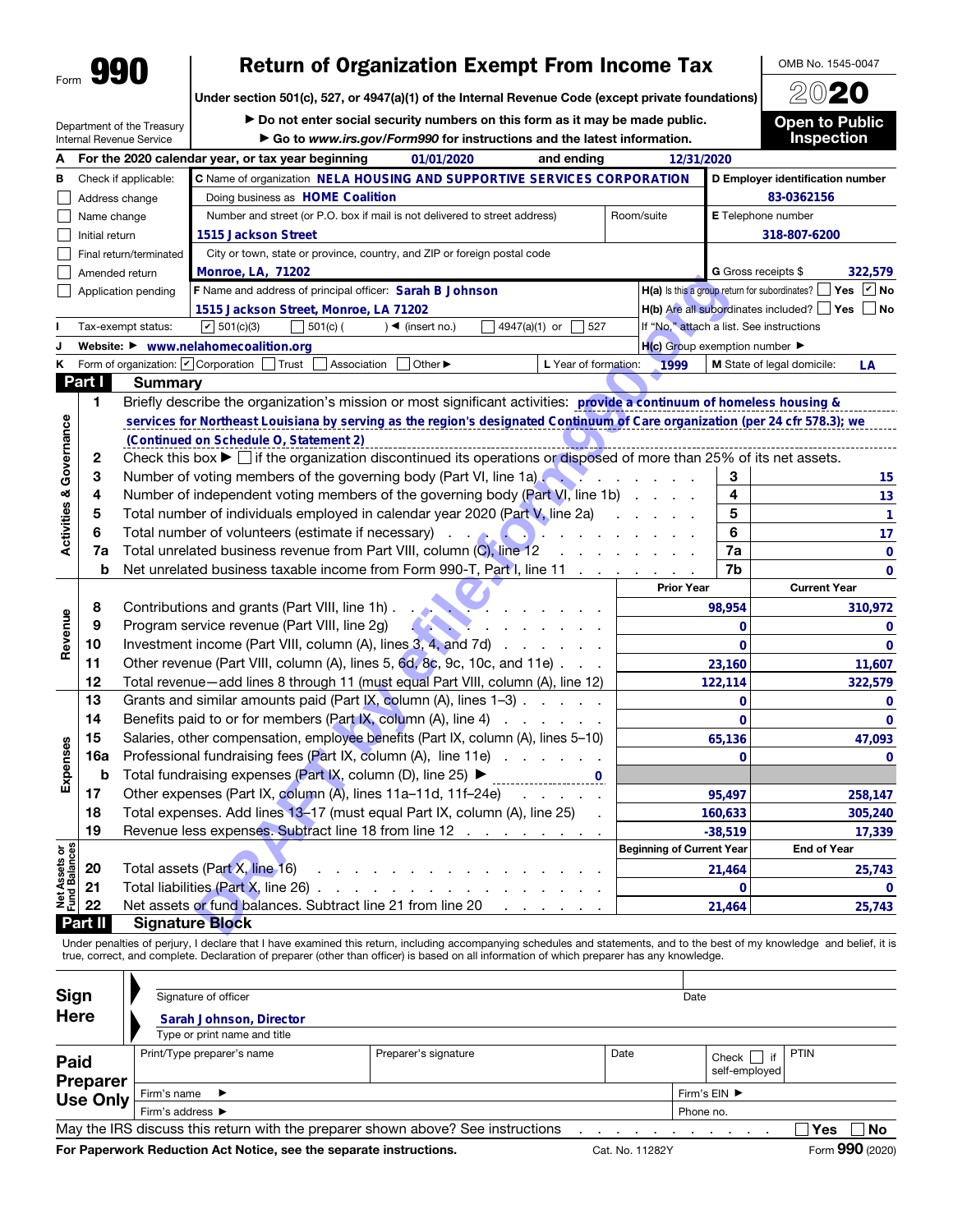| Form 990 (2020) | Page 2                                                                                                                                                                                                                                                                                                                                                                                                                                                                                                                                                                                                                                                                                                                                                                                                                                                                                                                                                                                                                                                                                                                                                                                                                                                                                                                                                                                                                                                                                                                                                                                                                                                           |
|-----------------|------------------------------------------------------------------------------------------------------------------------------------------------------------------------------------------------------------------------------------------------------------------------------------------------------------------------------------------------------------------------------------------------------------------------------------------------------------------------------------------------------------------------------------------------------------------------------------------------------------------------------------------------------------------------------------------------------------------------------------------------------------------------------------------------------------------------------------------------------------------------------------------------------------------------------------------------------------------------------------------------------------------------------------------------------------------------------------------------------------------------------------------------------------------------------------------------------------------------------------------------------------------------------------------------------------------------------------------------------------------------------------------------------------------------------------------------------------------------------------------------------------------------------------------------------------------------------------------------------------------------------------------------------------------|
| Part III        | <b>Statement of Program Service Accomplishments</b><br>Check if Schedule O contains a response or note to any line in this Part III                                                                                                                                                                                                                                                                                                                                                                                                                                                                                                                                                                                                                                                                                                                                                                                                                                                                                                                                                                                                                                                                                                                                                                                                                                                                                                                                                                                                                                                                                                                              |
| 1               | Briefly describe the organization's mission:<br>Together we are building a community that is free of homelessness where all people feel safe and valued. Please see PART I1.<br>on prior page for significant activities                                                                                                                                                                                                                                                                                                                                                                                                                                                                                                                                                                                                                                                                                                                                                                                                                                                                                                                                                                                                                                                                                                                                                                                                                                                                                                                                                                                                                                         |
| $\mathbf{2}$    | Did the organization undertake any significant program services during the year which were not listed on the<br>prior Form 990 or 990-EZ?<br>∣ <b>⊬∣</b> No<br>Yes<br>If "Yes," describe these new services on Schedule O.                                                                                                                                                                                                                                                                                                                                                                                                                                                                                                                                                                                                                                                                                                                                                                                                                                                                                                                                                                                                                                                                                                                                                                                                                                                                                                                                                                                                                                       |
| 3               | Did the organization cease conducting, or make significant changes in how it conducts, any program<br>services?.<br>∣r∣ No<br>Yes<br>If "Yes," describe these changes on Schedule O.                                                                                                                                                                                                                                                                                                                                                                                                                                                                                                                                                                                                                                                                                                                                                                                                                                                                                                                                                                                                                                                                                                                                                                                                                                                                                                                                                                                                                                                                             |
| 4               | Describe the organization's program service accomplishments for each of its three largest program services, as measured by<br>expenses. Section 501(c)(3) and 501(c)(4) organizations are required to report the amount of grants and allocations to others,<br>the total expenses, and revenue, if any, for each program service reported.                                                                                                                                                                                                                                                                                                                                                                                                                                                                                                                                                                                                                                                                                                                                                                                                                                                                                                                                                                                                                                                                                                                                                                                                                                                                                                                      |
| 4a              | $\overline{0}$ ) (Revenue \$<br>(Code:<br>) (Expenses \$<br>32,746 including grants of \$<br>82,531)<br>Operate a Continuum of Care organization and system fulfilling the HUD CoC Program Interim Rule 24 CFR 579 for the 12<br>parishes (counties) of of Northeast Louisiana including coordinating regional planning, services, data collection and reporting<br>including system resources and gaps, Point in Time (street and shelter count and survey), Housing Inventory of homeless housing<br>and services, and compiling, ranking, and submitting local applications for the HUD CoC Program competition; the organization<br>completed all required federal reporting including Point in Time, Housing Inventory Chart, and conducted ongoing review and<br>technical asst. to programs funded through the HUD CoC competition providing \$1,910,903 in federal funds to provide homeless<br>services to the region. Membership includes approximately 40 organizations that are impacted by and concerned with<br>homelessness including service providers, mainstream benefits orgs, healthcare, law enforcement, donors, governments,<br>businesses, etc. These many community representatives meet at least quarterly to assess local needs and plan local responses<br>training for membership is provided several times per year during these meetings, in webinars, and onsite when possible.<br>Regional outcomes data is tracked to manage progress ending homelessness. In 2020, the service area was 14th in the U.S.<br>among top performing regions with high performance achieving national benchmarks of returning persons to housing. |
| 4b              | 164,719 including grants of \$<br>(Code:<br>) (Expenses \$<br>$0$ ) (Revenue \$<br>102,782)<br>Maintain and oversee the region's coordinated entry system tracking and completing referrals of persons seeking homeless<br>assistance in a fair, transparent, and time sensitive program model that lets no one fall through the cracks and serves people in<br>order of vulnerability and need. In 2020 the system screened 678 households and referred them to appropriate programs and<br>resources to end their homelessness; indicative of the success of these referrals, the region reports fewer than 3% of households<br>served return to homelessness, far above the national benchmark of 5% for top performance. This indicates the appropriateness of<br>referrals of matching needs to services.                                                                                                                                                                                                                                                                                                                                                                                                                                                                                                                                                                                                                                                                                                                                                                                                                                                   |
| 4c              | 108,046 including grants of \$<br>$0)$ (Revenue \$<br>) (Expenses \$<br>(Code:<br>$137,266$ )<br>Maintain and operate the region's Homeless Management Information System (HMIS) database to track and report services to<br>persons seeking homeless assistance in the service area. Data collected tracks programs' and the region's progress addressing<br>homelessness and holds federally and state-funded programs accountable while making their operations transparent for<br>stakeholders. This HMIS instance is part of the statewide HMIS which has 616 users, 49 of which are in the filing organization's<br>parishes. The local system accounts for over 500 persons served each year in 325 beds of homeless housing. The system<br>successfully and timely submitted all required federal reporting including APRs, LSA, SPMs, and more. All federally funded<br>programs that are required to use HMIS participate in this HMIS system including those funded by HUD, PATH, VA, etc.                                                                                                                                                                                                                                                                                                                                                                                                                                                                                                                                                                                                                                                            |
| 4d              | Other program services (Describe on Schedule O.)<br>(Expenses \$<br>0 including grants of \$<br>$0$ ) (Revenue \$                                                                                                                                                                                                                                                                                                                                                                                                                                                                                                                                                                                                                                                                                                                                                                                                                                                                                                                                                                                                                                                                                                                                                                                                                                                                                                                                                                                                                                                                                                                                                |
| 4e              | $\mathbf{0}$<br>Total program service expenses ▶<br>305,511                                                                                                                                                                                                                                                                                                                                                                                                                                                                                                                                                                                                                                                                                                                                                                                                                                                                                                                                                                                                                                                                                                                                                                                                                                                                                                                                                                                                                                                                                                                                                                                                      |
|                 |                                                                                                                                                                                                                                                                                                                                                                                                                                                                                                                                                                                                                                                                                                                                                                                                                                                                                                                                                                                                                                                                                                                                                                                                                                                                                                                                                                                                                                                                                                                                                                                                                                                                  |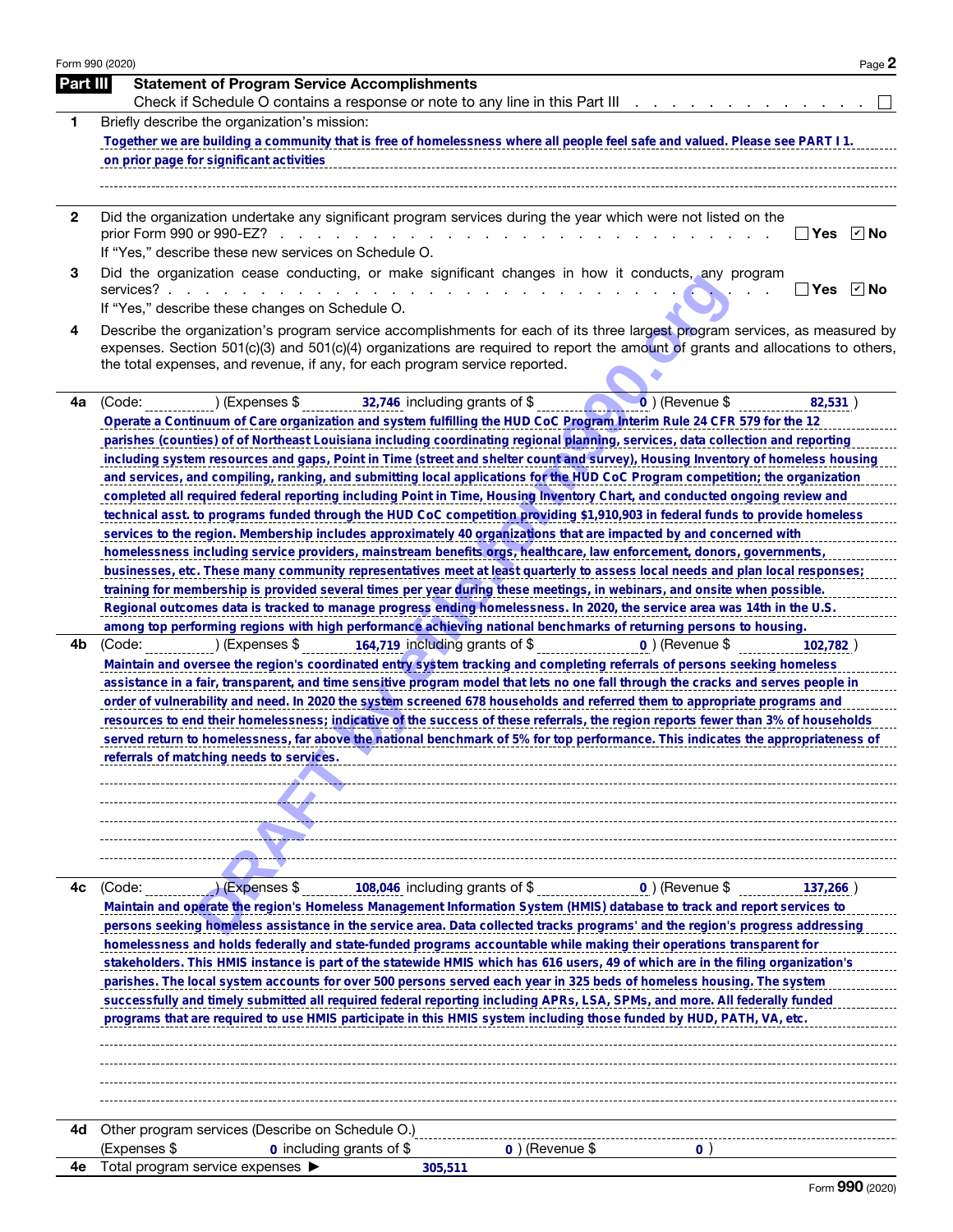| Part IV<br><b>Checklist of Required Schedules</b><br>Is the organization described in section $501(c)(3)$ or $4947(a)(1)$ (other than a private foundation)? If "Yes,"<br>1<br>complete Schedule A.<br><u>. A serie a serie a serie a serie a serie a serie a serie a serie a se</u><br>Is the organization required to complete Schedule B, Schedule of Contributors See instructions?<br>2<br>3<br>Did the organization engage in direct or indirect political campaign activities on behalf of or in opposition to<br>candidates for public office? If "Yes," complete Schedule C, Part I.<br>Section 501(c)(3) organizations. Did the organization engage in lobbying activities, or have a section 501(h)<br>4<br>election in effect during the tax year? If "Yes," complete Schedule C, Part II<br>Is the organization a section $501(c)(4)$ , $501(c)(5)$ , or $501(c)(6)$ organization that receives membership dues,<br>5<br>assessments, or similar amounts as defined in Revenue Procedure 98-19? If "Yes," complete Schedule C, Part III<br>Did the organization maintain any donor advised funds or any similar funds or accounts for which donors<br>6<br>have the right to provide advice on the distribution or investment of amounts in such funds or accounts? If<br>"Yes," complete Schedule D, Part I<br>and the contract of the contract of the contract of the contract of the contract of the contract of the contract of the contract of the contract of the contract of the contract of the contract of the contract of the contra | $\mathbf{1}$<br>$\overline{2}$<br>3<br>4<br>5<br>6<br>7<br>8 | <b>Yes</b><br>✓<br>V | <b>No</b><br>V<br>V<br>V<br>V |
|-------------------------------------------------------------------------------------------------------------------------------------------------------------------------------------------------------------------------------------------------------------------------------------------------------------------------------------------------------------------------------------------------------------------------------------------------------------------------------------------------------------------------------------------------------------------------------------------------------------------------------------------------------------------------------------------------------------------------------------------------------------------------------------------------------------------------------------------------------------------------------------------------------------------------------------------------------------------------------------------------------------------------------------------------------------------------------------------------------------------------------------------------------------------------------------------------------------------------------------------------------------------------------------------------------------------------------------------------------------------------------------------------------------------------------------------------------------------------------------------------------------------------------------------------------------|--------------------------------------------------------------|----------------------|-------------------------------|
|                                                                                                                                                                                                                                                                                                                                                                                                                                                                                                                                                                                                                                                                                                                                                                                                                                                                                                                                                                                                                                                                                                                                                                                                                                                                                                                                                                                                                                                                                                                                                             |                                                              |                      |                               |
|                                                                                                                                                                                                                                                                                                                                                                                                                                                                                                                                                                                                                                                                                                                                                                                                                                                                                                                                                                                                                                                                                                                                                                                                                                                                                                                                                                                                                                                                                                                                                             |                                                              |                      |                               |
|                                                                                                                                                                                                                                                                                                                                                                                                                                                                                                                                                                                                                                                                                                                                                                                                                                                                                                                                                                                                                                                                                                                                                                                                                                                                                                                                                                                                                                                                                                                                                             |                                                              |                      |                               |
|                                                                                                                                                                                                                                                                                                                                                                                                                                                                                                                                                                                                                                                                                                                                                                                                                                                                                                                                                                                                                                                                                                                                                                                                                                                                                                                                                                                                                                                                                                                                                             |                                                              |                      |                               |
|                                                                                                                                                                                                                                                                                                                                                                                                                                                                                                                                                                                                                                                                                                                                                                                                                                                                                                                                                                                                                                                                                                                                                                                                                                                                                                                                                                                                                                                                                                                                                             |                                                              |                      |                               |
|                                                                                                                                                                                                                                                                                                                                                                                                                                                                                                                                                                                                                                                                                                                                                                                                                                                                                                                                                                                                                                                                                                                                                                                                                                                                                                                                                                                                                                                                                                                                                             |                                                              |                      |                               |
|                                                                                                                                                                                                                                                                                                                                                                                                                                                                                                                                                                                                                                                                                                                                                                                                                                                                                                                                                                                                                                                                                                                                                                                                                                                                                                                                                                                                                                                                                                                                                             |                                                              |                      |                               |
|                                                                                                                                                                                                                                                                                                                                                                                                                                                                                                                                                                                                                                                                                                                                                                                                                                                                                                                                                                                                                                                                                                                                                                                                                                                                                                                                                                                                                                                                                                                                                             |                                                              |                      |                               |
| Did the organization receive or hold a conservation easement, including easements to preserve open space,<br>7<br>the environment, historic land areas, or historic structures? If "Yes," complete Schedule D, Part II                                                                                                                                                                                                                                                                                                                                                                                                                                                                                                                                                                                                                                                                                                                                                                                                                                                                                                                                                                                                                                                                                                                                                                                                                                                                                                                                      |                                                              |                      | V                             |
| Did the organization maintain collections of works of art, historical treasures, or other similar assets? If "Yes,"<br>8<br>complete Schedule D, Part III                                                                                                                                                                                                                                                                                                                                                                                                                                                                                                                                                                                                                                                                                                                                                                                                                                                                                                                                                                                                                                                                                                                                                                                                                                                                                                                                                                                                   |                                                              |                      | V                             |
| Did the organization report an amount in Part X, line 21, for escrow or custodial account liability, serve as a<br>9<br>custodian for amounts not listed in Part X; or provide credit counseling, debt management, credit repair, or<br>debt negotiation services? If "Yes," complete Schedule D, Part IV .<br>$\mathcal{L}$ , and the contract of $\mathcal{L}$ , and $\mathcal{L}$ , and $\mathcal{L}$                                                                                                                                                                                                                                                                                                                                                                                                                                                                                                                                                                                                                                                                                                                                                                                                                                                                                                                                                                                                                                                                                                                                                    | 9                                                            |                      | V                             |
| Did the organization, directly or through a related organization, hold assets in donor-restricted endowments<br>10<br>or in quasi endowments? If "Yes," complete Schedule D, Part V.                                                                                                                                                                                                                                                                                                                                                                                                                                                                                                                                                                                                                                                                                                                                                                                                                                                                                                                                                                                                                                                                                                                                                                                                                                                                                                                                                                        | 10                                                           |                      | ✓                             |
| If the organization's answer to any of the following questions is "Yes," then complete Schedule D, Parts VI,<br>11<br>VII, VIII, IX, or X as applicable.                                                                                                                                                                                                                                                                                                                                                                                                                                                                                                                                                                                                                                                                                                                                                                                                                                                                                                                                                                                                                                                                                                                                                                                                                                                                                                                                                                                                    |                                                              |                      |                               |
| Did the organization report an amount for land, buildings, and equipment in Part X, line 10? If "Yes,"<br>a<br>complete Schedule D, Part VI<br>$\mathbf{r}$ and $\mathbf{r}$ are the set of $\mathbf{r}$                                                                                                                                                                                                                                                                                                                                                                                                                                                                                                                                                                                                                                                                                                                                                                                                                                                                                                                                                                                                                                                                                                                                                                                                                                                                                                                                                    | 11a                                                          |                      | V                             |
| Did the organization report an amount for investments—other securities in Part X, line 12, that is 5% or more<br>b<br>of its total assets reported in Part X, line 16? If "Yes," complete Schedule D, Part VII                                                                                                                                                                                                                                                                                                                                                                                                                                                                                                                                                                                                                                                                                                                                                                                                                                                                                                                                                                                                                                                                                                                                                                                                                                                                                                                                              | 11 <sub>b</sub>                                              |                      | V                             |
| Did the organization report an amount for investments-program related in Part X, line 13, that is 5% or more<br>c<br>of its total assets reported in Part X, line 16? If "Yes," complete Schedule D, Part VIII                                                                                                                                                                                                                                                                                                                                                                                                                                                                                                                                                                                                                                                                                                                                                                                                                                                                                                                                                                                                                                                                                                                                                                                                                                                                                                                                              | 11c                                                          |                      | V                             |
| Did the organization report an amount for other assets in Part X, line 15, that is 5% or more of its total assets<br>d<br>reported in Part X, line 16? If "Yes," complete Schedule D, Part IX                                                                                                                                                                                                                                                                                                                                                                                                                                                                                                                                                                                                                                                                                                                                                                                                                                                                                                                                                                                                                                                                                                                                                                                                                                                                                                                                                               | 11d                                                          |                      | V                             |
| Did the organization report an amount for other liabilities in Part X, line 25? If "Yes," complete Schedule D, Part X<br>е                                                                                                                                                                                                                                                                                                                                                                                                                                                                                                                                                                                                                                                                                                                                                                                                                                                                                                                                                                                                                                                                                                                                                                                                                                                                                                                                                                                                                                  | 11e                                                          |                      | V                             |
| Did the organization's separate or consolidated financial statements for the tax year include a footnote that addresses<br>f<br>the organization's liability for uncertain tax positions under FIN 48 (ASC 740)? If "Yes," complete Schedule D, Part X                                                                                                                                                                                                                                                                                                                                                                                                                                                                                                                                                                                                                                                                                                                                                                                                                                                                                                                                                                                                                                                                                                                                                                                                                                                                                                      | 11f                                                          |                      | V                             |
| Did the organization obtain separate, independent audited financial statements for the tax year? If "Yes," complete<br>12a<br>Schedule D, Parts XI and XII.<br>. The contract of the contract of the contract of the contract of the contract of the contract of the contract of the contract of the contract of the contract of the contract of the contract of the contract of the contrac                                                                                                                                                                                                                                                                                                                                                                                                                                                                                                                                                                                                                                                                                                                                                                                                                                                                                                                                                                                                                                                                                                                                                                | 12a                                                          |                      | V                             |
| Was the organization included in consolidated, independent audited financial statements for the tax year? If<br>b<br>"Yes," and if the organization answered "No" to line 12a, then completing Schedule D, Parts XI and XII is optional                                                                                                                                                                                                                                                                                                                                                                                                                                                                                                                                                                                                                                                                                                                                                                                                                                                                                                                                                                                                                                                                                                                                                                                                                                                                                                                     | 12 <sub>b</sub>                                              |                      | V                             |
| Is the organization a school described in section $170(b)(1)(A)(ii)?$ If "Yes," complete Schedule E<br>13                                                                                                                                                                                                                                                                                                                                                                                                                                                                                                                                                                                                                                                                                                                                                                                                                                                                                                                                                                                                                                                                                                                                                                                                                                                                                                                                                                                                                                                   | 13                                                           |                      | V                             |
| Did the organization maintain an office, employees, or agents outside of the United States?<br>14a                                                                                                                                                                                                                                                                                                                                                                                                                                                                                                                                                                                                                                                                                                                                                                                                                                                                                                                                                                                                                                                                                                                                                                                                                                                                                                                                                                                                                                                          | 14a<br><b>Contractor</b> Contractor                          |                      | $\checkmark$                  |
| Did the organization have aggregate revenues or expenses of more than \$10,000 from grantmaking,<br>b<br>fundraising, business, investment, and program service activities outside the United States, or aggregate<br>foreign investments valued at \$100,000 or more? If "Yes," complete Schedule F, Parts I and IV.                                                                                                                                                                                                                                                                                                                                                                                                                                                                                                                                                                                                                                                                                                                                                                                                                                                                                                                                                                                                                                                                                                                                                                                                                                       | 14b                                                          |                      | V                             |
| Did the organization report on Part IX, column (A), line 3, more than \$5,000 of grants or other assistance to or<br>15<br>for any foreign organization? If "Yes," complete Schedule F, Parts II and IV $\ldots$ , $\ldots$ , $\ldots$                                                                                                                                                                                                                                                                                                                                                                                                                                                                                                                                                                                                                                                                                                                                                                                                                                                                                                                                                                                                                                                                                                                                                                                                                                                                                                                      | 15                                                           |                      | V                             |
| Did the organization report on Part IX, column (A), line 3, more than \$5,000 of aggregate grants or other<br>16<br>assistance to or for foreign individuals? If "Yes," complete Schedule F, Parts III and IV.                                                                                                                                                                                                                                                                                                                                                                                                                                                                                                                                                                                                                                                                                                                                                                                                                                                                                                                                                                                                                                                                                                                                                                                                                                                                                                                                              | 16                                                           |                      | V                             |
| Did the organization report a total of more than \$15,000 of expenses for professional fundraising services on<br>17<br>Part IX, column (A), lines 6 and 11e? If "Yes," complete Schedule G, Part I See instructions                                                                                                                                                                                                                                                                                                                                                                                                                                                                                                                                                                                                                                                                                                                                                                                                                                                                                                                                                                                                                                                                                                                                                                                                                                                                                                                                        | 17                                                           |                      | V                             |
| Did the organization report more than \$15,000 total of fundraising event gross income and contributions on<br>18<br>Part VIII, lines 1c and 8a? If "Yes," complete Schedule G, Part II                                                                                                                                                                                                                                                                                                                                                                                                                                                                                                                                                                                                                                                                                                                                                                                                                                                                                                                                                                                                                                                                                                                                                                                                                                                                                                                                                                     | 18                                                           |                      | V                             |
| Did the organization report more than \$15,000 of gross income from gaming activities on Part VIII, line 9a?<br>19<br>If "Yes," complete Schedule G, Part III<br>والمتحاول والمتحاول والمتحاول والمتحاول والمتحاول والمتحاول والمتحاولة                                                                                                                                                                                                                                                                                                                                                                                                                                                                                                                                                                                                                                                                                                                                                                                                                                                                                                                                                                                                                                                                                                                                                                                                                                                                                                                     | 19                                                           |                      | V                             |
| Did the organization operate one or more hospital facilities? If "Yes," complete Schedule H<br>20a                                                                                                                                                                                                                                                                                                                                                                                                                                                                                                                                                                                                                                                                                                                                                                                                                                                                                                                                                                                                                                                                                                                                                                                                                                                                                                                                                                                                                                                          | 20a                                                          |                      | V                             |
| If "Yes" to line 20a, did the organization attach a copy of its audited financial statements to this return?<br>b                                                                                                                                                                                                                                                                                                                                                                                                                                                                                                                                                                                                                                                                                                                                                                                                                                                                                                                                                                                                                                                                                                                                                                                                                                                                                                                                                                                                                                           | 20 <sub>b</sub>                                              |                      |                               |
| Did the organization report more than \$5,000 of grants or other assistance to any domestic organization or<br>21<br>domestic government on Part IX, column (A), line 1? If "Yes," complete Schedule I, Parts I and II                                                                                                                                                                                                                                                                                                                                                                                                                                                                                                                                                                                                                                                                                                                                                                                                                                                                                                                                                                                                                                                                                                                                                                                                                                                                                                                                      | 21                                                           |                      | V                             |

 $\frac{24}{\text{Form }990}$  (2020)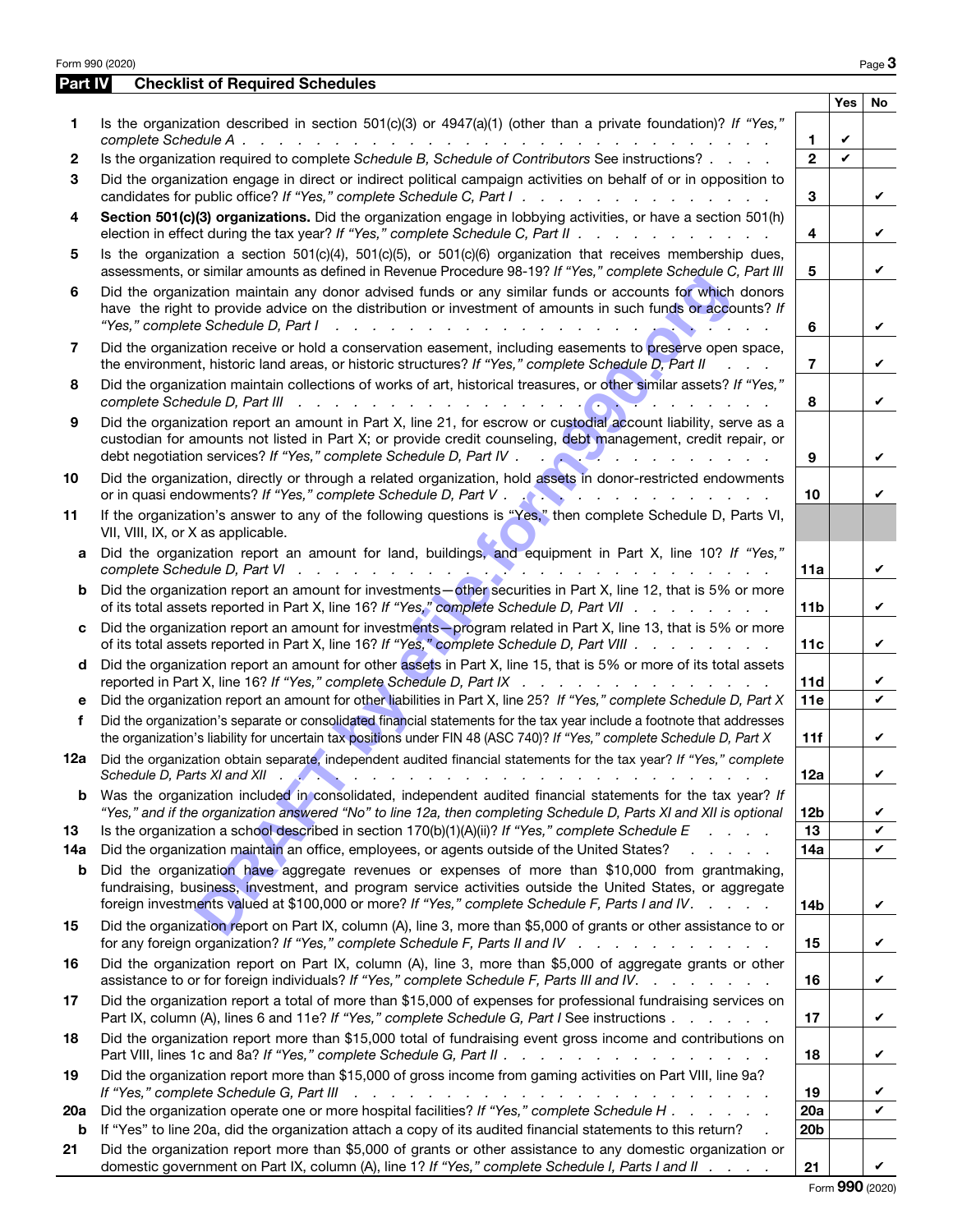|               | Form 990 (2020)                                                                                                                                                                                                                                                                                                                                                                                                                                                                                                                                                             |                 |            | Page 4       |
|---------------|-----------------------------------------------------------------------------------------------------------------------------------------------------------------------------------------------------------------------------------------------------------------------------------------------------------------------------------------------------------------------------------------------------------------------------------------------------------------------------------------------------------------------------------------------------------------------------|-----------------|------------|--------------|
| Part IV       | <b>Checklist of Required Schedules (continued)</b>                                                                                                                                                                                                                                                                                                                                                                                                                                                                                                                          |                 |            |              |
|               |                                                                                                                                                                                                                                                                                                                                                                                                                                                                                                                                                                             |                 | <b>Yes</b> | No.          |
| 22            | Did the organization report more than \$5,000 of grants or other assistance to or for domestic individuals on<br>Part IX, column (A), line 2? If "Yes," complete Schedule I, Parts I and III<br>and the contract of the contract of the contract of the contract of the contract of the contract of the contract of the contract of the contract of the contract of the contract of the contract of the contract of the contra                                                                                                                                              | 22              |            | V            |
| 23            | Did the organization answer "Yes" to Part VII, Section A, line 3, 4, or 5 about compensation of the<br>organization's current and former officers, directors, trustees, key employees, and highest compensated<br>employees? If "Yes," complete Schedule J.<br>$\mathbf{r}$ , and $\mathbf{r}$ , and $\mathbf{r}$ , and $\mathbf{r}$ , and $\mathbf{r}$                                                                                                                                                                                                                     | 23              |            | ✓            |
| 24a           | Did the organization have a tax-exempt bond issue with an outstanding principal amount of more than<br>\$100,000 as of the last day of the year, that was issued after December 31, 2002? If "Yes," answer lines 24b<br>through 24d and complete Schedule K. If "No," go to line 25a<br>.                                                                                                                                                                                                                                                                                   | 24a             |            | V            |
| b             | Did the organization invest any proceeds of tax-exempt bonds beyond a temporary period exception?                                                                                                                                                                                                                                                                                                                                                                                                                                                                           | 24 <sub>b</sub> |            |              |
| c             | Did the organization maintain an escrow account other than a refunding escrow at any time during the year                                                                                                                                                                                                                                                                                                                                                                                                                                                                   | 24c             |            |              |
| d             | Did the organization act as an "on behalf of" issuer for bonds outstanding at any time during the year?                                                                                                                                                                                                                                                                                                                                                                                                                                                                     | 24d             |            |              |
| 25a           | Section 501(c)(3), 501(c)(4), and 501(c)(29) organizations. Did the organization engage in an excess benefit<br>transaction with a disqualified person during the year? If "Yes," complete Schedule L, Part I<br>$\mathbf{r}$ and $\mathbf{r}$ and $\mathbf{r}$ and $\mathbf{r}$                                                                                                                                                                                                                                                                                            | 25a             |            | ✓            |
| b             | Is the organization aware that it engaged in an excess benefit transaction with a disqualified person in a prior<br>year, and that the transaction has not been reported on any of the organization's prior Forms 990 or 990-EZ?<br>If "Yes," complete Schedule L, Part I.                                                                                                                                                                                                                                                                                                  | 25 <sub>b</sub> |            | V            |
| 26            | Did the organization report any amount on Part X, line 5 or 22, for receivables from or payables to any current<br>or former officer, director, trustee, key employee, creator or founder, substantial contributor, or 35%<br>controlled entity or family member of any of these persons? If "Yes," complete Schedule L, Part II<br><b>Contract Contract</b>                                                                                                                                                                                                                | 26              |            | V            |
| 27            | Did the organization provide a grant or other assistance to any current or former officer, director, trustee, key<br>employee, creator or founder, substantial contributor or employee thereof, a grant selection committee<br>member, or to a 35% controlled entity (including an employee thereof) or family member of any of these<br>$\overline{a}$ , and the set of the set of the set of the set of the set of the set of the set of the set of the set of the set of the set of the set of the set of the set of the set of the set of the set of the set of the set | 27              |            |              |
| 28            | Was the organization a party to a business transaction with one of the following parties (see Schedule L, Part<br>IV instructions, for applicable filing thresholds, conditions, and exceptions):                                                                                                                                                                                                                                                                                                                                                                           |                 |            |              |
| a             | A current or former officer, director, trustee, key employee, creator or founder, or substantial contributor? If<br>.                                                                                                                                                                                                                                                                                                                                                                                                                                                       | 28a             |            | V            |
| b             | A family member of any individual described in line 28a? If "Yes," complete Schedule L, Part IV                                                                                                                                                                                                                                                                                                                                                                                                                                                                             | 28 <sub>b</sub> |            | ✓            |
| c             | A 35% controlled entity of one or more individuals and/or organizations described in lines 28a or 28b? If                                                                                                                                                                                                                                                                                                                                                                                                                                                                   | 28c             |            | V            |
| 29            | Did the organization receive more than \$25,000 in non-cash contributions? If "Yes," complete Schedule M                                                                                                                                                                                                                                                                                                                                                                                                                                                                    | 29              |            | $\mathbf{v}$ |
| 30            | Did the organization receive contributions of art, historical treasures, or other similar assets, or qualified<br>conservation contributions? If "Yes," complete Schedule M                                                                                                                                                                                                                                                                                                                                                                                                 | 30              |            | ✓            |
| 31            | Did the organization liquidate, terminate, or dissolve and cease operations? If "Yes," complete Schedule N, Part I                                                                                                                                                                                                                                                                                                                                                                                                                                                          | $\overline{31}$ |            |              |
| 32            | Did the organization sell, exchange, dispose of, or transfer more than 25% of its net assets? If "Yes,"                                                                                                                                                                                                                                                                                                                                                                                                                                                                     | 32              |            | $\checkmark$ |
| 33            | Did the organization own 100% of an entity disregarded as separate from the organization under Regulations<br>sections 301.7701-2 and 301.7701-3? If "Yes," complete Schedule R, Part I.                                                                                                                                                                                                                                                                                                                                                                                    | 33              |            | V            |
| 34            | Was the organization related to any tax-exempt or taxable entity? If "Yes," complete Schedule R, Part II, III,                                                                                                                                                                                                                                                                                                                                                                                                                                                              | 34              |            | V            |
| <b>35a</b>    | Did the organization have a controlled entity within the meaning of section 512(b)(13)?                                                                                                                                                                                                                                                                                                                                                                                                                                                                                     | 35a             |            | ✓            |
| b             | If "Yes" to line 35a, did the organization receive any payment from or engage in any transaction with a<br>controlled entity within the meaning of section 512(b)(13)? If "Yes," complete Schedule R, Part V, line 2.                                                                                                                                                                                                                                                                                                                                                       | 35b             |            |              |
| 36            | Section 501(c)(3) organizations. Did the organization make any transfers to an exempt non-charitable<br>related organization? If "Yes," complete Schedule R, Part V, line 2                                                                                                                                                                                                                                                                                                                                                                                                 | 36              |            | V            |
| 37            | Did the organization conduct more than 5% of its activities through an entity that is not a related organization<br>and that is treated as a partnership for federal income tax purposes? If "Yes," complete Schedule R, Part VI                                                                                                                                                                                                                                                                                                                                            | 37              |            | ✓            |
| 38            | Did the organization complete Schedule O and provide explanations in Schedule O for Part VI, lines 11b and<br>19? Note: All Form 990 filers are required to complete Schedule O.                                                                                                                                                                                                                                                                                                                                                                                            | 38              | V          |              |
| <b>Part V</b> | <b>Statements Regarding Other IRS Filings and Tax Compliance</b>                                                                                                                                                                                                                                                                                                                                                                                                                                                                                                            |                 |            |              |
|               | Check if Schedule O contains a response or note to any line in this Part V<br>and the company of the company of                                                                                                                                                                                                                                                                                                                                                                                                                                                             |                 | <b>Yes</b> | <b>No</b>    |
| 1a            | Enter the number reported in Box 3 of Form 1096. Enter -0- if not applicable<br>1a<br>and the control of<br>1                                                                                                                                                                                                                                                                                                                                                                                                                                                               |                 |            |              |
| b             | Enter the number of Forms W-2G included in line 1a. Enter -0- if not applicable<br>1 <sub>b</sub><br>$\mathbf{0}$                                                                                                                                                                                                                                                                                                                                                                                                                                                           |                 |            |              |
| c             | Did the organization comply with backup withholding rules for reportable payments to vendors and                                                                                                                                                                                                                                                                                                                                                                                                                                                                            |                 |            |              |
|               |                                                                                                                                                                                                                                                                                                                                                                                                                                                                                                                                                                             | 1c              |            |              |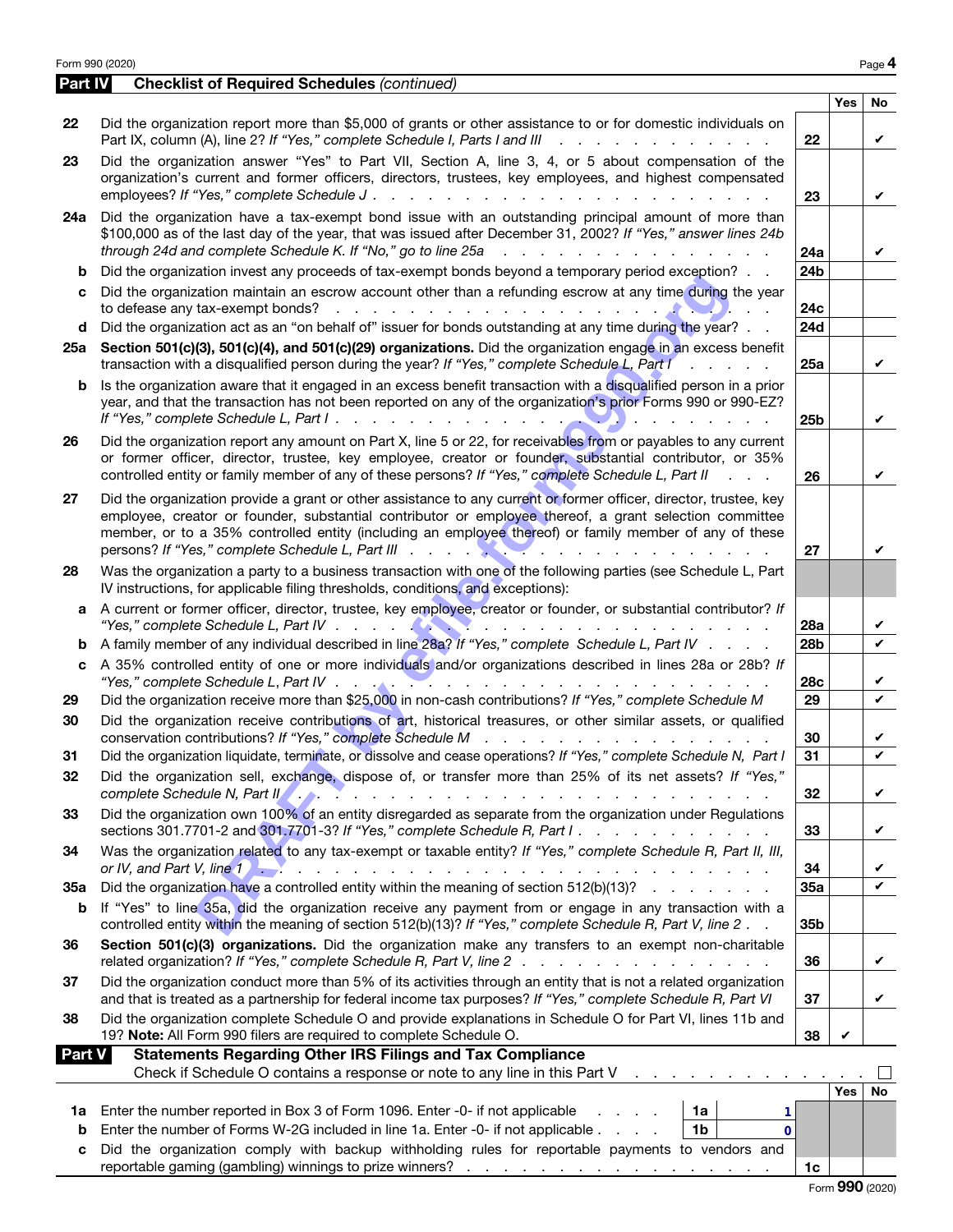| Form 990 (2020) |                                                                                                                                                                                                                                                                                                                |                |            | Page 5 |  |  |  |  |
|-----------------|----------------------------------------------------------------------------------------------------------------------------------------------------------------------------------------------------------------------------------------------------------------------------------------------------------------|----------------|------------|--------|--|--|--|--|
| Part V          | Statements Regarding Other IRS Filings and Tax Compliance (continued)                                                                                                                                                                                                                                          |                |            |        |  |  |  |  |
|                 |                                                                                                                                                                                                                                                                                                                |                | <b>Yes</b> | No     |  |  |  |  |
|                 | 2a Enter the number of employees reported on Form W-3, Transmittal of Wage and Tax                                                                                                                                                                                                                             |                |            |        |  |  |  |  |
|                 | Statements, filed for the calendar year ending with or within the year covered by this return<br>2a<br>1                                                                                                                                                                                                       |                |            |        |  |  |  |  |
| b               | If at least one is reported on line 2a, did the organization file all required federal employment tax returns? .                                                                                                                                                                                               | 2 <sub>b</sub> | V          |        |  |  |  |  |
|                 | Note: If the sum of lines 1a and 2a is greater than 250, you may be required to e-file (see instructions).                                                                                                                                                                                                     |                |            |        |  |  |  |  |
| За              | Did the organization have unrelated business gross income of \$1,000 or more during the year?                                                                                                                                                                                                                  | 3a             |            | V      |  |  |  |  |
| b               | If "Yes," has it filed a Form 990-T for this year? If "No" to line 3b, provide an explanation on Schedule O                                                                                                                                                                                                    | 3 <sub>b</sub> |            |        |  |  |  |  |
| 4а              | At any time during the calendar year, did the organization have an interest in, or a signature or other authority over,                                                                                                                                                                                        |                |            |        |  |  |  |  |
|                 | a financial account in a foreign country (such as a bank account, securities account, or other financial account)?                                                                                                                                                                                             | 4a             |            | V      |  |  |  |  |
| b               | If "Yes," enter the name of the foreign country ▶                                                                                                                                                                                                                                                              |                |            |        |  |  |  |  |
|                 | See instructions for filing requirements for FinCEN Form 114, Report of Foreign Bank and Financial Accounts (FBAR).                                                                                                                                                                                            |                |            |        |  |  |  |  |
| 5а              | Was the organization a party to a prohibited tax shelter transaction at any time during the tax year? $\therefore$ .                                                                                                                                                                                           | 5a             |            | V      |  |  |  |  |
| b               | Did any taxable party notify the organization that it was or is a party to a prohibited tax shelter transaction?                                                                                                                                                                                               | 5b             |            | V      |  |  |  |  |
| c               |                                                                                                                                                                                                                                                                                                                | 5 <sub>c</sub> |            |        |  |  |  |  |
| 6a              | Does the organization have annual gross receipts that are normally greater than \$100,000, and did the                                                                                                                                                                                                         |                |            |        |  |  |  |  |
|                 | organization solicit any contributions that were not tax deductible as charitable contributions?                                                                                                                                                                                                               | 6a             |            | V      |  |  |  |  |
| b               | If "Yes," did the organization include with every solicitation an express statement that such contributions or                                                                                                                                                                                                 |                |            |        |  |  |  |  |
|                 |                                                                                                                                                                                                                                                                                                                | 6b             |            |        |  |  |  |  |
| 7               | Organizations that may receive deductible contributions under section 170(c).                                                                                                                                                                                                                                  |                |            |        |  |  |  |  |
| а               | Did the organization receive a payment in excess of \$75 made partly as a contribution and partly for goods                                                                                                                                                                                                    |                |            |        |  |  |  |  |
|                 |                                                                                                                                                                                                                                                                                                                | 7a             |            | V      |  |  |  |  |
| b               | If "Yes," did the organization notify the donor of the value of the goods or services provided?                                                                                                                                                                                                                | 7b             |            |        |  |  |  |  |
| c               | Did the organization sell, exchange, or otherwise dispose of tangible personal property for which it was                                                                                                                                                                                                       |                |            |        |  |  |  |  |
|                 |                                                                                                                                                                                                                                                                                                                | 7c             |            | V      |  |  |  |  |
| d               | If "Yes," indicate the number of Forms 8282 filed during the year<br>7d<br>$\mathcal{L}$ and the set of the set of the set of the set of the set of the set of the set of the set of the set of the set of the set of the set of the set of the set of the set of the set of the set of the set of the set of  |                |            |        |  |  |  |  |
| е               | Did the organization receive any funds, directly or indirectly, to pay premiums on a personal benefit contract?                                                                                                                                                                                                | 7e             |            | V      |  |  |  |  |
| f               | Did the organization, during the year, pay premiums, directly or indirectly, on a personal benefit contract? .                                                                                                                                                                                                 | 7f             |            | V      |  |  |  |  |
| g               | If the organization received a contribution of qualified intellectual property, did the organization file Form 8899 as required?                                                                                                                                                                               |                |            |        |  |  |  |  |
| h               | If the organization received a contribution of cars, boats, airplanes, or other vehicles, did the organization file a Form 1098-C?                                                                                                                                                                             | 7h             |            | V      |  |  |  |  |
| 8               | Sponsoring organizations maintaining donor advised funds. Did a donor advised fund maintained by the                                                                                                                                                                                                           |                |            |        |  |  |  |  |
|                 | sponsoring organization have excess business holdings at any time during the year?                                                                                                                                                                                                                             | 8              |            |        |  |  |  |  |
| 9               | Sponsoring organizations maintaining donor advised funds.                                                                                                                                                                                                                                                      |                |            |        |  |  |  |  |
| а               | Did the sponsoring organization make any taxable distributions under section 4966?                                                                                                                                                                                                                             | 9a             |            |        |  |  |  |  |
| b               | Did the sponsoring organization make a distribution to a donor, donor advisor, or related person?                                                                                                                                                                                                              | 9b             |            |        |  |  |  |  |
| 10              | Section 501(c)(7) organizations. Enter:                                                                                                                                                                                                                                                                        |                |            |        |  |  |  |  |
|                 | 10a <br>Initiation fees and capital contributions included on Part VIII, line 12 \[matter states and capital contributions included on Part VIII, line 12 \[matter states and capital                                                                                                                          |                |            |        |  |  |  |  |
| b               | 10 <sub>b</sub><br>Gross receipts, included on Form 990, Part VIII, line 12, for public use of club facilities                                                                                                                                                                                                 |                |            |        |  |  |  |  |
| 11              | Section 501(c)(12) organizations. Enter:                                                                                                                                                                                                                                                                       |                |            |        |  |  |  |  |
| a               | Gross income from members or shareholders.<br>11a                                                                                                                                                                                                                                                              |                |            |        |  |  |  |  |
| b               | Gross income from other sources (Do not net amounts due or paid to other sources                                                                                                                                                                                                                               |                |            |        |  |  |  |  |
|                 | against amounts due or received from them.) .<br>11 <sub>b</sub><br>the contract of the contract of the contract of the                                                                                                                                                                                        |                |            |        |  |  |  |  |
| 12a             | Section 4947(a)(1) non-exempt charitable trusts. Is the organization filing Form 990 in lieu of Form 1041?                                                                                                                                                                                                     | 12a            |            |        |  |  |  |  |
| b               | 12 <sub>b</sub><br>If "Yes," enter the amount of tax-exempt interest received or accrued during the year                                                                                                                                                                                                       |                |            |        |  |  |  |  |
| 13              | Section 501(c)(29) qualified nonprofit health insurance issuers.                                                                                                                                                                                                                                               | 13a            |            |        |  |  |  |  |
| а               | Is the organization licensed to issue qualified health plans in more than one state?<br>Note: See the instructions for additional information the organization must report on Schedule O.                                                                                                                      |                |            |        |  |  |  |  |
|                 |                                                                                                                                                                                                                                                                                                                |                |            |        |  |  |  |  |
| b               | Enter the amount of reserves the organization is required to maintain by the states in which                                                                                                                                                                                                                   |                |            |        |  |  |  |  |
|                 | the organization is licensed to issue qualified health plans<br>13 <sub>b</sub><br>13 <sub>c</sub><br>Enter the amount of reserves on hand                                                                                                                                                                     |                |            |        |  |  |  |  |
| c<br>14a        | the contract of the contract of the<br>Did the organization receive any payments for indoor tanning services during the tax year?.                                                                                                                                                                             | 14a            |            | V      |  |  |  |  |
| b               | and a strategic and a<br>If "Yes," has it filed a Form 720 to report these payments? If "No," provide an explanation on Schedule O.                                                                                                                                                                            | 14b            |            |        |  |  |  |  |
|                 |                                                                                                                                                                                                                                                                                                                |                |            |        |  |  |  |  |
| 15              | Is the organization subject to the section 4960 tax on payment(s) of more than \$1,000,000 in remuneration or<br>excess parachute payment(s) during the year?<br>$\frac{1}{2}$ , $\frac{1}{2}$ , $\frac{1}{2}$ , $\frac{1}{2}$ , $\frac{1}{2}$ , $\frac{1}{2}$ , $\frac{1}{2}$ , $\frac{1}{2}$ , $\frac{1}{2}$ | 15             |            | V      |  |  |  |  |
|                 | If "Yes," see instructions and file Form 4720, Schedule N.                                                                                                                                                                                                                                                     |                |            |        |  |  |  |  |
| 16              | Is the organization an educational institution subject to the section 4968 excise tax on net investment income?                                                                                                                                                                                                | 16             |            | V      |  |  |  |  |
|                 | If "Yes," complete Form 4720, Schedule O.                                                                                                                                                                                                                                                                      |                |            |        |  |  |  |  |

|  |  | Form 990 (2020) |
|--|--|-----------------|
|--|--|-----------------|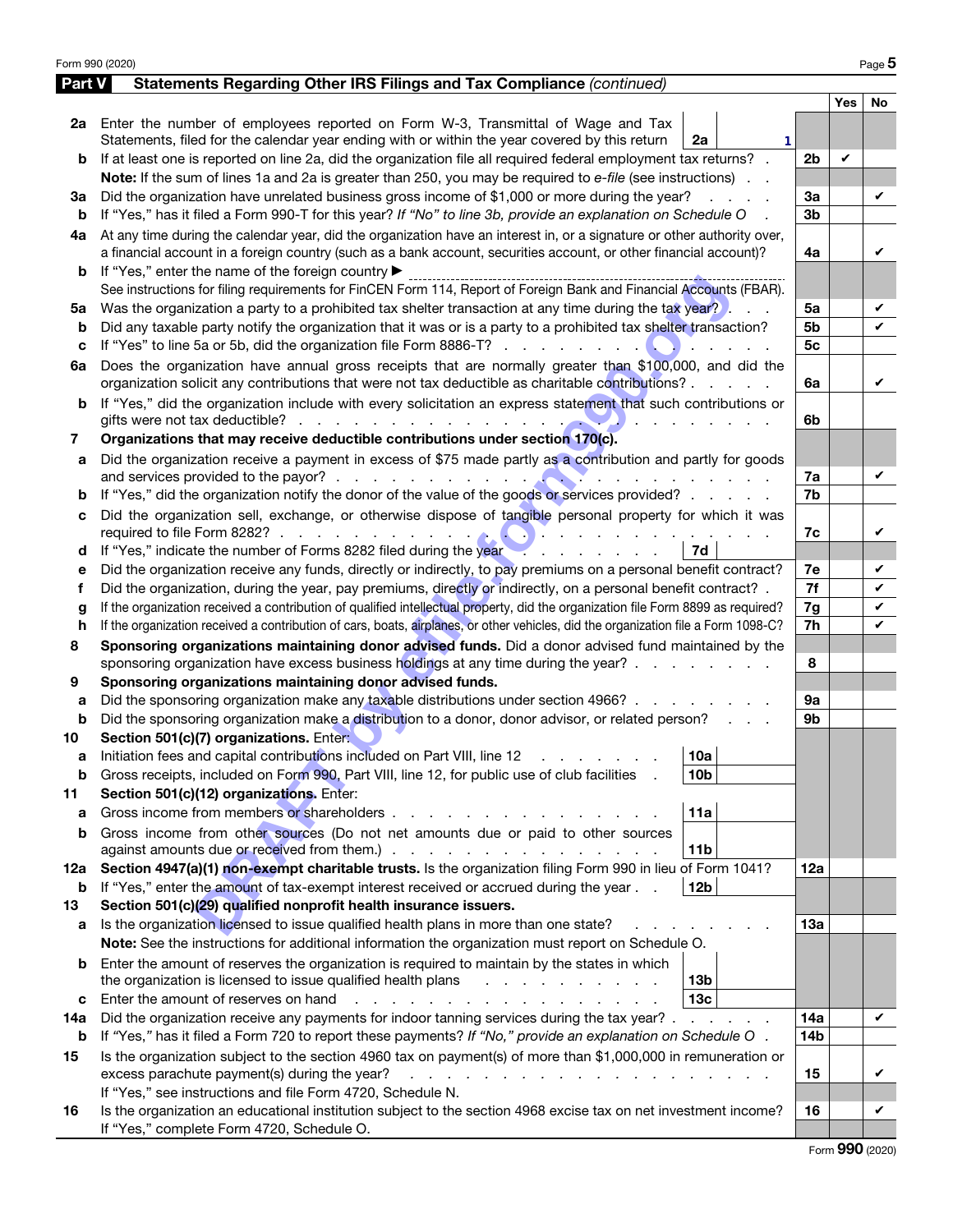|                | Form 990 (2020)                                                                                                                                                                                                                                                                                                                                                                             |    |                 |     | Page 6             |  |  |  |  |  |  |
|----------------|---------------------------------------------------------------------------------------------------------------------------------------------------------------------------------------------------------------------------------------------------------------------------------------------------------------------------------------------------------------------------------------------|----|-----------------|-----|--------------------|--|--|--|--|--|--|
| <b>Part VI</b> | Governance, Management, and Disclosure For each "Yes" response to lines 2 through 7b below, and for a "No"<br>response to line 8a, 8b, or 10b below, describe the circumstances, processes, or changes on Schedule O. See instructions.                                                                                                                                                     |    |                 |     |                    |  |  |  |  |  |  |
|                | Check if Schedule O contains a response or note to any line in this Part VI                                                                                                                                                                                                                                                                                                                 |    |                 |     | $ \boldsymbol{v} $ |  |  |  |  |  |  |
|                | <b>Section A. Governing Body and Management</b>                                                                                                                                                                                                                                                                                                                                             |    |                 |     |                    |  |  |  |  |  |  |
|                |                                                                                                                                                                                                                                                                                                                                                                                             |    |                 | Yes | No.                |  |  |  |  |  |  |
| 1a             | Enter the number of voting members of the governing body at the end of the tax year.<br>1a                                                                                                                                                                                                                                                                                                  | 15 |                 |     |                    |  |  |  |  |  |  |
|                | If there are material differences in voting rights among members of the governing body, or<br>if the governing body delegated broad authority to an executive committee or similar<br>committee, explain on Schedule O.                                                                                                                                                                     |    |                 |     |                    |  |  |  |  |  |  |
| b              | Enter the number of voting members included on line 1a, above, who are independent<br>1b                                                                                                                                                                                                                                                                                                    | 13 |                 |     |                    |  |  |  |  |  |  |
| 2              | Did any officer, director, trustee, or key employee have a family relationship or a business relationship with<br>any other officer, director, trustee, or key employee?<br>and a straightful contract and                                                                                                                                                                                  |    | $\mathbf{2}$    |     | V                  |  |  |  |  |  |  |
| 3              | Did the organization delegate control over management duties customarily performed by or under the direct<br>supervision of officers, directors, trustees, or key employees to a management company or other person?.                                                                                                                                                                       |    | 3               |     |                    |  |  |  |  |  |  |
| 4              | Did the organization make any significant changes to its governing documents since the prior Form 990 was filed?                                                                                                                                                                                                                                                                            |    | 4               |     | ✓                  |  |  |  |  |  |  |
| 5              | Did the organization become aware during the year of a significant diversion of the organization's assets? .                                                                                                                                                                                                                                                                                |    | 5               |     | V                  |  |  |  |  |  |  |
| 6              | Did the organization have members or stockholders?                                                                                                                                                                                                                                                                                                                                          |    | 6               | V   |                    |  |  |  |  |  |  |
| 7a             | Did the organization have members, stockholders, or other persons who had the power to elect or appoint<br>one or more members of the governing body?<br>a car a car a car a car a                                                                                                                                                                                                          |    | 7a              | V   |                    |  |  |  |  |  |  |
| b              | Are any governance decisions of the organization reserved to (or subject to approval by) members,                                                                                                                                                                                                                                                                                           |    | 7b              |     |                    |  |  |  |  |  |  |
| 8              | Did the organization contemporaneously document the meetings held or written actions undertaken during<br>the year by the following:                                                                                                                                                                                                                                                        |    |                 |     |                    |  |  |  |  |  |  |
| а              | The governing body? $\ldots$ .                                                                                                                                                                                                                                                                                                                                                              |    | 8а              | V   |                    |  |  |  |  |  |  |
| b<br>9         | Each committee with authority to act on behalf of the governing body?<br>Is there any officer, director, trustee, or key employee listed in Part VII, Section A, who cannot be reached at                                                                                                                                                                                                   |    | 8b              | V   |                    |  |  |  |  |  |  |
|                | the organization's mailing address? If "Yes," provide the names and addresses on Schedule O<br>Section B. Policies (This Section B requests information about policies not required by the Internal Revenue Code.)                                                                                                                                                                          |    | 9               |     | V                  |  |  |  |  |  |  |
|                |                                                                                                                                                                                                                                                                                                                                                                                             |    |                 | Yes | No                 |  |  |  |  |  |  |
| 10a            | Did the organization have local chapters, branches, or affiliates?                                                                                                                                                                                                                                                                                                                          |    | 10a             |     | ✓                  |  |  |  |  |  |  |
| b              | If "Yes," did the organization have written policies and procedures governing the activities of such chapters,<br>affiliates, and branches to ensure their operations are consistent with the organization's exempt purposes?                                                                                                                                                               |    | 10 <sub>b</sub> |     |                    |  |  |  |  |  |  |
| 11a            | Has the organization provided a complete copy of this Form 990 to all members of its governing body before filing the form?                                                                                                                                                                                                                                                                 |    | 11a             | V   |                    |  |  |  |  |  |  |
| b              | Describe in Schedule O the process, if any, used by the organization to review this Form 990.                                                                                                                                                                                                                                                                                               |    |                 |     |                    |  |  |  |  |  |  |
| 12a            | Did the organization have a written conflict of interest policy? If "No," go to line 13                                                                                                                                                                                                                                                                                                     |    | 12a             | V   |                    |  |  |  |  |  |  |
| b              | Were officers, directors, or trustees, and key employees required to disclose annually interests that could give rise to conflicts?                                                                                                                                                                                                                                                         |    | 12 <sub>b</sub> | V   |                    |  |  |  |  |  |  |
| с              | Did the organization regularly and consistently monitor and enforce compliance with the policy? If "Yes,<br>describe in Schedule O how this was done.<br>and a complete state of the complete state of the complete state of the state of the state of the state of the                                                                                                                     |    | 12c             | V   |                    |  |  |  |  |  |  |
| 13             |                                                                                                                                                                                                                                                                                                                                                                                             |    | 13              | V   |                    |  |  |  |  |  |  |
| 14             | Did the organization have a written document retention and destruction policy?<br>and the company of the company of                                                                                                                                                                                                                                                                         |    | 14              | V   |                    |  |  |  |  |  |  |
| 15             | Did the process for determining compensation of the following persons include a review and approval by<br>independent persons, comparability data, and contemporaneous substantiation of the deliberation and decision?                                                                                                                                                                     |    |                 |     |                    |  |  |  |  |  |  |
| a              | The organization's CEO, Executive Director, or top management official                                                                                                                                                                                                                                                                                                                      |    | 15a             | V   |                    |  |  |  |  |  |  |
| b              |                                                                                                                                                                                                                                                                                                                                                                                             |    | 15 <sub>b</sub> | V   |                    |  |  |  |  |  |  |
|                | If "Yes" to line 15a or 15b, describe the process in Schedule O (see instructions).                                                                                                                                                                                                                                                                                                         |    |                 |     |                    |  |  |  |  |  |  |
| 16a            | Did the organization invest in, contribute assets to, or participate in a joint venture or similar arrangement<br>with a taxable entity during the year?.<br>the second contract of the contract of the contract of the contract of the contract of the contract of the contract of the contract of the contract of the contract of the contract of the contract of the contract of the con |    | 16a             |     | V                  |  |  |  |  |  |  |
| b              | If "Yes," did the organization follow a written policy or procedure requiring the organization to evaluate its<br>participation in joint venture arrangements under applicable federal tax law, and take steps to safeguard the                                                                                                                                                             |    |                 |     |                    |  |  |  |  |  |  |
|                | organization's exempt status with respect to such arrangements?<br><b>Section C. Disclosure</b>                                                                                                                                                                                                                                                                                             |    | 16 <sub>b</sub> |     |                    |  |  |  |  |  |  |
| 17             | List the states with which a copy of this Form 990 is required to be filed $\blacktriangleright$ LA                                                                                                                                                                                                                                                                                         |    |                 |     |                    |  |  |  |  |  |  |
| 18             | Section 6104 requires an organization to make its Forms 1023 (1024 or 1024-A, if applicable), 990, and 990-T (Section 501(c)<br>(3)s only) available for public inspection. Indicate how you made these available. Check all that apply.                                                                                                                                                    |    |                 |     |                    |  |  |  |  |  |  |
|                | $\overline{V}$ Own website<br>$\triangleright$ Another's website<br>$\boxed{\mathbf{v}}$ Upon request<br>$\Box$ Other (explain on Schedule O)                                                                                                                                                                                                                                               |    |                 |     |                    |  |  |  |  |  |  |
| 19             | Describe on Schedule O whether (and if so, how) the organization made its governing documents, conflict of interest policy,<br>and financial statements available to the public during the tax year.                                                                                                                                                                                        |    |                 |     |                    |  |  |  |  |  |  |
| 20             | State the name, address, and telephone number of the person who possesses the organization's books and records $\blacktriangleright$<br>Sarah Johnson and Christy Gwin, (318)807-6200                                                                                                                                                                                                       |    |                 |     |                    |  |  |  |  |  |  |
|                | 1515 Jackson Street, Monroe, LA 71202                                                                                                                                                                                                                                                                                                                                                       |    |                 |     | Form 990 (2020)    |  |  |  |  |  |  |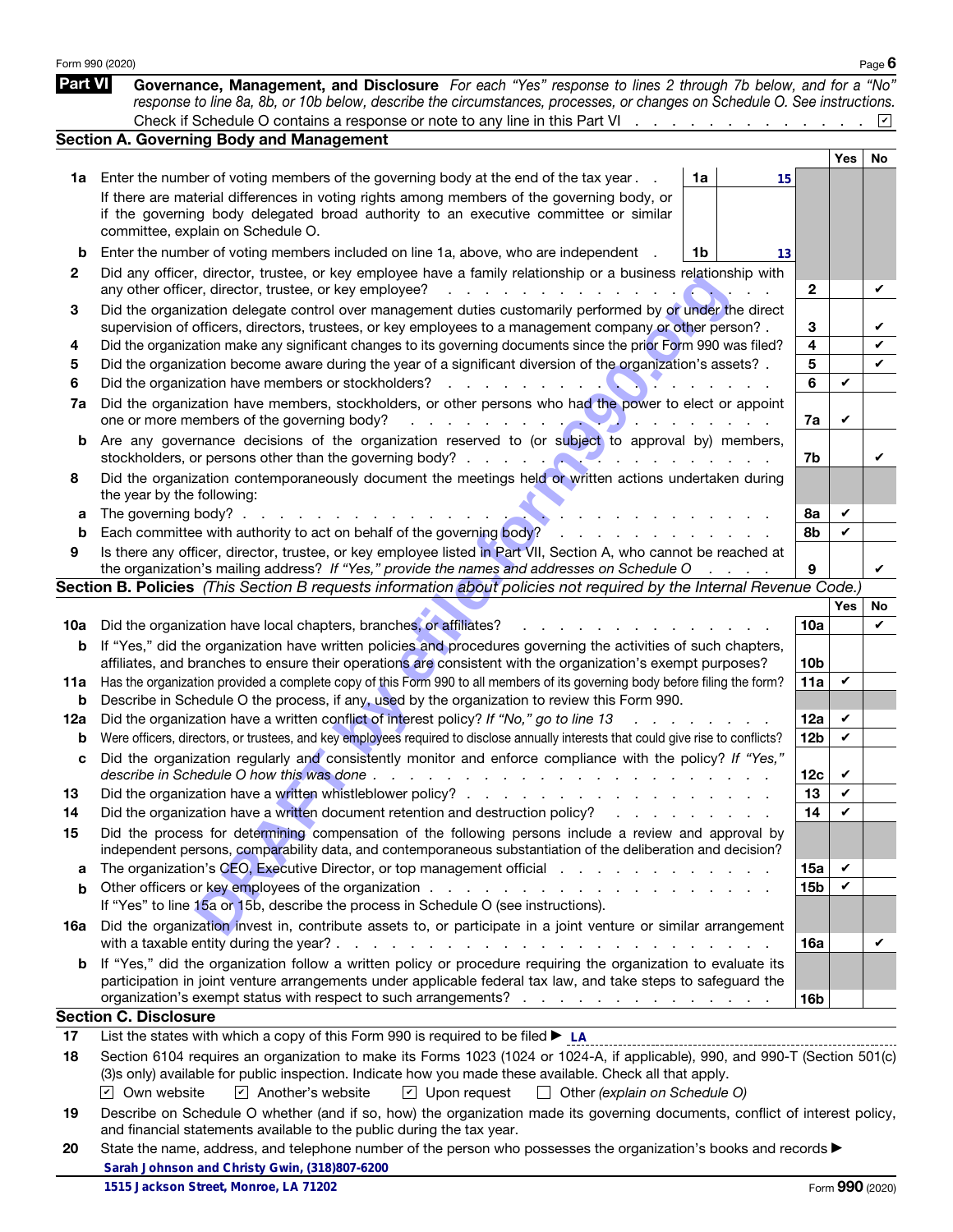## Part VII Compensation of Officers, Directors, Trustees, Key Employees, Highest Compensated Employees, and Independent Contractors

Check if Schedule O contains a response or note to any line in this Part VII . .  $\Box$ Section A. Officers, Directors, Trustees, Key Employees, and Highest Compensated Employees

1a Complete this table for all persons required to be listed. Report compensation for the calendar year ending with or within the organization's tax year.

• List all of the organization's current officers, directors, trustees (whether individuals or organizations), regardless of amount of compensation. Enter -0- in columns (D), (E), and (F) if no compensation was paid.

• List all of the organization's current key employees, if any. See instructions for definition of "key employee."

• List the organization's five current highest compensated employees (other than an officer, director, trustee, or key employee) who received reportable compensation (Box 5 of Form W-2 and/or Box 7 of Form 1099-MISC) of more than \$100,000 from the organization and any related organizations.

| who received reportable compensation (DOA 5 OFFORD WELL ARE ARRIVED DOA 7 OFFORD TOSS-IVITORY OF HIGHE ATO0,000 HOME LIFE<br>organization and any related organizations. |                       |                                   |                       |         |              |                                                              |        |                          |                              |                                           |
|--------------------------------------------------------------------------------------------------------------------------------------------------------------------------|-----------------------|-----------------------------------|-----------------------|---------|--------------|--------------------------------------------------------------|--------|--------------------------|------------------------------|-------------------------------------------|
| • List all of the organization's former officers, key employees, and highest compensated employees who received more than                                                |                       |                                   |                       |         |              |                                                              |        |                          |                              |                                           |
| \$100,000 of reportable compensation from the organization and any related organizations.                                                                                |                       |                                   |                       |         |              |                                                              |        |                          |                              |                                           |
| . List all of the organization's former directors or trustees that received, in the capacity as a former director or trustee of the                                      |                       |                                   |                       |         |              |                                                              |        |                          |                              |                                           |
| organization, more than \$10,000 of reportable compensation from the organization and any related organizations.                                                         |                       |                                   |                       |         |              |                                                              |        |                          |                              |                                           |
| See instructions for the order in which to list the persons above.                                                                                                       |                       |                                   |                       |         |              |                                                              |        |                          |                              |                                           |
| Check this box if neither the organization nor any related organization compensated any current officer, director, or trustee.                                           |                       |                                   |                       |         |              |                                                              |        |                          |                              |                                           |
|                                                                                                                                                                          |                       |                                   |                       | (C)     |              |                                                              |        |                          |                              |                                           |
| (A)                                                                                                                                                                      | (B)                   |                                   |                       |         | Position     |                                                              |        | (D)                      | (E)                          | (F)                                       |
| Name and title                                                                                                                                                           | Average               |                                   |                       |         |              | (do not check more than one<br>box, unless person is both an |        | Reportable               | Reportable                   | <b>Estimated amount</b>                   |
|                                                                                                                                                                          | hours<br>per week     |                                   |                       |         |              | officer and a director/trustee)                              |        | compensation<br>from the | compensation<br>from related | of other<br>compensation                  |
|                                                                                                                                                                          | (list any             | Individual trustee<br>or director |                       | Officer | Key employee |                                                              | Former | organization             | organizations                | from the                                  |
|                                                                                                                                                                          | hours for<br>related  |                                   | Institutional trustee |         |              |                                                              |        | (W-2/1099-MISC)          | (W-2/1099-MISC)              | organization and<br>related organizations |
|                                                                                                                                                                          | organizations         |                                   |                       |         |              |                                                              |        |                          |                              |                                           |
|                                                                                                                                                                          | below<br>dotted line) |                                   |                       |         |              |                                                              |        |                          |                              |                                           |
|                                                                                                                                                                          |                       |                                   |                       |         |              | Highest compensated<br>employee                              |        |                          |                              |                                           |
| <b>Kim Lowery</b>                                                                                                                                                        | 1.00                  |                                   |                       |         |              |                                                              |        |                          |                              |                                           |
| <b>Board President and Director</b>                                                                                                                                      | 0.00                  | $\mathbf{v}$                      |                       | V       |              |                                                              |        | 0                        | 0                            | 0                                         |
| <b>Ellen HII</b>                                                                                                                                                         | 0.25                  |                                   |                       |         |              |                                                              |        |                          |                              |                                           |
| <b>Board Vice President and Director</b>                                                                                                                                 | 0.00                  | V                                 |                       | V       |              |                                                              |        | 0                        | 0                            | 0                                         |
| Naomi Jackson                                                                                                                                                            | 0.25                  |                                   |                       |         |              |                                                              |        |                          |                              |                                           |
| <b>Board Sect-Treasurer and Director</b>                                                                                                                                 | 0.00                  | V                                 |                       | V       |              |                                                              |        | 0                        | 0                            | 0                                         |
| <b>Chantal Ambrose</b>                                                                                                                                                   | 0.25                  |                                   |                       |         |              |                                                              |        |                          |                              |                                           |
| <b>Director</b>                                                                                                                                                          | 0.00                  | V                                 |                       |         |              |                                                              |        | 0                        | 0                            | 0                                         |
| <b>Jerlyn Bobo</b>                                                                                                                                                       | 0.25                  |                                   |                       |         |              |                                                              |        |                          |                              |                                           |
| <b>Director</b>                                                                                                                                                          | 0.00                  | V                                 |                       |         |              |                                                              |        | 0                        | 0                            | 0                                         |
| <b>Jackie Guillot</b>                                                                                                                                                    | 0.25                  |                                   |                       |         |              |                                                              |        |                          |                              |                                           |
| <b>Director</b>                                                                                                                                                          | 0.00                  | V                                 |                       |         |              |                                                              |        | 0                        | 0                            | 0                                         |
| <b>Kwasic Heckard</b>                                                                                                                                                    | 0.25                  |                                   |                       |         |              |                                                              |        |                          |                              |                                           |
| <b>Director</b>                                                                                                                                                          | 0.00                  | V                                 |                       |         |              |                                                              |        | 0                        | 0                            | 0                                         |
| <b>Keith McVay</b>                                                                                                                                                       | 0.25                  |                                   |                       |         |              |                                                              |        |                          |                              |                                           |
| <b>Director</b>                                                                                                                                                          | 0.00                  | V                                 |                       |         |              |                                                              |        | 0                        | 0                            | 0                                         |
| <b>Trena Pruitt</b>                                                                                                                                                      | 0.25                  |                                   |                       |         |              |                                                              |        |                          |                              |                                           |
| <b>Director</b>                                                                                                                                                          | 0.00                  | V                                 |                       |         |              |                                                              |        | 0                        | 0                            | 0                                         |
| <b>Eugenia Sevier McNeill</b>                                                                                                                                            | 0.25                  |                                   |                       |         |              |                                                              |        |                          |                              |                                           |
| <b>Director</b>                                                                                                                                                          | 0.00                  | V                                 |                       |         |              |                                                              |        | 0                        | 0                            | 0                                         |
| <b>Christy Montgomery</b>                                                                                                                                                | 0.25                  |                                   |                       |         |              |                                                              |        |                          |                              |                                           |
| <b>Director</b>                                                                                                                                                          | 0.00                  | V                                 |                       |         |              |                                                              |        | 0                        | 0                            | 0                                         |
| <b>Ella Nimmers</b>                                                                                                                                                      | 0.25                  |                                   |                       |         |              |                                                              |        |                          |                              |                                           |
| <b>Director</b>                                                                                                                                                          | 0.00                  | V                                 |                       |         |              |                                                              |        | $\mathbf 0$              | $\mathbf 0$                  | 0                                         |
| <b>Chocka Sullivan</b>                                                                                                                                                   | 0.25                  |                                   |                       |         |              |                                                              |        |                          |                              |                                           |
| <b>Director</b>                                                                                                                                                          | 0.00                  | V                                 |                       |         |              |                                                              |        | $\mathbf 0$              | 0                            | 0                                         |
| <b>Victor Vidaurre</b>                                                                                                                                                   | 0.25                  |                                   |                       |         |              |                                                              |        |                          |                              |                                           |
| <b>Director</b>                                                                                                                                                          | 0.00                  | V                                 |                       |         |              |                                                              |        | 0                        | 0                            | 0                                         |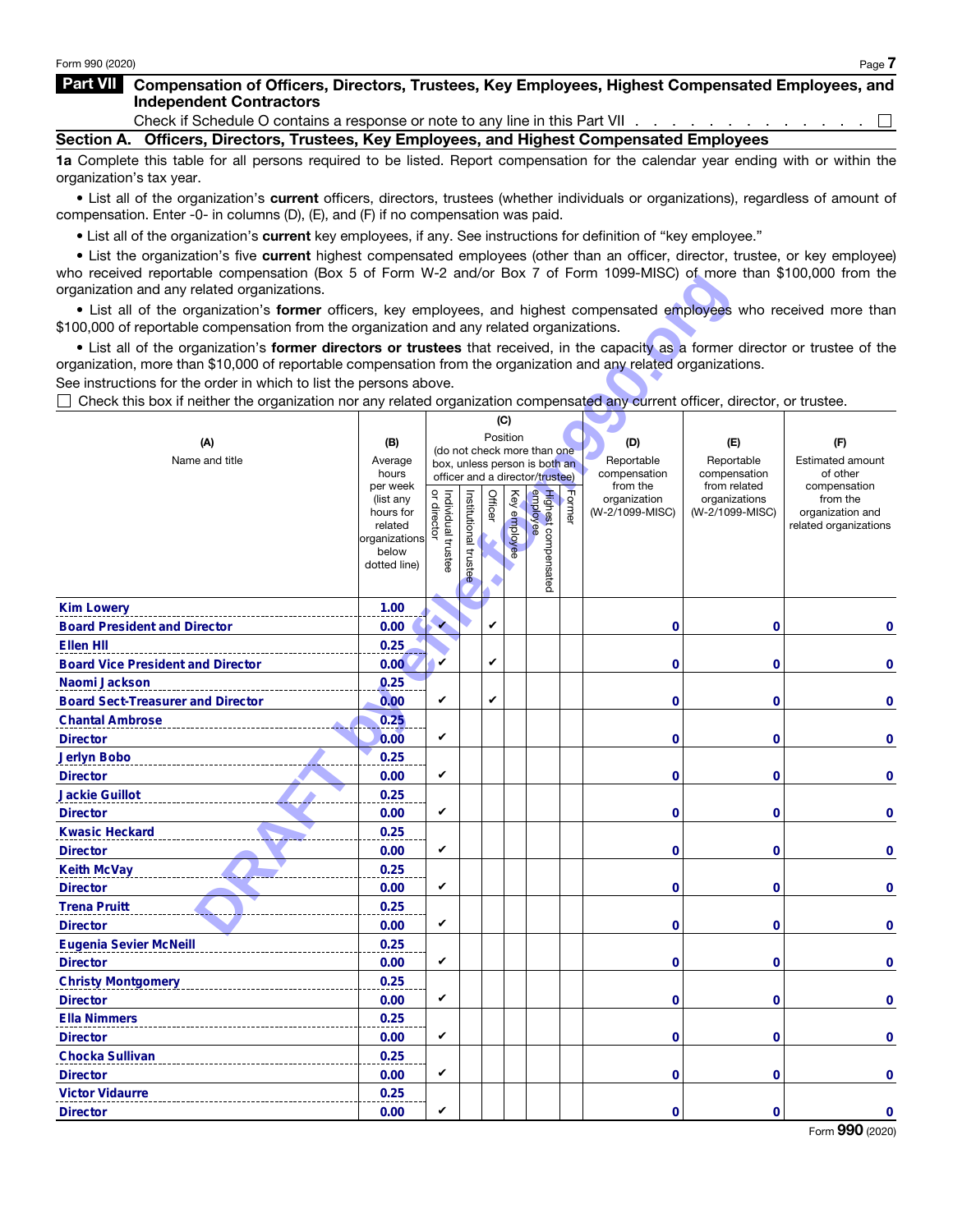|                 | <b>Part VII</b> Section A. Officers, Directors, Trustees, Key Employees, and Highest Compensated Employees (continued)           |                          |                                     |                |         |              |                                                              |        |                                                                                                                 |                               |   |                       |                          |             |
|-----------------|----------------------------------------------------------------------------------------------------------------------------------|--------------------------|-------------------------------------|----------------|---------|--------------|--------------------------------------------------------------|--------|-----------------------------------------------------------------------------------------------------------------|-------------------------------|---|-----------------------|--------------------------|-------------|
|                 |                                                                                                                                  |                          |                                     |                |         | (C)          |                                                              |        |                                                                                                                 |                               |   |                       |                          |             |
|                 | (A)                                                                                                                              | (B)                      |                                     |                |         | Position     |                                                              |        | (D)                                                                                                             | (E)                           |   |                       | (F)                      |             |
|                 | Name and title                                                                                                                   | Average                  |                                     |                |         |              | (do not check more than one<br>box, unless person is both an |        | Reportable                                                                                                      | Reportable                    |   | Estimated amount      |                          |             |
|                 |                                                                                                                                  | hours<br>per week        |                                     |                |         |              | officer and a director/trustee)                              |        | compensation<br>from the                                                                                        | compensation<br>from related  |   |                       | of other<br>compensation |             |
|                 |                                                                                                                                  | (list any                | Individual trustee<br>  or director |                | Officer |              |                                                              | Former | organization                                                                                                    | organizations                 |   |                       | from the                 |             |
|                 |                                                                                                                                  | hours for                |                                     | Institutional  |         | Key employee |                                                              |        | (W-2/1099-MISC)                                                                                                 | (W-2/1099-MISC)               |   |                       | organization and         |             |
|                 |                                                                                                                                  | related<br>organizations |                                     |                |         |              |                                                              |        |                                                                                                                 |                               |   | related organizations |                          |             |
|                 |                                                                                                                                  | below                    |                                     |                |         |              | Highest compensated<br>employee                              |        |                                                                                                                 |                               |   |                       |                          |             |
|                 |                                                                                                                                  | dotted line)             |                                     | <b>trustee</b> |         |              |                                                              |        |                                                                                                                 |                               |   |                       |                          |             |
|                 |                                                                                                                                  |                          |                                     |                |         |              |                                                              |        |                                                                                                                 |                               |   |                       |                          |             |
|                 | <b>Terry Williams</b>                                                                                                            | 0.25                     |                                     |                |         |              |                                                              |        |                                                                                                                 |                               |   |                       |                          |             |
| <b>Director</b> |                                                                                                                                  | 0.00                     | V                                   |                |         |              |                                                              |        |                                                                                                                 |                               | 0 |                       |                          | 0           |
|                 | <b>Sarah B Johnson</b>                                                                                                           | 35.00                    |                                     |                |         |              |                                                              |        |                                                                                                                 |                               |   |                       |                          |             |
|                 | <b>Executive Director</b>                                                                                                        | 0.00                     |                                     |                |         |              | V                                                            |        | 48,000                                                                                                          |                               | 0 |                       |                          | 0           |
|                 |                                                                                                                                  |                          |                                     |                |         |              |                                                              |        |                                                                                                                 |                               |   |                       |                          |             |
|                 |                                                                                                                                  |                          |                                     |                |         |              |                                                              |        |                                                                                                                 |                               |   |                       |                          |             |
|                 |                                                                                                                                  |                          |                                     |                |         |              |                                                              |        |                                                                                                                 |                               |   |                       |                          |             |
|                 |                                                                                                                                  |                          |                                     |                |         |              |                                                              |        |                                                                                                                 |                               |   |                       |                          |             |
|                 |                                                                                                                                  |                          |                                     |                |         |              |                                                              |        |                                                                                                                 |                               |   |                       |                          |             |
|                 |                                                                                                                                  |                          |                                     |                |         |              |                                                              |        |                                                                                                                 |                               |   |                       |                          |             |
|                 |                                                                                                                                  |                          |                                     |                |         |              |                                                              |        |                                                                                                                 |                               |   |                       |                          |             |
|                 |                                                                                                                                  |                          |                                     |                |         |              |                                                              |        |                                                                                                                 |                               |   |                       |                          |             |
|                 |                                                                                                                                  |                          |                                     |                |         |              |                                                              |        |                                                                                                                 |                               |   |                       |                          |             |
|                 |                                                                                                                                  |                          |                                     |                |         |              |                                                              |        |                                                                                                                 |                               |   |                       |                          |             |
|                 |                                                                                                                                  |                          |                                     |                |         |              |                                                              |        |                                                                                                                 |                               |   |                       |                          |             |
|                 |                                                                                                                                  |                          |                                     |                |         |              |                                                              |        |                                                                                                                 |                               |   |                       |                          |             |
|                 |                                                                                                                                  |                          |                                     |                |         |              |                                                              |        |                                                                                                                 |                               |   |                       |                          |             |
|                 |                                                                                                                                  |                          |                                     |                |         |              |                                                              |        |                                                                                                                 |                               |   |                       |                          |             |
|                 |                                                                                                                                  |                          |                                     |                |         |              |                                                              |        |                                                                                                                 |                               |   |                       |                          |             |
|                 |                                                                                                                                  |                          |                                     |                |         |              |                                                              |        |                                                                                                                 |                               |   |                       |                          |             |
|                 |                                                                                                                                  |                          |                                     |                |         |              |                                                              |        |                                                                                                                 |                               |   |                       |                          |             |
| 1b.             | Subtotal                                                                                                                         |                          |                                     |                |         |              |                                                              |        | 48,000                                                                                                          |                               | 0 |                       |                          | $\mathbf 0$ |
| c               | Total from continuation sheets to Part VII, Section A                                                                            |                          |                                     |                |         |              |                                                              |        |                                                                                                                 |                               |   |                       |                          |             |
| d               | Total (add lines 1b and 1c)                                                                                                      |                          |                                     |                |         |              |                                                              |        | 48,000                                                                                                          |                               | 0 |                       |                          | 0           |
| $\mathbf{2}$    | Total number of individuals (including but not limited to those listed above) who received more than \$100,000 of                |                          |                                     |                |         |              |                                                              |        |                                                                                                                 |                               |   |                       |                          |             |
|                 | reportable compensation from the organization ▶                                                                                  |                          |                                     |                |         |              |                                                              |        |                                                                                                                 |                               |   |                       |                          |             |
|                 |                                                                                                                                  |                          |                                     |                |         |              |                                                              |        |                                                                                                                 |                               |   |                       | Yes                      | No          |
| 3               | Did the organization list any former officer, director, trustee, key employee, or highest compensated                            |                          |                                     |                |         |              |                                                              |        |                                                                                                                 |                               |   |                       |                          |             |
|                 | employee on line 1a? If "Yes," complete Schedule J for such individual                                                           |                          |                                     |                |         |              |                                                              |        | the contract of the contract of the contract of the contract of the contract of the contract of the contract of |                               |   | 3                     |                          | V           |
| 4               | For any individual listed on line 1a, is the sum of reportable compensation and other compensation from the                      |                          |                                     |                |         |              |                                                              |        |                                                                                                                 |                               |   |                       |                          |             |
|                 | organization and related organizations greater than \$150,000? If "Yes," complete Schedule J for such                            |                          |                                     |                |         |              |                                                              |        |                                                                                                                 |                               |   |                       |                          |             |
|                 | individual.                                                                                                                      |                          |                                     |                |         |              |                                                              |        |                                                                                                                 |                               |   | 4                     |                          | V           |
| 5               | Did any person listed on line 1a receive or accrue compensation from any unrelated organization or individual                    |                          |                                     |                |         |              |                                                              |        |                                                                                                                 |                               |   |                       |                          |             |
|                 | for services rendered to the organization? If "Yes," complete Schedule J for such person                                         |                          |                                     |                |         |              |                                                              |        |                                                                                                                 | and the contract of the state |   | 5                     |                          | V           |
|                 | <b>Section B. Independent Contractors</b>                                                                                        |                          |                                     |                |         |              |                                                              |        |                                                                                                                 |                               |   |                       |                          |             |
| 1.              | Complete this table for your five highest compensated independent contractors that received more than \$100,000 of               |                          |                                     |                |         |              |                                                              |        |                                                                                                                 |                               |   |                       |                          |             |
|                 | compensation from the organization. Report compensation for the calendar year ending with or within the organization's tax year. |                          |                                     |                |         |              |                                                              |        |                                                                                                                 |                               |   |                       |                          |             |
|                 | (A)                                                                                                                              |                          |                                     |                |         |              |                                                              |        | (B)                                                                                                             |                               |   | (C)                   |                          |             |
|                 | Name and business address                                                                                                        |                          |                                     |                |         |              |                                                              |        | Description of services                                                                                         |                               |   | Compensation          |                          |             |
|                 | Wellspring Alliance for Fams Inc, 1515 Jackson Street, Monroe, LA 71202                                                          |                          |                                     |                |         |              |                                                              |        | Coordinated entry services-R                                                                                    |                               |   |                       |                          | 129,728     |

| Did the organization list any former officer, director, trustee, key employee, or highest compensated          |     |
|----------------------------------------------------------------------------------------------------------------|-----|
| employee on line 1a? If "Yes," complete Schedule J for such individual responsion on the contract of the set o | - 3 |
|                                                                                                                |     |

- 4 For any individual listed on line 1a, is the sum of reportable compensation and other compensation from the organization and related organizations greater than \$150,000? *If "Yes," complete Schedule J for such individual . . . . . . . . . . . . . . . . . . . . . . . . . . . . . . . . .* 4
- 5 Did any person listed on line 1a receive or accrue compensation from any unrelated organization or individual for services rendered to the organization? *If "Yes," complete Schedule J for such person . . . . . .* 5

#### Section B. Independent Contractors

|   | employee on line 1a? If "Yes," complete Schedule J for such individual readers and readers and readers and read                                                                                                                                        |                                |                     |         |  |  |
|---|--------------------------------------------------------------------------------------------------------------------------------------------------------------------------------------------------------------------------------------------------------|--------------------------------|---------------------|---------|--|--|
| 4 | For any individual listed on line 1a, is the sum of reportable compensation and other compensation from the<br>organization and related organizations greater than \$150,000? If "Yes," complete Schedule J for such                                   |                                |                     |         |  |  |
|   | individual intervention of the contract of the contract of the contract of the contract of the contract of the contract of the contract of the contract of the contract of the contract of the contract of the contract of the                         |                                | 4                   |         |  |  |
| 5 | Did any person listed on line 1a receive or accrue compensation from any unrelated organization or individual                                                                                                                                          |                                |                     |         |  |  |
|   | for services rendered to the organization? If "Yes," complete Schedule J for such person                                                                                                                                                               |                                |                     |         |  |  |
|   | <b>Section B. Independent Contractors</b>                                                                                                                                                                                                              |                                |                     |         |  |  |
|   | Complete this table for your five highest compensated independent contractors that received more than \$100,000 of<br>compensation from the organization. Report compensation for the calendar year ending with or within the organization's tax year. |                                |                     |         |  |  |
|   | (A)<br>Name and business address                                                                                                                                                                                                                       | (B)<br>Description of services | (C)<br>Compensation |         |  |  |
|   | Wellspring Alliance for Fams Inc, 1515 Jackson Street, Monroe, LA 71202                                                                                                                                                                                | Coordinated entry services-R   |                     | 129,728 |  |  |
|   |                                                                                                                                                                                                                                                        |                                |                     |         |  |  |
|   |                                                                                                                                                                                                                                                        |                                |                     |         |  |  |
|   |                                                                                                                                                                                                                                                        |                                |                     |         |  |  |
|   |                                                                                                                                                                                                                                                        |                                |                     |         |  |  |
| 2 | Total number of independent contractors (including but not limited to those listed above) who                                                                                                                                                          |                                |                     |         |  |  |
|   | received more than \$100,000 of compensation from the organization ▶                                                                                                                                                                                   |                                |                     |         |  |  |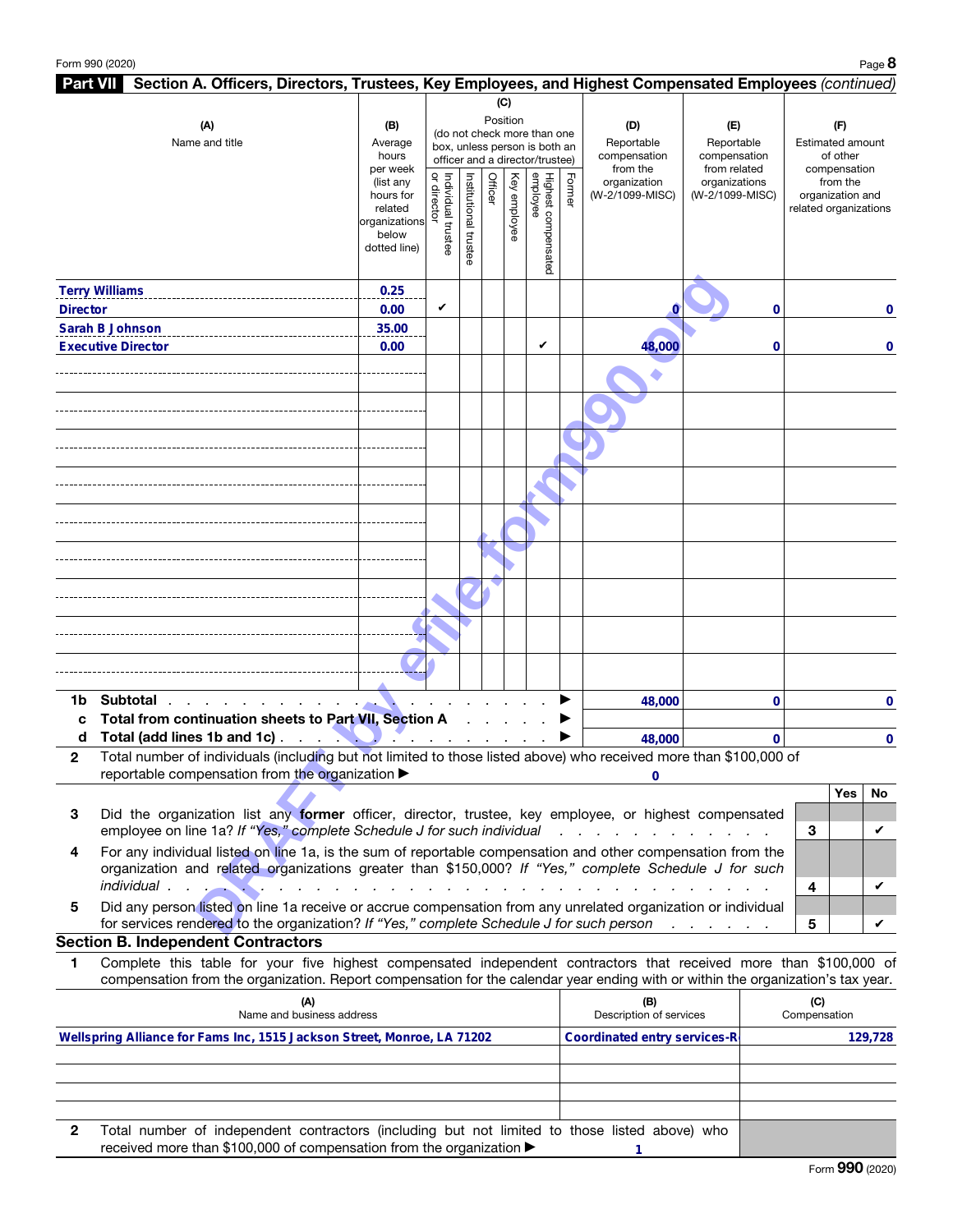Part VIII Statement of Revenue

|                                                           |        | Check if Schedule O contains a response or note to any line in this Part VIII                                                                                                                                                  |                      |                                              |                                      |                                                               |
|-----------------------------------------------------------|--------|--------------------------------------------------------------------------------------------------------------------------------------------------------------------------------------------------------------------------------|----------------------|----------------------------------------------|--------------------------------------|---------------------------------------------------------------|
|                                                           |        |                                                                                                                                                                                                                                | (A)<br>Total revenue | (B)<br>Related or exempt<br>function revenue | (C)<br>Unrelated<br>business revenue | (D)<br>Revenue excluded<br>from tax under<br>sections 512-514 |
|                                                           | 1a     | Federated campaigns<br>1a<br>40                                                                                                                                                                                                |                      |                                              |                                      |                                                               |
|                                                           | b      | Membership dues<br>1 <sub>b</sub><br>50                                                                                                                                                                                        |                      |                                              |                                      |                                                               |
|                                                           | с      | Fundraising events<br>1 <sub>c</sub><br>$\mathbf 0$                                                                                                                                                                            |                      |                                              |                                      |                                                               |
|                                                           | d      | 1 <sub>d</sub><br>Related organizations<br>$\mathbf 0$                                                                                                                                                                         |                      |                                              |                                      |                                                               |
|                                                           | е      | Government grants (contributions)<br>1e<br>242,372                                                                                                                                                                             |                      |                                              |                                      |                                                               |
| Contributions, Gifts, Grants<br>and Other Similar Amounts | f      | All other contributions, gifts, grants,                                                                                                                                                                                        |                      |                                              |                                      |                                                               |
|                                                           |        | and similar amounts not included above<br>1f<br>68,510                                                                                                                                                                         |                      |                                              |                                      |                                                               |
|                                                           | a      | Noncash contributions included in                                                                                                                                                                                              |                      |                                              |                                      |                                                               |
|                                                           |        | lines $1a-1f$ .<br>$1g \,$ \$<br>0<br>Total. Add lines 1a-1f                                                                                                                                                                   |                      |                                              |                                      |                                                               |
|                                                           |        | <b>Business Code</b>                                                                                                                                                                                                           | 310,972              |                                              |                                      |                                                               |
|                                                           | 2a     |                                                                                                                                                                                                                                |                      |                                              |                                      |                                                               |
|                                                           | b      |                                                                                                                                                                                                                                |                      |                                              |                                      |                                                               |
| Revenue                                                   | c      |                                                                                                                                                                                                                                |                      |                                              |                                      |                                                               |
|                                                           | d      |                                                                                                                                                                                                                                |                      |                                              |                                      |                                                               |
| Program Service                                           | е      |                                                                                                                                                                                                                                |                      |                                              |                                      |                                                               |
|                                                           | f      | All other program service revenue                                                                                                                                                                                              |                      |                                              |                                      |                                                               |
|                                                           | g      | Total. Add lines 2a-2f                                                                                                                                                                                                         | 0                    |                                              |                                      |                                                               |
|                                                           | 3      | Investment income (including dividends, interest, and                                                                                                                                                                          |                      |                                              |                                      |                                                               |
|                                                           |        | other similar amounts)                                                                                                                                                                                                         |                      |                                              |                                      |                                                               |
|                                                           | 4      | Income from investment of tax-exempt bond proceeds >                                                                                                                                                                           |                      |                                              |                                      |                                                               |
|                                                           | 5      | Royalties<br>and a series of the contract of the series<br>(i) Real<br>(ii) Personal                                                                                                                                           |                      |                                              |                                      |                                                               |
|                                                           | 6а     | Gross rents<br>6a                                                                                                                                                                                                              |                      |                                              |                                      |                                                               |
|                                                           | b      | Less: rental expenses<br>6b                                                                                                                                                                                                    |                      |                                              |                                      |                                                               |
|                                                           | c      | Rental income or (loss)<br>6с<br>$\mathbf{0}$<br>$\bf{0}$                                                                                                                                                                      |                      |                                              |                                      |                                                               |
|                                                           | d      | Net rental income or (loss)<br>$\sim$                                                                                                                                                                                          |                      |                                              |                                      |                                                               |
|                                                           | 7a     | (i) Securities<br>(ii) Other<br>Gross amount from                                                                                                                                                                              |                      |                                              |                                      |                                                               |
|                                                           |        | of<br>sales<br>assets                                                                                                                                                                                                          |                      |                                              |                                      |                                                               |
|                                                           |        | other than inventory<br>7a                                                                                                                                                                                                     |                      |                                              |                                      |                                                               |
|                                                           | b      | Less: cost or other basis                                                                                                                                                                                                      |                      |                                              |                                      |                                                               |
| Revenue                                                   |        | and sales expenses<br>7b                                                                                                                                                                                                       |                      |                                              |                                      |                                                               |
|                                                           | с      | 7c<br>Gain or (loss).<br>$\mathbf 0$<br>$\mathbf 0$                                                                                                                                                                            |                      |                                              |                                      |                                                               |
|                                                           | d      | Net gain or (loss) And Alexander Contract and Alexander Contract and Alexander Contract and Alexander Contract and Alexander Contract and Alexander Contract and Alexander Contract and Alexander Contract and Alexander Contr |                      |                                              |                                      |                                                               |
| Other                                                     |        | 8a Gross income from fundraising<br>events (not including \$                                                                                                                                                                   |                      |                                              |                                      |                                                               |
|                                                           |        | of contributions reported on line                                                                                                                                                                                              |                      |                                              |                                      |                                                               |
|                                                           |        | 1c). See Part $\mathsf{IV}, \mathsf{line}\, 18$<br>8a                                                                                                                                                                          |                      |                                              |                                      |                                                               |
|                                                           | b      | Less: direct expenses<br>8b                                                                                                                                                                                                    |                      |                                              |                                      |                                                               |
|                                                           | с      | Net income or (loss) from fundraising events<br>▶                                                                                                                                                                              |                      |                                              |                                      |                                                               |
|                                                           | 9а     | Gross income from gaming                                                                                                                                                                                                       |                      |                                              |                                      |                                                               |
|                                                           |        | activities. See Part IV, line 19<br>9a<br>$\sim$                                                                                                                                                                               |                      |                                              |                                      |                                                               |
|                                                           | b      | Less: direct expenses<br>9b                                                                                                                                                                                                    |                      |                                              |                                      |                                                               |
|                                                           | с      | Net income or (loss) from gaming activities<br>▶                                                                                                                                                                               |                      |                                              |                                      |                                                               |
|                                                           |        | 10a Gross sales of inventory, less                                                                                                                                                                                             |                      |                                              |                                      |                                                               |
|                                                           |        | returns and allowances<br>10a<br>Less: cost of goods sold<br>10 <sub>b</sub>                                                                                                                                                   |                      |                                              |                                      |                                                               |
|                                                           | b<br>c | Net income or (loss) from sales of inventory<br>▶                                                                                                                                                                              |                      |                                              |                                      |                                                               |
|                                                           |        | <b>Business Code</b>                                                                                                                                                                                                           |                      |                                              |                                      |                                                               |
| Miscellaneous                                             | 11a    | HMIS fees collected and paid to vendor<br>900099                                                                                                                                                                               | 11,607               | 11,607                                       | 0                                    | 0                                                             |
| Revenue                                                   | b      |                                                                                                                                                                                                                                |                      |                                              |                                      |                                                               |
|                                                           | с      |                                                                                                                                                                                                                                |                      |                                              |                                      |                                                               |
|                                                           | d      | All other revenue All other revenue All in the state of the state of the state of the state of the state of the                                                                                                                | $\mathbf 0$          | 0                                            | 0                                    | 0                                                             |
|                                                           | е      | Total. Add lines 11a-11d<br>▶                                                                                                                                                                                                  | 11,607               |                                              |                                      |                                                               |
|                                                           | 12     | Total revenue. See instructions                                                                                                                                                                                                | 322,579              | 11,607                                       | $\mathbf 0$                          | $\mathbf{0}$                                                  |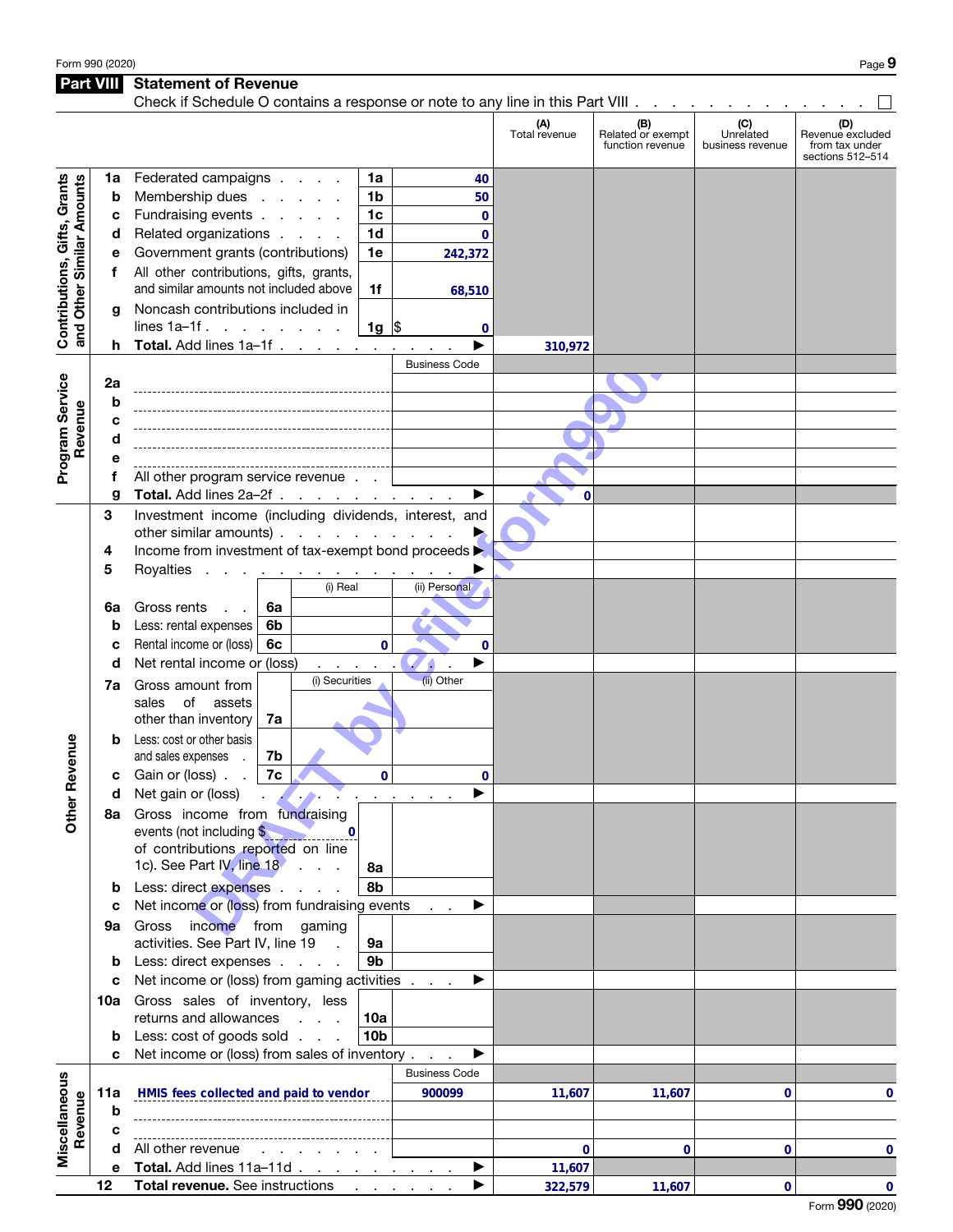#### Part IX Statement of Functional Expenses

|              | Section 501(c)(3) and 501(c)(4) organizations must complete all columns. All other organizations must complete column (A).                                                                                                                                                        |                       |                                    |                                           |                                |
|--------------|-----------------------------------------------------------------------------------------------------------------------------------------------------------------------------------------------------------------------------------------------------------------------------------|-----------------------|------------------------------------|-------------------------------------------|--------------------------------|
|              | Check if Schedule O contains a response or note to any line in this Part IX                                                                                                                                                                                                       |                       |                                    |                                           | $\sqrt{ }$                     |
|              | Do not include amounts reported on lines 6b, 7b,<br>8b, 9b, and 10b of Part VIII.                                                                                                                                                                                                 | (A)<br>Total expenses | (B)<br>Program service<br>expenses | (C)<br>Management and<br>general expenses | (D)<br>Fundraising<br>expenses |
| 1.           | Grants and other assistance to domestic organizations<br>and domestic governments. See Part IV, line 21                                                                                                                                                                           |                       |                                    |                                           |                                |
| $\mathbf{2}$ | Grants and other assistance to domestic<br>individuals. See Part IV, line 22                                                                                                                                                                                                      |                       |                                    |                                           |                                |
| 3            | Grants and other assistance to foreign<br>organizations, foreign governments, and<br>foreign individuals. See Part IV, lines 15 and 16                                                                                                                                            |                       |                                    |                                           |                                |
| 4<br>5       | Benefits paid to or for members<br><b>Carl Command</b><br>Compensation of current officers, directors,<br>trustees, and key employees<br>and the state of the state                                                                                                               |                       |                                    |                                           |                                |
| 6            | Compensation not included above to disqualified<br>persons (as defined under section 4958(f)(1)) and<br>persons described in section 4958(c)(3)(B)                                                                                                                                |                       |                                    |                                           |                                |
| 7            | Other salaries and wages<br>and the company of the                                                                                                                                                                                                                                | 36,816                | 36,816                             | $\mathbf{0}$                              | 0                              |
| 8            | Pension plan accruals and contributions (include<br>section 401(k) and 403(b) employer contributions)                                                                                                                                                                             |                       |                                    |                                           |                                |
| 9            | Other employee benefits                                                                                                                                                                                                                                                           |                       |                                    |                                           |                                |
| 10           | Payroll taxes                                                                                                                                                                                                                                                                     | 10,277                | 10,277                             | $\mathbf{0}$                              | $\mathbf{0}$                   |
| 11           | Fees for services (nonemployees):                                                                                                                                                                                                                                                 |                       |                                    |                                           |                                |
| а            | Management                                                                                                                                                                                                                                                                        |                       |                                    |                                           |                                |
| b            | Legal                                                                                                                                                                                                                                                                             |                       |                                    |                                           |                                |
| c            | Accounting                                                                                                                                                                                                                                                                        | 11,790                |                                    | 11,790                                    |                                |
| d            | Lobbying                                                                                                                                                                                                                                                                          |                       |                                    |                                           |                                |
| е            | Professional fundraising services. See Part IV, line 17                                                                                                                                                                                                                           |                       |                                    |                                           |                                |
| f            | Investment management fees                                                                                                                                                                                                                                                        |                       |                                    |                                           |                                |
| g            | Other. (If line 11g amount exceeds 10% of line 25, column<br>(A) amount, list line 11g expenses on Schedule O.)                                                                                                                                                                   | 194,991               | 194,991                            | $\mathbf 0$                               | 0                              |
| 12           | Advertising and promotion                                                                                                                                                                                                                                                         |                       |                                    |                                           |                                |
|              |                                                                                                                                                                                                                                                                                   | 2,500                 | 2,500                              |                                           |                                |
| 13           | Office expenses<br><u>and the second contract of the second contract of the second contract of the second contract of the second contract of the second contract of the second contract of the second contract of the second contract of the second</u><br>Information technology | 5,762                 | 5,762                              |                                           |                                |
| 14           | Royalties                                                                                                                                                                                                                                                                         | 13,943                | 13,943                             |                                           |                                |
| 15           |                                                                                                                                                                                                                                                                                   |                       |                                    |                                           |                                |
| 16           |                                                                                                                                                                                                                                                                                   | 801                   | 801                                |                                           |                                |
| 17           |                                                                                                                                                                                                                                                                                   |                       |                                    |                                           |                                |
| 18           | Payments of travel or entertainment expenses<br>for any federal, state, or local public officials                                                                                                                                                                                 |                       |                                    |                                           |                                |
| 19           | Conferences, conventions, and meetings .                                                                                                                                                                                                                                          | 699                   | 699                                |                                           |                                |
| 20           | Interest                                                                                                                                                                                                                                                                          |                       |                                    |                                           |                                |
| 21           | Payments to affiliates                                                                                                                                                                                                                                                            |                       |                                    |                                           |                                |
| 22           | Depreciation, depletion, and amortization.                                                                                                                                                                                                                                        |                       |                                    |                                           |                                |
| 23           | Insurance New York Press, New York Press, New York Press, New York Press, New York Press, New York Press, New York Press, New York Press, New York Press, New York Press, New York Press, New York Press, New York Press, New                                                     |                       |                                    |                                           |                                |
| 24           | Other expenses. Itemize expenses not covered<br>above (List miscellaneous expenses on line 24e. If<br>line 24e amount exceeds 10% of line 25, column<br>(A) amount, list line 24e expenses on Schedule O.)                                                                        |                       |                                    |                                           |                                |
|              |                                                                                                                                                                                                                                                                                   |                       |                                    |                                           |                                |
| а            | Noncongregate shelter services                                                                                                                                                                                                                                                    | 7,661                 | 7,661                              | $\mathbf 0$                               | 0                              |
| b            | Outreach-coord entry-and RRH services                                                                                                                                                                                                                                             | 20,000                | 20,000                             | $\mathbf 0$                               | $\mathbf 0$                    |
| c            |                                                                                                                                                                                                                                                                                   |                       |                                    |                                           |                                |
| d            | -----------------------                                                                                                                                                                                                                                                           |                       |                                    |                                           |                                |
| е            | All other expenses                                                                                                                                                                                                                                                                |                       |                                    |                                           |                                |
| 25           | Total functional expenses. Add lines 1 through 24e                                                                                                                                                                                                                                | 305,240               | 293,450                            | 11,790                                    | 0                              |
| 26           | Joint costs. Complete this line only if the<br>organization reported in column (B) joint costs<br>from a combined educational campaign and<br>fundraising solicitation. Check here ▶ □ if<br>following SOP 98-2 (ASC 958-720)<br><b>Contract Contract</b>                         |                       |                                    |                                           |                                |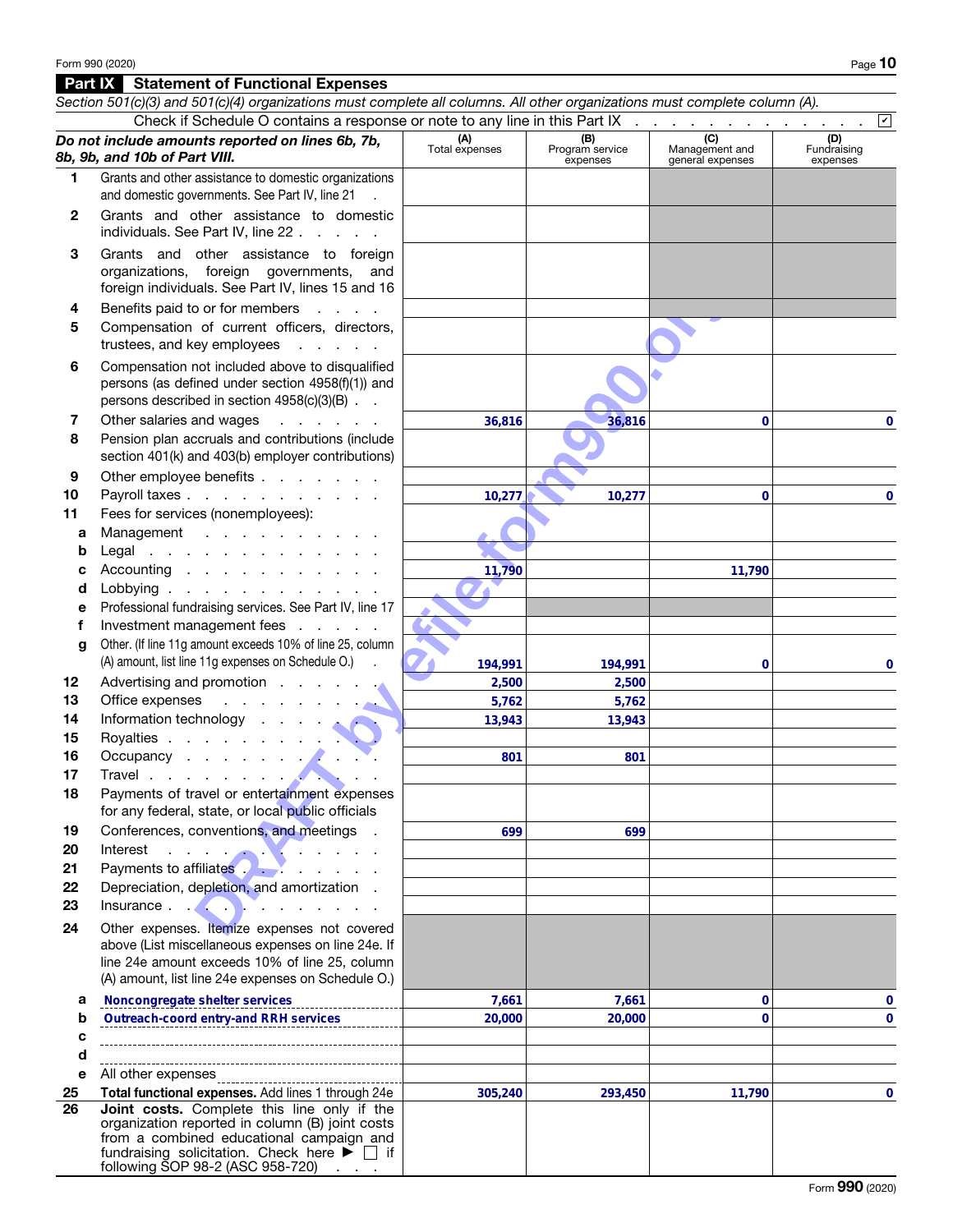Form 990 (2020)  $P_{\text{Age}}$  **11** 

|                             | Part X | <b>Balance Sheet</b><br>Check if Schedule O contains a response or note to any line in this Part X                                                                                                                                                                     | the contract of the contract of |                 |                    |
|-----------------------------|--------|------------------------------------------------------------------------------------------------------------------------------------------------------------------------------------------------------------------------------------------------------------------------|---------------------------------|-----------------|--------------------|
|                             |        |                                                                                                                                                                                                                                                                        | (A)<br>Beginning of year        |                 | (B)<br>End of year |
|                             | 1.     | Cash-non-interest-bearing<br>and the contract of the contract of the contract of the contract of the contract of the contract of the contract of the contract of the contract of the contract of the contract of the contract of the contract of the contra            | 8,403                           | 1               | 25,743             |
|                             | 2      | Savings and temporary cash investments                                                                                                                                                                                                                                 |                                 | $\mathbf{2}$    |                    |
|                             | З      | Pledges and grants receivable, net                                                                                                                                                                                                                                     |                                 | 3               |                    |
|                             | 4      | Accounts receivable, net<br>and the contract of the contract of the contract of                                                                                                                                                                                        | 13,061                          | 4               |                    |
|                             | 5      | Loans and other receivables from any current or former officer, director,                                                                                                                                                                                              |                                 |                 |                    |
|                             |        | trustee, key employee, creator or founder, substantial contributor, or 35%<br>controlled entity or family member of any of these persons<br>and the company                                                                                                            |                                 | 5               |                    |
|                             | 6      | Loans and other receivables from other disqualified persons (as defined<br>under section $4958(f)(1)$ , and persons described in section $4958(c)(3)(B)$ .                                                                                                             |                                 | 6               |                    |
|                             | 7      | Notes and loans receivable, net                                                                                                                                                                                                                                        |                                 | $\overline{7}$  |                    |
| Assets                      | 8      | Inventories for sale or use referred and contact the contact of the contact of the contact of the contact of the contact of the contact of the contact of the contact of the contact of the contact of the contact of the cont                                         |                                 | 8               |                    |
|                             | 9      | Prepaid expenses and deferred charges                                                                                                                                                                                                                                  |                                 | 9               |                    |
|                             | 10a    | Land, buildings, and equipment: cost or other<br>basis. Complete Part VI of Schedule D $\ldots$<br>10a                                                                                                                                                                 |                                 |                 |                    |
|                             | b      | Less: accumulated depreciation $\ldots$ 10b                                                                                                                                                                                                                            |                                 | 10 <sub>c</sub> |                    |
|                             | 11     | Investments-publicly traded securities resources and contact the second intervals of the second intervals of the                                                                                                                                                       |                                 | 11              |                    |
|                             | 12     | Investments-other securities. See Part IV, line 11                                                                                                                                                                                                                     |                                 | 12              |                    |
|                             | 13     | Investments-program-related. See Part IV, line 11                                                                                                                                                                                                                      |                                 | 13              |                    |
|                             | 14     | Intangible assets in the contract of the set of the set of the set of the set of the set of the set of the set                                                                                                                                                         |                                 | 14              |                    |
|                             | 15     | Other assets. See Part IV, line 11                                                                                                                                                                                                                                     |                                 | 15              |                    |
|                             | 16     | Total assets. Add lines 1 through 15 (must equal line 33). (All inc.                                                                                                                                                                                                   | 21,464                          | 16              | 25,743             |
|                             | 17     | Accounts payable and accrued expenses entitled and accrued expenses and accrued with the set of the set of the                                                                                                                                                         |                                 | 17              |                    |
|                             | 18     |                                                                                                                                                                                                                                                                        |                                 | 18              |                    |
|                             | 19     | Deferred revenue expansion of the state of the state of the state of the state of the state of the state of the state of the state of the state of the state of the state of the state of the state of the state of the state                                          |                                 | 19              |                    |
|                             | 20     |                                                                                                                                                                                                                                                                        |                                 | 20              |                    |
|                             | 21     | Escrow or custodial account liability. Complete Part IV of Schedule D. .                                                                                                                                                                                               |                                 | 21              |                    |
| Liabilities                 | 22     | Loans and other payables to any current or former officer, director,<br>trustee, key employee, creator or founder, substantial contributor, or 35%                                                                                                                     |                                 |                 |                    |
|                             |        | controlled entity or family member of any of these persons<br>and a state of                                                                                                                                                                                           |                                 | 22              |                    |
|                             | 23     | Secured mortgages and notes payable to unrelated third parties                                                                                                                                                                                                         |                                 | 23              |                    |
|                             | 24     | Unsecured notes and loans payable to unrelated third parties                                                                                                                                                                                                           |                                 | 24              |                    |
|                             | 25     | Other liabilities (including federal income tax, payables to related third<br>parties, and other liabilities not included on lines 17-24). Complete Part X                                                                                                             |                                 | 25              |                    |
|                             | 26     | Total liabilities. Add lines 17 through 25                                                                                                                                                                                                                             | 0                               | 26              | $\mathbf{0}$       |
|                             |        | Organizations that follow FASB ASC 958, check here $\blacktriangleright \triangleright$<br>and complete lines 27, 28, 32, and 33.                                                                                                                                      |                                 |                 |                    |
|                             | 27     | Net assets without donor restrictions<br>a construction of the construction of the construction of the construction of the construction of the construction of the construction of the construction of the construction of the construction of the construction of the | 21,464                          | 27              | 25,743             |
|                             | 28     | Net assets with donor restrictions<br>and a series of the contract of the contract of                                                                                                                                                                                  | 0                               | 28              | 0                  |
| Net Assets or Fund Balances |        | Organizations that do not follow FASB ASC 958, check here ▶ □<br>and complete lines 29 through 33.                                                                                                                                                                     |                                 |                 |                    |
|                             | 29     | Capital stock or trust principal, or current funds                                                                                                                                                                                                                     |                                 | 29              |                    |
|                             | 30     | Paid-in or capital surplus, or land, building, or equipment fund                                                                                                                                                                                                       |                                 | 30              |                    |
|                             | 31     | Retained earnings, endowment, accumulated income, or other funds                                                                                                                                                                                                       |                                 | 31              |                    |
|                             | 32     | Total net assets or fund balances                                                                                                                                                                                                                                      | 21,464                          | 32              | 25,743             |
|                             | 33     | Total liabilities and net assets/fund balances                                                                                                                                                                                                                         | 21,464                          | 33              | 25,743             |

Form 990 (2020)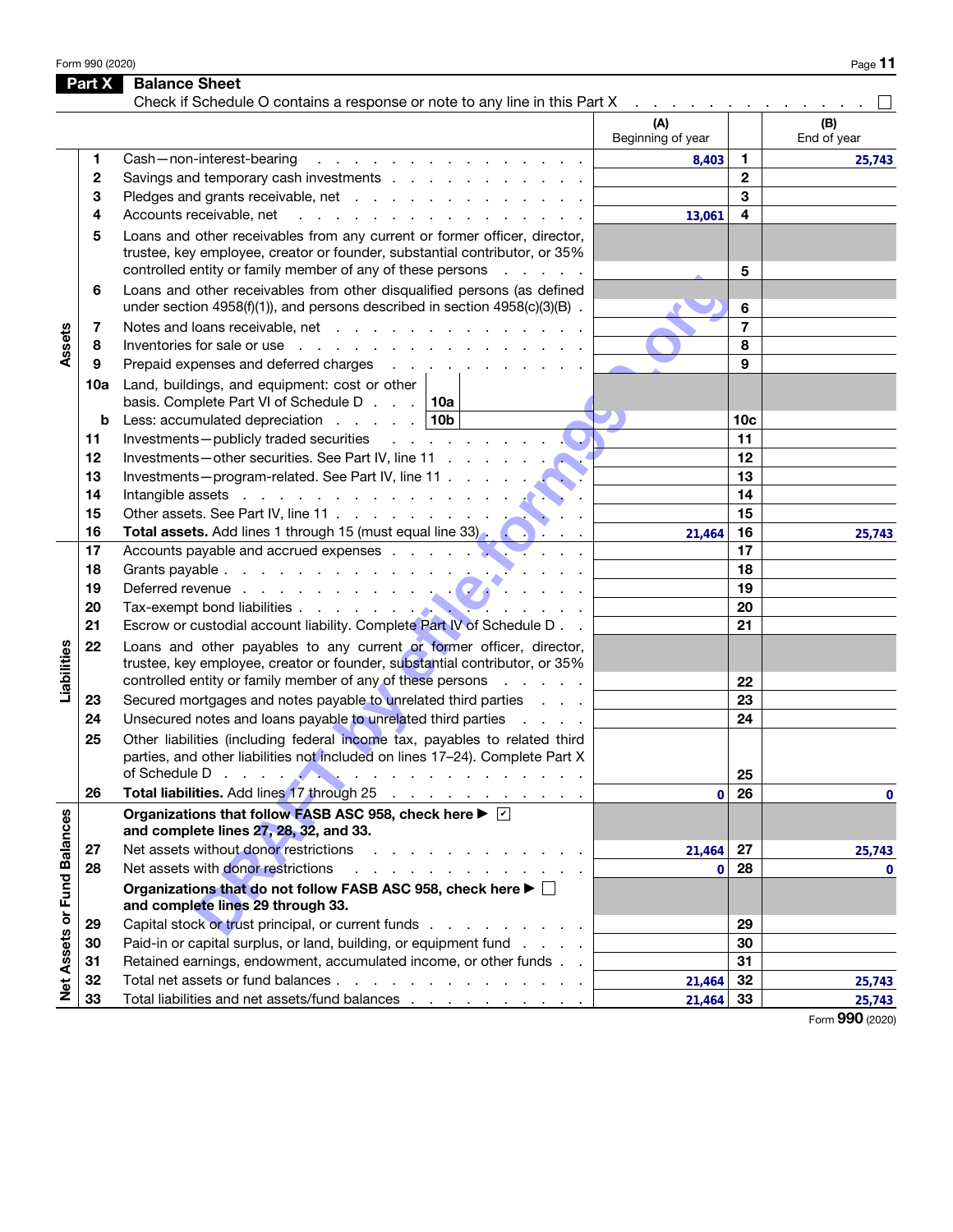|              | Form 990 (2020)                                                                                                                                                                                   |                |    | Page 12         |
|--------------|---------------------------------------------------------------------------------------------------------------------------------------------------------------------------------------------------|----------------|----|-----------------|
|              | Part XI<br><b>Reconciliation of Net Assets</b>                                                                                                                                                    |                |    |                 |
|              | Check if Schedule O contains a response or note to any line in this Part XI                                                                                                                       |                |    | $\sqrt{ }$      |
| 1            | Total revenue (must equal Part VIII, column (A), line 12)                                                                                                                                         | 1.             |    | 322,579         |
| $\mathbf{2}$ | Total expenses (must equal Part IX, column (A), line 25)                                                                                                                                          | $\mathbf{2}$   |    | 305,240         |
| 3            |                                                                                                                                                                                                   | 3              |    | 17,339          |
| 4            | Net assets or fund balances at beginning of year (must equal Part X, line 32, column (A))                                                                                                         | $\overline{4}$ |    | 21,464          |
| 5            |                                                                                                                                                                                                   | 5              |    | 0               |
| 6            | Donated services and use of facilities<br>the contract of the contract of the contract of the contract of the contract of the contract of the contract of                                         | 6              |    | 0               |
| 7            |                                                                                                                                                                                                   | $\overline{7}$ |    | $\mathbf{0}$    |
| 8            |                                                                                                                                                                                                   | 8              |    | $\mathbf{0}$    |
| 9            | Other changes in net assets or fund balances (explain on Schedule O)                                                                                                                              | 9              |    | $-13,060$       |
| 10           | Net assets or fund balances at end of year. Combine lines 3 through 9 (must equal Part X, line<br>32, column (B) $\cdots$ $\cdots$ $\cdots$ $\cdots$ $\cdots$ $\cdots$ $\cdots$ $\cdots$ $\cdots$ | 10             |    | 25,743          |
|              | <b>Part XII</b> Financial Statements and Reporting                                                                                                                                                |                |    |                 |
|              | Check if Schedule O contains a response or note to any line in this Part XII.                                                                                                                     |                |    |                 |
|              |                                                                                                                                                                                                   |                |    | Yes<br>No       |
| 1            | $\Box$ Other<br>Accounting method used to prepare the Form 990: ☑ Cash △ Accrual                                                                                                                  |                |    |                 |
|              | If the organization changed its method of accounting from a prior year or checked "Other," explain in<br>Schedule O.                                                                              |                |    |                 |
| 2a           | Were the organization's financial statements compiled or reviewed by an independent accountant?                                                                                                   |                | 2a | V               |
|              | If "Yes," check a box below to indicate whether the financial statements for the year were compiled or                                                                                            |                |    |                 |
|              | reviewed on a separate basis, consolidated basis, or both:                                                                                                                                        |                |    |                 |
|              | $\Box$ Consolidated basis $\Box$ Both consolidated and separate basis<br>$\Box$ Separate basis                                                                                                    |                |    |                 |
| b            | Were the organization's financial statements audited by an independent accountant?                                                                                                                |                | 2b | V               |
|              | If "Yes," check a box below to indicate whether the financial statements for the year were audited on a                                                                                           |                |    |                 |
|              | separate basis, consolidated basis, or both:                                                                                                                                                      |                |    |                 |
|              | $\Box$ Separate basis<br>□ Consolidated basis □ Both consolidated and separate basis                                                                                                              |                |    |                 |
| c            | If "Yes" to line 2a or 2b, does the organization have a committee that assumes responsibility for oversight of                                                                                    |                |    |                 |
|              | the audit, review, or compilation of its financial statements and selection of an independent accountant? .                                                                                       |                | 2c |                 |
|              | If the organization changed either its oversight process or selection process during the tax year, explain on                                                                                     |                |    |                 |
|              | Schedule O.                                                                                                                                                                                       |                |    |                 |
|              | 3a As a result of a federal award, was the organization required to undergo an audit or audits as set forth in the                                                                                |                |    |                 |
|              |                                                                                                                                                                                                   |                | За |                 |
|              | <b>b</b> If "Yes," did the organization undergo the required audit or audits? If the organization did not undergo the                                                                             |                |    |                 |
|              | required audit or audits, explain why on Schedule O and describe any steps taken to undergo such audits.                                                                                          |                | 3b |                 |
|              |                                                                                                                                                                                                   |                |    | Form 990 (2020) |
|              | SRAWN                                                                                                                                                                                             |                |    |                 |
|              |                                                                                                                                                                                                   |                |    |                 |
|              |                                                                                                                                                                                                   |                |    |                 |
|              |                                                                                                                                                                                                   |                |    |                 |
|              |                                                                                                                                                                                                   |                |    |                 |
|              |                                                                                                                                                                                                   |                |    |                 |
|              |                                                                                                                                                                                                   |                |    |                 |
|              |                                                                                                                                                                                                   |                |    |                 |
|              |                                                                                                                                                                                                   |                |    |                 |
|              |                                                                                                                                                                                                   |                |    |                 |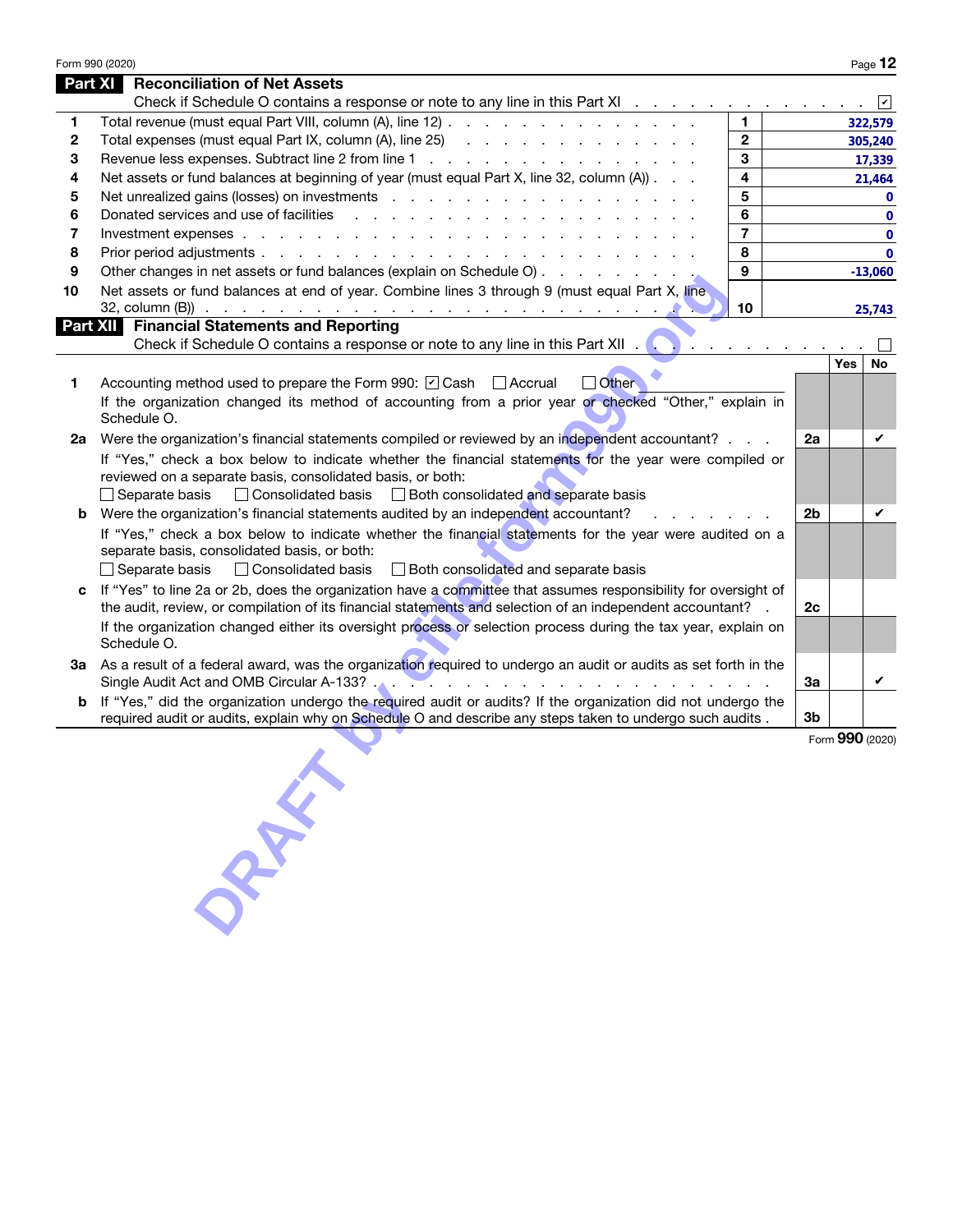| <b>SCHEDULE A</b> |  |
|-------------------|--|
|-------------------|--|

# (Form 990 or 990-EZ)

# Public Charity Status and Public Support

OMB No. 1545-0047

| Department of the Treasury |
|----------------------------|
| Internal Revenue Service   |

Complete if the organization is a section 501(c)(3) organization or a section 4947(a)(1) nonexempt charitable trust. ▶ Attach to Form 990 or Form 990-EZ.

▶ Go to *www.irs.gov/Form990* for instructions and the latest information.

2020 **Open to Public** Inspection

|        | Name of the organization                                                                                                                                                                                                                                                                                                                                       |          |                                                                                     |     |                                                                   | <b>Employer identification number</b>                   |                                                       |
|--------|----------------------------------------------------------------------------------------------------------------------------------------------------------------------------------------------------------------------------------------------------------------------------------------------------------------------------------------------------------------|----------|-------------------------------------------------------------------------------------|-----|-------------------------------------------------------------------|---------------------------------------------------------|-------------------------------------------------------|
|        | NELA HOUSING AND SUPPORTIVE SERVICES CORPORATION                                                                                                                                                                                                                                                                                                               |          |                                                                                     |     |                                                                   | 83-0362156                                              |                                                       |
| Part I | Reason for Public Charity Status. (All organizations must complete this part.) See instructions.                                                                                                                                                                                                                                                               |          |                                                                                     |     |                                                                   |                                                         |                                                       |
|        | The organization is not a private foundation because it is: (For lines 1 through 12, check only one box.)                                                                                                                                                                                                                                                      |          |                                                                                     |     |                                                                   |                                                         |                                                       |
| 1.     | $\Box$ A church, convention of churches, or association of churches described in <b>section 170(b)(1)(A)(i).</b>                                                                                                                                                                                                                                               |          |                                                                                     |     |                                                                   |                                                         |                                                       |
| 2      | $\Box$ A school described in <b>section 170(b)(1)(A)(ii).</b> (Attach Schedule E (Form 990 or 990-EZ).)                                                                                                                                                                                                                                                        |          |                                                                                     |     |                                                                   |                                                         |                                                       |
| 3      | $\Box$ A hospital or a cooperative hospital service organization described in <b>section 170(b)(1)(A)(iii).</b>                                                                                                                                                                                                                                                |          |                                                                                     |     |                                                                   |                                                         |                                                       |
| 4      | $\Box$ A medical research organization operated in conjunction with a hospital described in section 170(b)(1)(A)(iii). Enter the<br>hospital's name, city, and state:                                                                                                                                                                                          |          |                                                                                     |     |                                                                   |                                                         |                                                       |
| 5      | $\Box$ An organization operated for the benefit of a college or university owned or operated by a governmental unit described in<br>section 170(b)(1)(A)(iv). (Complete Part II.)                                                                                                                                                                              |          |                                                                                     |     |                                                                   |                                                         |                                                       |
| 6      | $\Box$ A federal, state, or local government or governmental unit described in section 170(b)(1)(A)(v).                                                                                                                                                                                                                                                        |          |                                                                                     |     |                                                                   |                                                         |                                                       |
| 7      | An organization that normally receives a substantial part of its support from a governmental unit or from the general public<br>described in section 170(b)(1)(A)(vi). (Complete Part II.)                                                                                                                                                                     |          |                                                                                     |     |                                                                   |                                                         |                                                       |
| 8      | □ A community trust described in section 170(b)(1)(A)(vi). (Complete Part II.)                                                                                                                                                                                                                                                                                 |          |                                                                                     |     |                                                                   |                                                         |                                                       |
| 9      | $\Box$ An agricultural research organization described in section 170(b)(1)(A)(ix) operated in conjunction with a land-grant college<br>or university or a non-land-grant college of agriculture (see instructions). Enter the name, city, and state of the college or                                                                                         |          |                                                                                     |     |                                                                   |                                                         |                                                       |
| 10     | university:<br>An organization that normally receives (1) more than 33 <sup>1</sup> /3% of its support from contributions, membership fees, and gross                                                                                                                                                                                                          |          |                                                                                     |     |                                                                   |                                                         |                                                       |
|        | receipts from activities related to its exempt functions, subject to certain exceptions; and (2) no more than 33 <sup>1</sup> /3% of its<br>support from gross investment income and unrelated business taxable income (less section 511 tax) from businesses<br>acquired by the organization after June 30, 1975. See section 509(a)(2). (Complete Part III.) |          |                                                                                     |     |                                                                   |                                                         |                                                       |
| 11     | □ An organization organized and operated exclusively to test for public safety. See section 509(a)(4).                                                                                                                                                                                                                                                         |          |                                                                                     |     |                                                                   |                                                         |                                                       |
| 12     | $\Box$ An organization organized and operated exclusively for the benefit of, to perform the functions of, or to carry out the purposes                                                                                                                                                                                                                        |          |                                                                                     |     |                                                                   |                                                         |                                                       |
|        | of one or more publicly supported organizations described in section 509(a)(1) or section 509(a)(2). See section 509(a)(3).                                                                                                                                                                                                                                    |          |                                                                                     |     |                                                                   |                                                         |                                                       |
|        | Check the box in lines 12a through 12d that describes the type of supporting organization and complete lines 12e, 12f, and 12g.                                                                                                                                                                                                                                |          |                                                                                     |     |                                                                   |                                                         |                                                       |
| a      | Type I. A supporting organization operated, supervised, or controlled by its supported organization(s), typically by giving<br>the supported organization(s) the power to regularly appoint or elect a majority of the directors or trustees of the                                                                                                            |          |                                                                                     |     |                                                                   |                                                         |                                                       |
|        | supporting organization. You must complete Part IV, Sections A and B.                                                                                                                                                                                                                                                                                          |          |                                                                                     |     |                                                                   |                                                         |                                                       |
| b      | Type II. A supporting organization supervised or controlled in connection with its supported organization(s), by having<br>control or management of the supporting organization vested in the same persons that control or manage the supported                                                                                                                |          |                                                                                     |     |                                                                   |                                                         |                                                       |
|        | organization(s). You must complete Part IV, Sections A and C.                                                                                                                                                                                                                                                                                                  |          |                                                                                     |     |                                                                   |                                                         |                                                       |
| C      | Type III functionally integrated. A supporting organization operated in connection with, and functionally integrated with,<br>its supported organization(s) (see instructions). You must complete Part IV, Sections A, D, and E.                                                                                                                               |          |                                                                                     |     |                                                                   |                                                         |                                                       |
| d      | Type III non-functionally integrated. A supporting organization operated in connection with its supported organization(s)<br>that is not functionally integrated. The organization generally must satisfy a distribution requirement and an attentiveness                                                                                                      |          |                                                                                     |     |                                                                   |                                                         |                                                       |
|        | requirement (see instructions). You must complete Part IV, Sections A and D, and Part V.                                                                                                                                                                                                                                                                       |          |                                                                                     |     |                                                                   |                                                         |                                                       |
| е      | Check this box if the organization received a written determination from the IRS that it is a Type I, Type II, Type III                                                                                                                                                                                                                                        |          |                                                                                     |     |                                                                   |                                                         |                                                       |
|        | functionally integrated, or Type III non-functionally integrated supporting organization.                                                                                                                                                                                                                                                                      |          |                                                                                     |     |                                                                   |                                                         |                                                       |
| f      | Enter the number of supported organizations                                                                                                                                                                                                                                                                                                                    |          |                                                                                     |     |                                                                   |                                                         |                                                       |
| g      | Provide the following information about the supported organization(s).                                                                                                                                                                                                                                                                                         |          |                                                                                     |     |                                                                   |                                                         |                                                       |
|        | (i) Name of supported organization                                                                                                                                                                                                                                                                                                                             | (ii) EIN | (iii) Type of organization<br>(described on lines 1-10<br>above (see instructions)) |     | (iv) Is the organization<br>listed in your governing<br>document? | (v) Amount of monetary<br>support (see<br>instructions) | (vi) Amount of<br>other support (see<br>instructions) |
|        |                                                                                                                                                                                                                                                                                                                                                                |          |                                                                                     | Yes | No                                                                |                                                         |                                                       |
|        |                                                                                                                                                                                                                                                                                                                                                                |          |                                                                                     |     |                                                                   |                                                         |                                                       |
| (A)    |                                                                                                                                                                                                                                                                                                                                                                |          |                                                                                     |     |                                                                   |                                                         |                                                       |
| (B)    |                                                                                                                                                                                                                                                                                                                                                                |          |                                                                                     |     |                                                                   |                                                         |                                                       |
| (C)    |                                                                                                                                                                                                                                                                                                                                                                |          |                                                                                     |     |                                                                   |                                                         |                                                       |
| (D)    |                                                                                                                                                                                                                                                                                                                                                                |          |                                                                                     |     |                                                                   |                                                         |                                                       |

(E) Total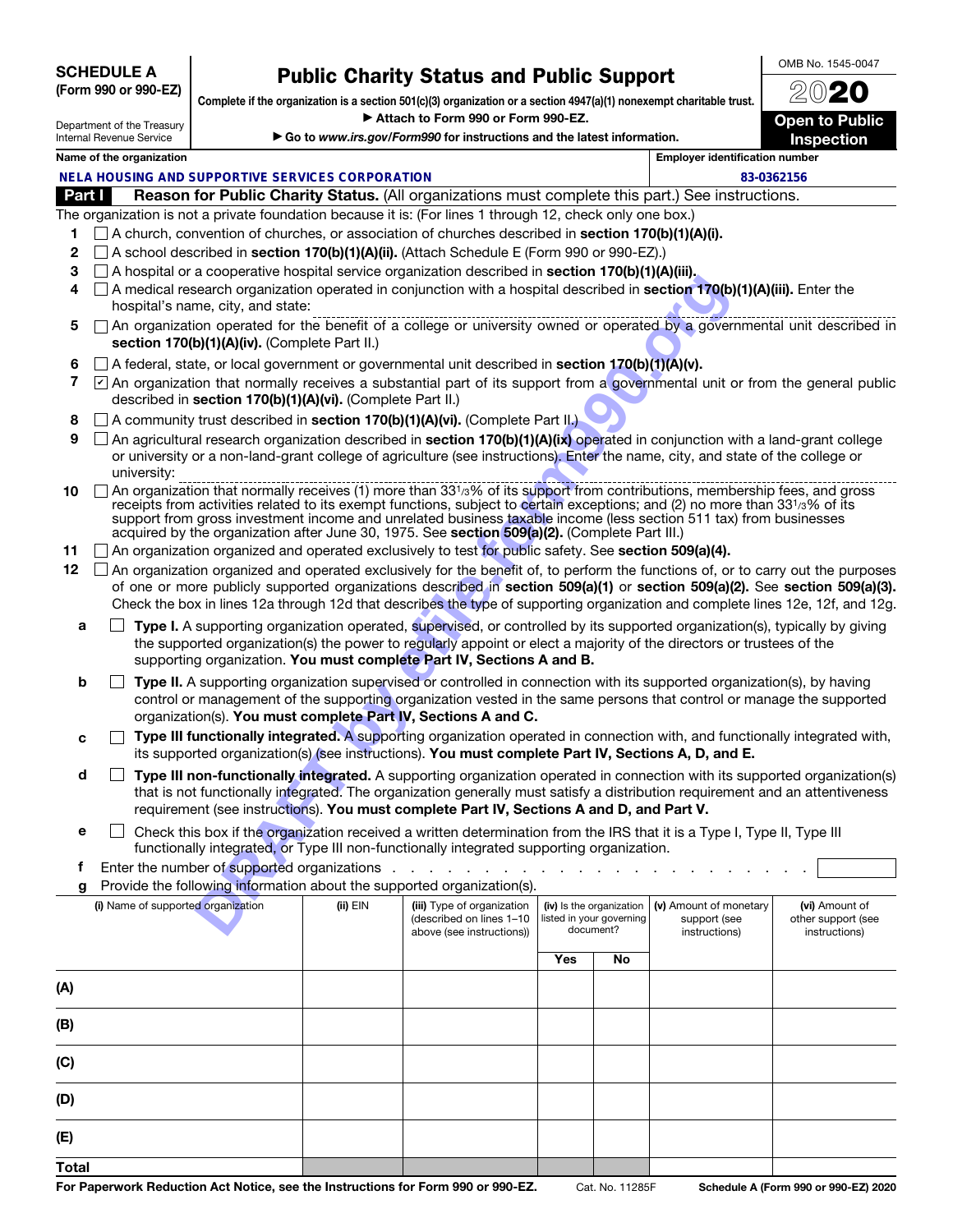Part II Support Schedule for Organizations Described in Sections 170(b)(1)(A)(iv) and 170(b)(1)(A)(vi) (Complete only if you checked the box on line 5, 7, or 8 of Part I or if the organization failed to qualify under Part III. If the organization fails to qualify under the tests listed below, please complete Part III.)

|                | <b>Section A. Public Support</b>                                                                                                                                                                                                                                                                                                                                                                                        |                       |             |                                     |                               |                                                                                                                                                                                                                                             |                                      |
|----------------|-------------------------------------------------------------------------------------------------------------------------------------------------------------------------------------------------------------------------------------------------------------------------------------------------------------------------------------------------------------------------------------------------------------------------|-----------------------|-------------|-------------------------------------|-------------------------------|---------------------------------------------------------------------------------------------------------------------------------------------------------------------------------------------------------------------------------------------|--------------------------------------|
|                | Calendar year (or fiscal year beginning in) ▶                                                                                                                                                                                                                                                                                                                                                                           | (a) 2016              | (b) 2017    | (c) 2018                            | $(d)$ 2019                    | (e) 2020                                                                                                                                                                                                                                    | (f) Total                            |
| 1              | Gifts, grants, contributions, and<br>membership fees received. (Do not<br>include any "unusual grants.")                                                                                                                                                                                                                                                                                                                | 50,481                | 50,577      | 121,101                             | 122,114                       | 322,579                                                                                                                                                                                                                                     | 666,852                              |
| $\mathbf{2}$   | Tax revenues levied for the<br>organization's benefit and either paid to<br>or expended on its behalf                                                                                                                                                                                                                                                                                                                   | $\mathbf 0$           | 0           | 0                                   | 0                             | 0                                                                                                                                                                                                                                           | 0                                    |
| 3              | The value of services or facilities<br>furnished by a governmental unit to the<br>organization without charge                                                                                                                                                                                                                                                                                                           |                       |             |                                     |                               |                                                                                                                                                                                                                                             |                                      |
| 4              | <b>Total.</b> Add lines 1 through 3                                                                                                                                                                                                                                                                                                                                                                                     | $\mathbf 0$<br>50,481 | 0<br>50,577 | 0<br>121,101                        | 122,114                       | 0<br>322,579                                                                                                                                                                                                                                | 0<br>666,852                         |
|                |                                                                                                                                                                                                                                                                                                                                                                                                                         |                       |             |                                     |                               |                                                                                                                                                                                                                                             |                                      |
| 5              | The portion of total contributions by<br>each person (other than a<br>governmental unit or publicly<br>supported organization) included on<br>line 1 that exceeds 2% of the amount                                                                                                                                                                                                                                      |                       |             |                                     |                               |                                                                                                                                                                                                                                             |                                      |
|                | shown on line 11, column $(f)$ .                                                                                                                                                                                                                                                                                                                                                                                        |                       |             |                                     |                               |                                                                                                                                                                                                                                             | 0                                    |
| 6              | Public support. Subtract line 5 from line 4<br><b>Section B. Total Support</b>                                                                                                                                                                                                                                                                                                                                          |                       |             |                                     |                               |                                                                                                                                                                                                                                             | 666,852                              |
|                | Calendar year (or fiscal year beginning in) ▶                                                                                                                                                                                                                                                                                                                                                                           | (a) 2016              | (b) 2017    | (c) 2018                            | $(d)$ 2019                    | (e) 2020                                                                                                                                                                                                                                    | (f) Total                            |
| $\overline{7}$ | Amounts from line 4<br>and a state of the state                                                                                                                                                                                                                                                                                                                                                                         | 50,481                | 50,577      | 121,101                             | 122,114                       | 322,579                                                                                                                                                                                                                                     | 666,852                              |
| 8              | Gross income from interest, dividends,<br>payments received on securities loans,<br>rents, royalties, and income from<br>similar sources                                                                                                                                                                                                                                                                                |                       |             |                                     |                               |                                                                                                                                                                                                                                             |                                      |
| 9              | Net income from unrelated business<br>activities, whether or not the business<br>is regularly carried on                                                                                                                                                                                                                                                                                                                |                       |             |                                     |                               |                                                                                                                                                                                                                                             |                                      |
| 10             | Other income. Do not include gain or<br>loss from the sale of capital assets<br>(Explain in Part VI.)                                                                                                                                                                                                                                                                                                                   |                       |             |                                     |                               |                                                                                                                                                                                                                                             |                                      |
| 11             | Total support. Add lines 7 through 10                                                                                                                                                                                                                                                                                                                                                                                   |                       |             |                                     |                               |                                                                                                                                                                                                                                             | 666,852                              |
| 12             | Gross receipts from related activities, etc. (see instructions)                                                                                                                                                                                                                                                                                                                                                         |                       |             |                                     |                               | 12                                                                                                                                                                                                                                          | 0                                    |
| 13             | First 5 years. If the Form 990 is for the organization's first, second, third, fourth, or fifth tax year as a section 501(c)(3)<br>organization, check this box and stop here<br>Section C. Computation of Public Support Percentage                                                                                                                                                                                    |                       |             |                                     |                               | $\blacktriangleright$ . The contract of the contract of the contract of the contract of the contract of the contract of the contract of the contract of the contract of the contract of the contract of the contract of the contract of the |                                      |
| 14             | Public support percentage for 2020 (line 6, column (f), divided by line 11, column (f))                                                                                                                                                                                                                                                                                                                                 |                       |             |                                     |                               | 14                                                                                                                                                                                                                                          | 100 %                                |
| 15             | Public support percentage from 2019 Schedule A, Part II, line 14                                                                                                                                                                                                                                                                                                                                                        |                       |             | the contract of the contract of the |                               | 15                                                                                                                                                                                                                                          | 100 %                                |
| 16a            | 33 <sup>1</sup> /3% support test-2020. If the organization did not check the box on line 13, and line 14 is 33 <sup>1</sup> /3% or more, check this<br>box and stop here. The organization qualifies as a publicly supported organization                                                                                                                                                                               |                       |             |                                     |                               |                                                                                                                                                                                                                                             | $\sqrt{2}$                           |
| b              | 33 <sup>1</sup> / <sub>3</sub> % support test-2019. If the organization did not check a box on line 13 or 16a, and line 15 is 33 <sup>1</sup> / <sub>3</sub> % or more, check<br>this box and <b>stop here.</b> The organization qualifies as a publicly supported organization                                                                                                                                         |                       |             |                                     |                               |                                                                                                                                                                                                                                             |                                      |
| 17a            | 10%-facts-and-circumstances test-2020. If the organization did not check a box on line 13, 16a, or 16b, and line 14 is<br>10% or more, and if the organization meets the facts-and-circumstances test, check this box and stop here. Explain in<br>Part VI how the organization meets the facts-and-circumstances test. The organization qualifies as a publicly supported<br>organization.<br><b>Contract Contract</b> |                       |             |                                     |                               |                                                                                                                                                                                                                                             |                                      |
| b              | 10%-facts-and-circumstances test-2019. If the organization did not check a box on line 13, 16a, 16b, or 17a, and line<br>15 is 10% or more, and if the organization meets the facts-and-circumstances test, check this box and stop here. Explain<br>in Part VI how the organization meets the facts-and-circumstances test. The organization qualifies as a publicly supported<br>organization.                        |                       |             |                                     |                               |                                                                                                                                                                                                                                             |                                      |
| 18             | Private foundation. If the organization did not check a box on line 13, 16a, 16b, 17a, or 17b, check this box and see<br>instructions.                                                                                                                                                                                                                                                                                  |                       |             | the contract of the contract        | the company of the company of |                                                                                                                                                                                                                                             |                                      |
|                |                                                                                                                                                                                                                                                                                                                                                                                                                         |                       |             |                                     |                               |                                                                                                                                                                                                                                             | Schodule A (Ferm 000 or 000 F7) 2020 |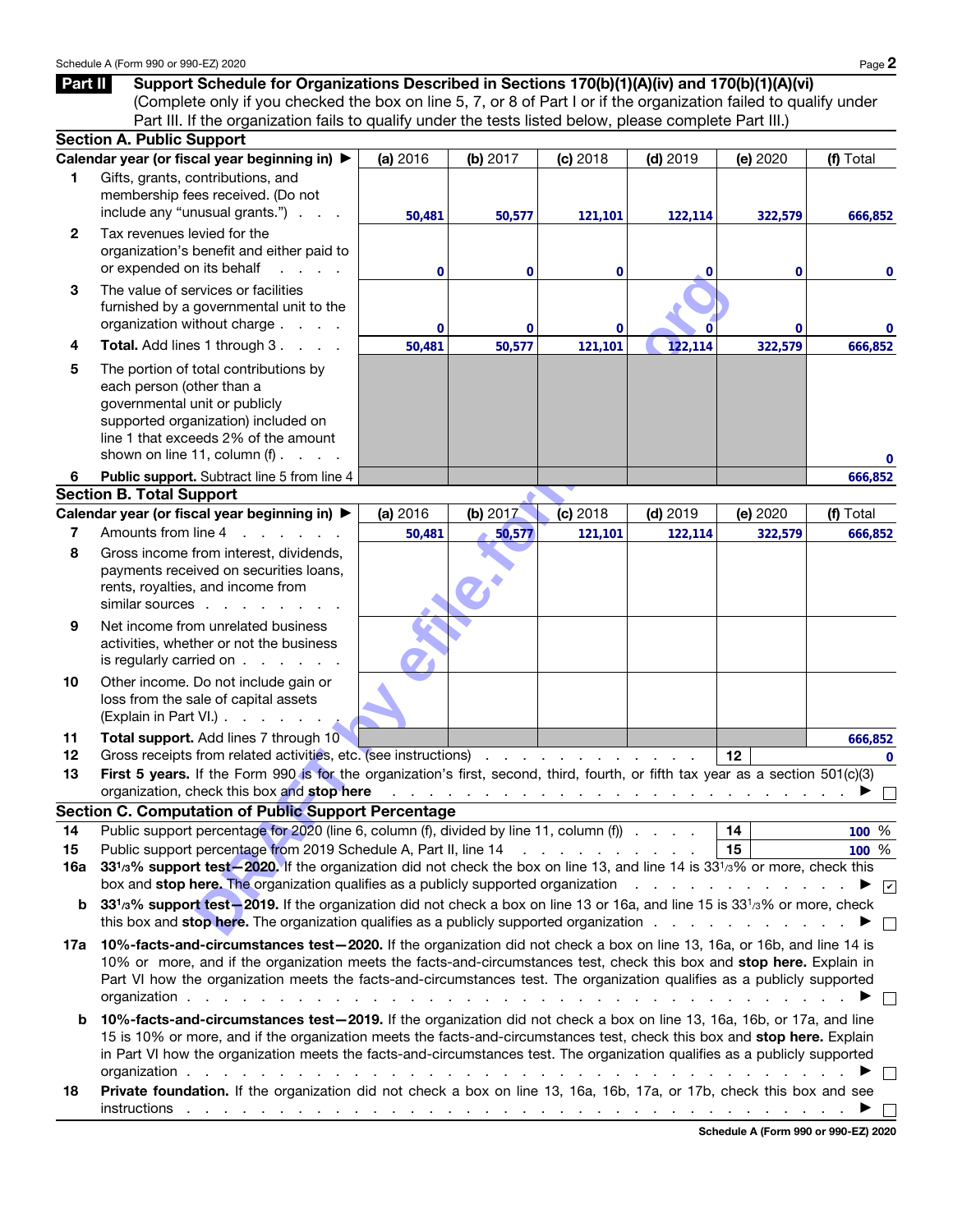## Part III Support Schedule for Organizations Described in Section 509(a)(2)

(Complete only if you checked the box on line 10 of Part I or if the organization failed to qualify under Part II. If the organization fails to qualify under the tests listed below, please complete Part II.)

|              | <b>Section A. Public Support</b>                                                                                                                                                                                                                                      |          |            |          |                                                                                          |          |                                      |
|--------------|-----------------------------------------------------------------------------------------------------------------------------------------------------------------------------------------------------------------------------------------------------------------------|----------|------------|----------|------------------------------------------------------------------------------------------|----------|--------------------------------------|
|              | Calendar year (or fiscal year beginning in) ▶                                                                                                                                                                                                                         | (a) 2016 | (b) $2017$ | (c) 2018 | $(d)$ 2019                                                                               | (e) 2020 | (f) Total                            |
| 1            | Gifts, grants, contributions, and membership fees                                                                                                                                                                                                                     |          |            |          |                                                                                          |          |                                      |
|              | received. (Do not include any "unusual grants.")                                                                                                                                                                                                                      |          |            |          |                                                                                          |          |                                      |
| $\mathbf{2}$ | Gross receipts from admissions, merchandise<br>sold or services performed, or facilities                                                                                                                                                                              |          |            |          |                                                                                          |          |                                      |
|              | furnished in any activity that is related to the                                                                                                                                                                                                                      |          |            |          |                                                                                          |          |                                      |
|              | organization's tax-exempt purpose                                                                                                                                                                                                                                     |          |            |          |                                                                                          |          |                                      |
| 3            | Gross receipts from activities that are not an                                                                                                                                                                                                                        |          |            |          |                                                                                          |          |                                      |
|              | unrelated trade or business under section 513                                                                                                                                                                                                                         |          |            |          |                                                                                          |          |                                      |
| 4            | Tax revenues levied for the                                                                                                                                                                                                                                           |          |            |          |                                                                                          |          |                                      |
|              | organization's benefit and either paid to<br>or expended on its behalf<br>.                                                                                                                                                                                           |          |            |          |                                                                                          |          |                                      |
|              |                                                                                                                                                                                                                                                                       |          |            |          |                                                                                          |          |                                      |
| 5            | The value of services or facilities<br>furnished by a governmental unit to the                                                                                                                                                                                        |          |            |          |                                                                                          |          |                                      |
|              | organization without charge                                                                                                                                                                                                                                           |          |            |          |                                                                                          |          |                                      |
| 6            | Total. Add lines 1 through 5.                                                                                                                                                                                                                                         |          |            |          |                                                                                          |          |                                      |
| 7a           | Amounts included on lines 1, 2, and 3                                                                                                                                                                                                                                 |          |            |          |                                                                                          |          |                                      |
|              | received from disqualified persons                                                                                                                                                                                                                                    |          |            |          |                                                                                          |          |                                      |
| b            | Amounts included on lines 2 and 3                                                                                                                                                                                                                                     |          |            |          |                                                                                          |          |                                      |
|              | received from other than disqualified                                                                                                                                                                                                                                 |          |            |          |                                                                                          |          |                                      |
|              | persons that exceed the greater of \$5,000                                                                                                                                                                                                                            |          |            |          |                                                                                          |          |                                      |
|              | or 1% of the amount on line 13 for the year                                                                                                                                                                                                                           |          |            |          |                                                                                          |          |                                      |
| C            | Add lines 7a and 7b<br>and the company of                                                                                                                                                                                                                             |          |            |          |                                                                                          |          |                                      |
| 8            | Public support. (Subtract line 7c from                                                                                                                                                                                                                                |          |            |          |                                                                                          |          |                                      |
|              | $line 6.)$                                                                                                                                                                                                                                                            |          |            |          |                                                                                          |          |                                      |
|              | <b>Section B. Total Support</b>                                                                                                                                                                                                                                       |          |            |          |                                                                                          |          |                                      |
| 9            | Calendar year (or fiscal year beginning in) ▶<br>Amounts from line 6<br>and a string                                                                                                                                                                                  | (a) 2016 | (b) 2017   | (c) 2018 | $(d)$ 2019                                                                               | (e) 2020 | (f) Total                            |
| 10a          | Gross income from interest, dividends,                                                                                                                                                                                                                                |          |            |          |                                                                                          |          |                                      |
|              | payments received on securities loans, rents,                                                                                                                                                                                                                         |          |            |          |                                                                                          |          |                                      |
|              | royalties, and income from similar sources.                                                                                                                                                                                                                           |          |            |          |                                                                                          |          |                                      |
| b            | Unrelated business taxable income (less                                                                                                                                                                                                                               |          |            |          |                                                                                          |          |                                      |
|              | section 511 taxes) from businesses                                                                                                                                                                                                                                    |          |            |          |                                                                                          |          |                                      |
|              | acquired after June 30, 1975.                                                                                                                                                                                                                                         |          |            |          |                                                                                          |          |                                      |
| c            | Add lines 10a and 10b                                                                                                                                                                                                                                                 |          |            |          |                                                                                          |          |                                      |
| 11           | Net income from unrelated business                                                                                                                                                                                                                                    |          |            |          |                                                                                          |          |                                      |
|              | activities not included in line 10b, whether                                                                                                                                                                                                                          |          |            |          |                                                                                          |          |                                      |
|              | or not the business is regularly carried on                                                                                                                                                                                                                           |          |            |          |                                                                                          |          |                                      |
| 12           | Other income. Do not include gain or                                                                                                                                                                                                                                  |          |            |          |                                                                                          |          |                                      |
|              | loss from the sale of capital assets                                                                                                                                                                                                                                  |          |            |          |                                                                                          |          |                                      |
|              | (Explain in Part VI.)                                                                                                                                                                                                                                                 |          |            |          |                                                                                          |          |                                      |
| 13           | Total support. (Add lines 9, 10c, 11,<br>and 12.) $\qquad \qquad \qquad$                                                                                                                                                                                              |          |            |          |                                                                                          |          |                                      |
| 14           | First 5 years. If the Form 990 is for the organization's first, second, third, fourth, or fifth tax year as a section 501(c)(3)                                                                                                                                       |          |            |          |                                                                                          |          |                                      |
|              | organization, check this box and stop here                                                                                                                                                                                                                            |          |            |          | المناطر والمناطر والمناطر والمناطر والمناطر والمناطر والمناطر والمناطر والمناطر والمناطر |          |                                      |
|              | <b>Section C. Computation of Public Support Percentage</b>                                                                                                                                                                                                            |          |            |          |                                                                                          |          |                                      |
| 15           | Public support percentage for 2020 (line 8, column (f), divided by line 13, column (f)                                                                                                                                                                                |          |            |          |                                                                                          | 15       | $\%$                                 |
| 16           | Public support percentage from 2019 Schedule A, Part III, line 15                                                                                                                                                                                                     |          |            |          | the contract of the contract of the                                                      | 16       | $\%$                                 |
|              | Section D. Computation of Investment Income Percentage                                                                                                                                                                                                                |          |            |          |                                                                                          |          |                                      |
| 17           | Investment income percentage for 2020 (line 10c, column (f), divided by line 13, column (f)                                                                                                                                                                           |          |            |          |                                                                                          | 17       | $\%$                                 |
| 18           | Investment income percentage from 2019 Schedule A, Part III, line 17                                                                                                                                                                                                  |          |            |          |                                                                                          | 18       | $\%$                                 |
| 19a          | 331/3% support tests - 2020. If the organization did not check the box on line 14, and line 15 is more than 331/3%, and line                                                                                                                                          |          |            |          |                                                                                          |          |                                      |
|              | 17 is not more than 33 <sup>1</sup> /3%, check this box and stop here. The organization qualifies as a publicly supported organization                                                                                                                                |          |            |          |                                                                                          |          | $\Box$                               |
| b            | 331/3% support tests - 2019. If the organization did not check a box on line 14 or line 19a, and line 16 is more than 331/3%, and<br>line 18 is not more than $3313%$ , check this box and stop here. The organization qualifies as a publicly supported organization |          |            |          |                                                                                          |          |                                      |
|              |                                                                                                                                                                                                                                                                       |          |            |          |                                                                                          |          | П<br>▶<br>$\Box$                     |
| 20           | Private foundation. If the organization did not check a box on line 14, 19a, or 19b, check this box and see instructions                                                                                                                                              |          |            |          |                                                                                          |          |                                      |
|              |                                                                                                                                                                                                                                                                       |          |            |          |                                                                                          |          | Schedule A (Form 990 or 990-EZ) 2020 |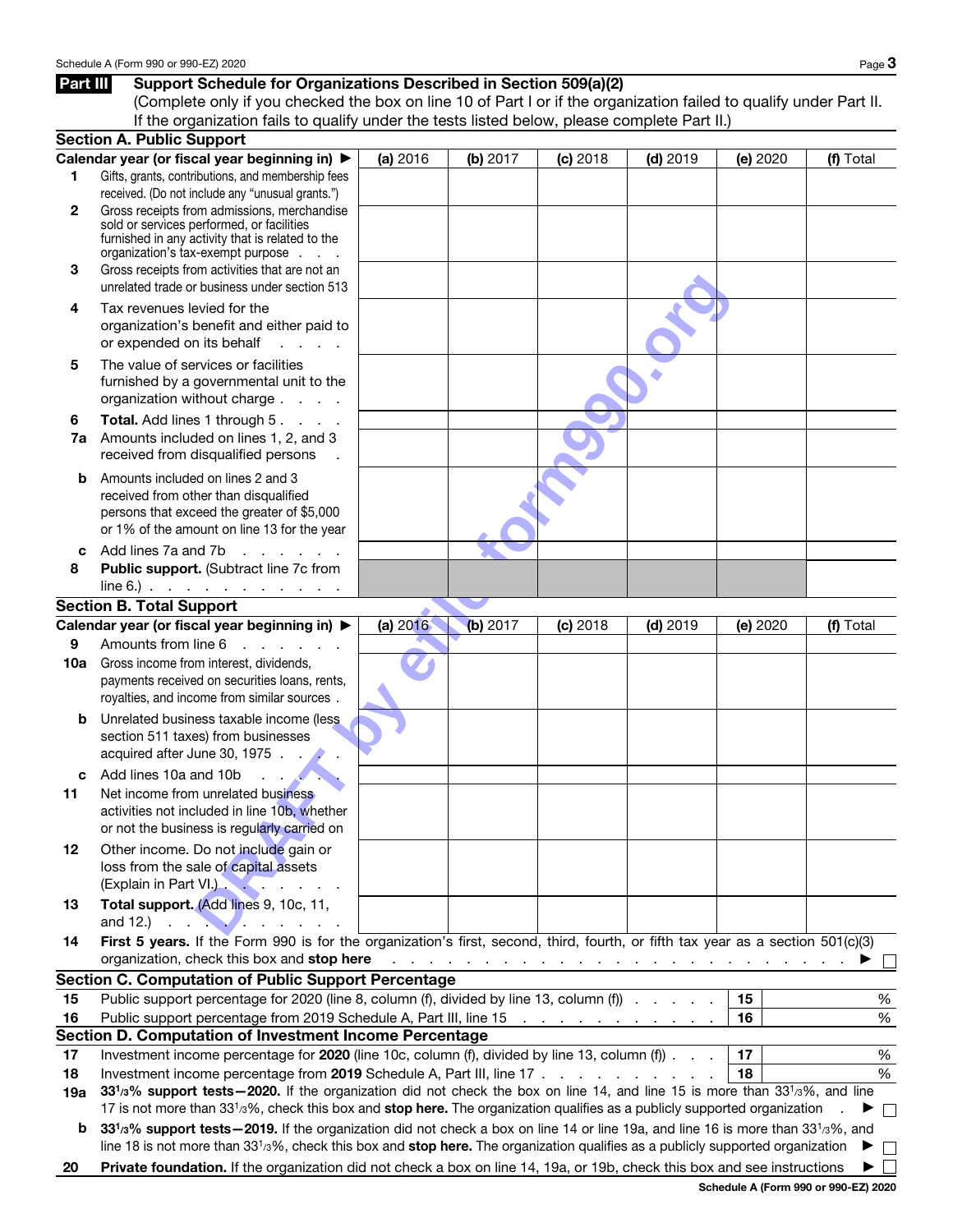#### Part **IV** Supporting Organizations

(Complete only if you checked a box in line 12 on Part I. If you checked box 12a, Part I, complete Sections A and B. If you checked box 12b, Part I, complete Sections A and C. If you checked box 12c, Part I, complete Sections A, D, and E. If you checked box 12d, Part I, complete Sections A and D, and complete Part V.)

### Section A. All Supporting Organizations

- 1 Are all of the organization's supported organizations listed by name in the organization's governing documents? *If "No," describe in Part VI how the supported organizations are designated. If designated by class or purpose, describe the designation. If historic and continuing relationship, explain.* 1
- 2 Did the organization have any supported organization that does not have an IRS determination of status under section 509(a)(1) or (2)? *If "Yes," explain in Part VI how the organization determined that the supported organization was described in section 509(a)(1) or (2).* 2
- 3a Did the organization have a supported organization described in section 501(c)(4), (5), or (6)? *If "Yes," answer lines 3b and 3c below.* 3a
- b Did the organization confirm that each supported organization qualified under section 501(c)(4), (5), or (6) and satisfied the public support tests under section 509(a)(2)? *If "Yes," describe in Part VI when and how the organization made the determination.* 3b
- c Did the organization ensure that all support to such organizations was used exclusively for section 170(c)(2)(B) purposes? If "Yes," explain in **Part VI** what controls the organization put in place to ensure such use. **3c**
- 4a Was any supported organization not organized in the United States ("foreign supported organization")? *If "Yes," and if you checked box 12a or 12b in Part I, answer lines 4b and 4c below.* 4a
- b Did the organization have ultimate control and discretion in deciding whether to make grants to the foreign supported organization? *If "Yes," describe in Part VI how the organization had such control and discretion* despite being controlled or supervised by or in connection with its supported organizations.
- c Did the organization support any foreign supported organization that does not have an IRS determination under sections 501(c)(3) and 509(a)(1) or (2)? *If "Yes," explain in Part VI what controls the organization used to ensure that all support to the foreign supported organization was used exclusively for section 170(c)(2)(B) purposes.* 4c
- as described in section 509(a)(1) or (2).<br>
Leadaton have a supported organization described in section 501(c)(4), (5), or (6)? *H*<sup>-</sup> "Yes,"<br>
Leadaton confirm that each supported organization qualified under section 501(c) 5a Did the organization add, substitute, or remove any supported organizations during the tax year? *If "Yes," answer lines 5b and 5c below (if applicable). Also, provide detail in Part VI, including (i) the names and EIN numbers of the supported organizations added, substituted, or removed; (ii) the reasons for each such action; (iii) the authority under the organization's organizing document authorizing such action; and (iv) how the action* was accomplished (such as by amendment to the organizing document).
- **b Type I or Type II only.** Was any added or substituted supported organization part of a class already designated in the organization's organizing document? **5b** solution is the state of the state of the state of the state of the state of the state of the state of the state of the state of the state of the state of the stat
- c Substitutions only. Was the substitution the result of an event beyond the organization's control? 5c
- 6 Did the organization provide support (whether in the form of grants or the provision of services or facilities) to anyone other than (i) its supported organizations, (ii) individuals that are part of the charitable class benefited by one or more of its supported organizations, or (iii) other supporting organizations that also support or benefit one or more of the filing organization's supported organizations? *If "Yes," provide detail in Part VI.* **6**
- 7 Did the organization provide a grant, loan, compensation, or other similar payment to a substantial contributor (as defined in section 4958(c)(3)(C)), a family member of a substantial contributor, or a 35% controlled entity with regard to a substantial contributor? *If "Yes," complete Part I of Schedule L (Form 990 or 990-EZ).* 7
- 8 Did the organization make a loan to a disqualified person (as defined in section 4958) not described in line 7? *If "Yes," complete Part I of Schedule L (Form 990 or 990-EZ).* 8
- 9a Was the organization controlled directly or indirectly at any time during the tax year by one or more disqualified persons, as defined in section 4946 (other than foundation managers and organizations described in section 509(a)(1) or (2))? *If "Yes," provide detail in Part VI. 9a*
- b Did one or more disqualified persons (as defined in line 9a) hold a controlling interest in any entity in which the supporting organization had an interest? *If "Yes," provide detail in Part VI.* 9b
- c Did a disqualified person (as defined in line 9a) have an ownership interest in, or derive any personal benefit from, assets in which the supporting organization also had an interest? *If "Yes," provide detail in Part VI.* 9c
- 10a Was the organization subject to the excess business holdings rules of section 4943 because of section 4943(f) (regarding certain Type II supporting organizations, and all Type III non-functionally integrated supporting organizations)? *If "Yes," answer line 10b below.* 10a
	- b Did the organization have any excess business holdings in the tax year? *(Use Schedule C, Form 4720, to*  determine whether the organization had excess business holdings.) 10b

Yes No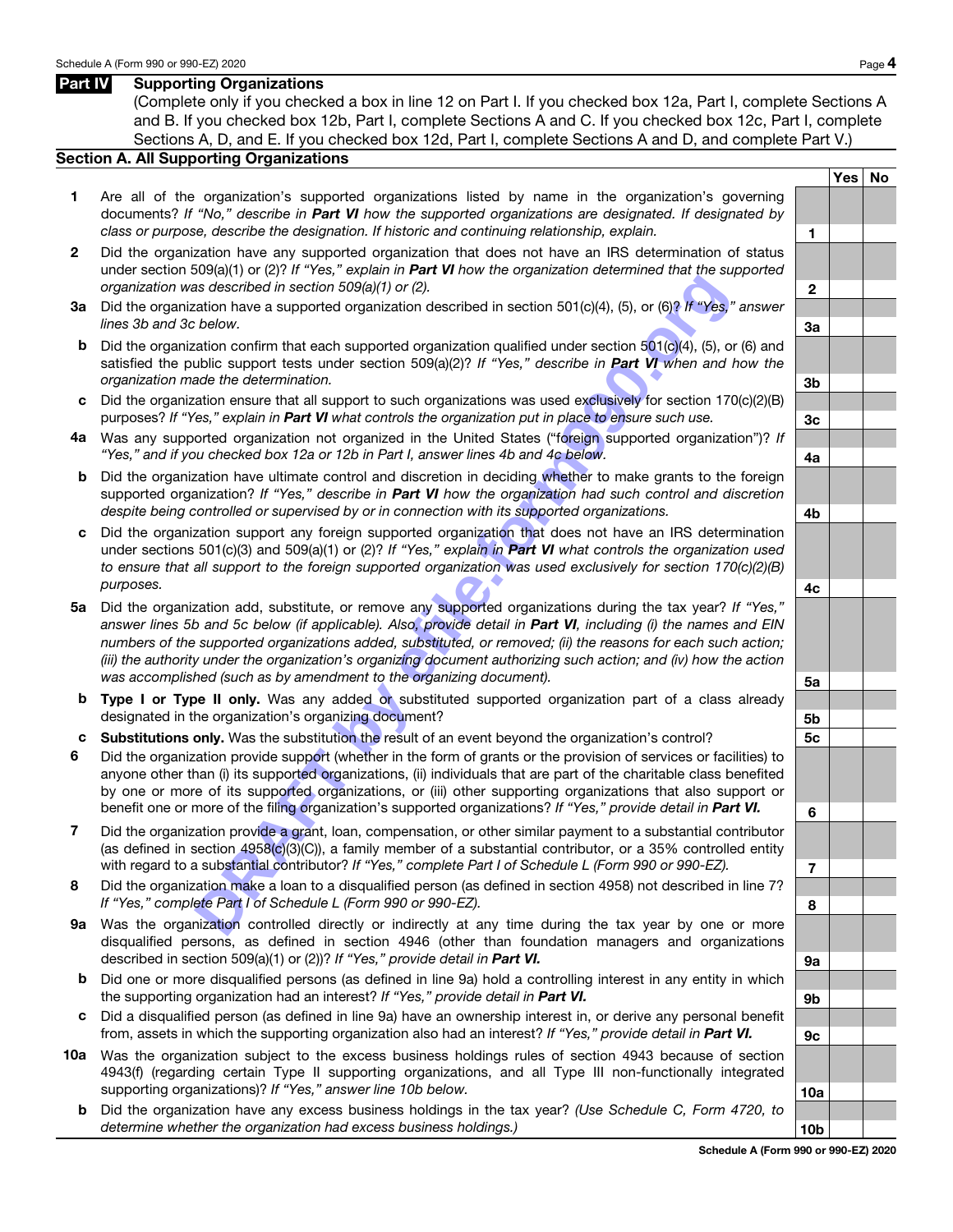# Part IV Supporting Organizations *(continued)*

- 11 Has the organization accepted a gift or contribution from any of the following persons? a A person who directly or indirectly controls, either alone or together with persons described in lines 11b and
	- 11c below, the governing body of a supported organization? 11a and the state of the state of the state of the state of the state of the state of the state of the state of the state of the state of the state of the state of
	- **b** A family member of a person described in line 11a above? 11b
	- c A 35% controlled entity of a person described in line 11a or 11b above? *If "Yes" to line 11a, 11b, or 11c, provide detail in Part VI.* 11c

### Section B. Type I Supporting Organizations

- 1 Did the governing body, members of the governing body, officers acting in their official capacity, or membership of one or more supported organizations have the power to regularly appoint or elect at least a majority of the organization's officers, directors, or trustees at all times during the tax year? *If "No," describe in Part VI how the supported organization(s) effectively operated, supervised, or controlled the organization's activities. If the organization had more than one supported organization, describe how the powers to appoint and/or remove officers, directors, or trustees were allocated among the*  supported organizations and what conditions or restrictions, if any, applied to such powers during the tax year.
- 2 Did the organization operate for the benefit of any supported organization other than the supported organization(s) that operated, supervised, or controlled the supporting organization? *If "Yes," explain in Part VI how providing such benefit carried out the purposes of the supported organization(s) that operated, supervised, or controlled the supporting organization.* 2

### Section C. Type II Supporting Organizations

### Section D. All Type III Supporting Organizations

| Т.                | Did the governing body, members of the governing body, officers acting in their official capacity, or membership of one or<br>more supported organizations have the power to regularly appoint or elect at least a majority of the organization's officers,<br>directors, or trustees at all times during the tax year? If "No," describe in Part VI how the supported organization(s)<br>effectively operated, supervised, or controlled the organization's activities. If the organization had more than one supported<br>organization, describe how the powers to appoint and/or remove officers, directors, or trustees were allocated among the<br>supported organizations and what conditions or restrictions, if any, applied to such powers during the tax year. | 1            |            |           |
|-------------------|--------------------------------------------------------------------------------------------------------------------------------------------------------------------------------------------------------------------------------------------------------------------------------------------------------------------------------------------------------------------------------------------------------------------------------------------------------------------------------------------------------------------------------------------------------------------------------------------------------------------------------------------------------------------------------------------------------------------------------------------------------------------------|--------------|------------|-----------|
| $\mathbf{2}$      | Did the organization operate for the benefit of any supported organization other than the supported<br>organization(s) that operated, supervised, or controlled the supporting organization? If "Yes," explain in Part<br>VI how providing such benefit carried out the purposes of the supported organization(s) that operated,<br>supervised, or controlled the supporting organization.                                                                                                                                                                                                                                                                                                                                                                               |              |            |           |
|                   | ection C. Type II Supporting Organizations                                                                                                                                                                                                                                                                                                                                                                                                                                                                                                                                                                                                                                                                                                                               | $\mathbf{2}$ |            |           |
|                   |                                                                                                                                                                                                                                                                                                                                                                                                                                                                                                                                                                                                                                                                                                                                                                          |              | <b>Yes</b> | <b>No</b> |
| 1                 | Were a majority of the organization's directors or trustees during the tax year also a majority of the directors<br>or trustees of each of the organization's supported organization(s)? If "No," describe in Part VI how control<br>or management of the supporting organization was vested in the same persons that controlled or managed<br>the supported organization(s).                                                                                                                                                                                                                                                                                                                                                                                            | 1            |            |           |
|                   | ection D. All Type III Supporting Organizations                                                                                                                                                                                                                                                                                                                                                                                                                                                                                                                                                                                                                                                                                                                          |              |            |           |
|                   |                                                                                                                                                                                                                                                                                                                                                                                                                                                                                                                                                                                                                                                                                                                                                                          |              | Yes        | <b>No</b> |
| 1                 | Did the organization provide to each of its supported organizations, by the last day of the fifth month of the<br>organization's tax year, (i) a written notice describing the type and amount of support provided during the prior tax<br>year, (ii) a copy of the Form 990 that was most recently filed as of the date of notification, and (iii) copies of the<br>organization's governing documents in effect on the date of notification, to the extent not previously provided?                                                                                                                                                                                                                                                                                    | 1            |            |           |
| $\mathbf{2}$      | Were any of the organization's officers, directors, or trustees either (i) appointed or elected by the supported<br>organization(s) or (ii) serving on the governing body of a supported organization? If "No," explain in Part VI how<br>the organization maintained a close and continuous working relationship with the supported organization(s).                                                                                                                                                                                                                                                                                                                                                                                                                    | $\mathbf{2}$ |            |           |
| 3                 | By reason of the relationship described in line 2, above, did the organization's supported organizations have<br>a significant voice in the organization's investment policies and in directing the use of the organization's<br>income or assets at all times during the tax year? If "Yes," describe in Part VI the role the organization's<br>supported organizations played in this regard.                                                                                                                                                                                                                                                                                                                                                                          |              |            |           |
|                   |                                                                                                                                                                                                                                                                                                                                                                                                                                                                                                                                                                                                                                                                                                                                                                          | 3            |            |           |
|                   | ection E. Type III Functionally Integrated Supporting Organizations                                                                                                                                                                                                                                                                                                                                                                                                                                                                                                                                                                                                                                                                                                      |              |            |           |
| 1.<br>a<br>b<br>c | Check the box next to the method that the organization used to satisfy the Integral Part Test during the year (see instructions).<br>The organization satisfied the Activities Test. Complete line 2 below.<br>The organization is the parent of each of its supported organizations. Complete line 3 below.<br>The organization supported a governmental entity. Describe in Part VI how you supported a governmental entity (see instructions).                                                                                                                                                                                                                                                                                                                        |              |            |           |
| $\overline{2}$    | Activities Test. Answer lines 2a and 2b below.                                                                                                                                                                                                                                                                                                                                                                                                                                                                                                                                                                                                                                                                                                                           |              | Yes        | No        |
| а                 | Did substantially all of the organization's activities during the tax year directly further the exempt purposes of                                                                                                                                                                                                                                                                                                                                                                                                                                                                                                                                                                                                                                                       |              |            |           |

### Section E. Type III Functionally Integrated Supporting Organizations

- 1 *Check the box next to the method that the organization used to satisfy the Integral Part Test during the year (see instructions).*
- a The organization satisfied the Activities Test. *Complete line 2 below.*
- b The organization is the parent of each of its supported organizations. *Complete line 3 below.*
- c The organization supported a governmental entity. *Describe in Part VI how you supported a governmental entity (see instructions).*
- 2 Activities Test. Answer lines 2a and 2b below. And the set of the set of the set of the set of the set of the set of the set of the set of the set of the set of the set of the set of the set of the set of the set of the
- a Did substantially all of the organization's activities during the tax year directly further the exempt purposes of the supported organization(s) to which the organization was responsive? *If "Yes," then in Part VI identify those supported organizations and explain how these activities directly furthered their exempt purposes, how the organization was responsive to those supported organizations, and how the organization determined that these activities constituted substantially all of its activities.* 2a
- b Did the activities described in line 2a, above, constitute activities that, but for the organization's involvement, one or more of the organization's supported organization(s) would have been engaged in? *If "Yes," explain in*  **Part VI** the reasons for the organization's position that its supported organization(s) would have engaged in *these activities but for the organization's involvement.* 2b **1999 2b 2b 2b 2b 2b**
- 3 Parent of Supported Organizations. *Answer lines 3a and 3b below.*
- a Did the organization have the power to regularly appoint or elect a majority of the officers, directors, or trustees of each of the supported organizations? *If "Yes" or "No," provide details in Part VI.* 3a
- b Did the organization exercise a substantial degree of direction over the policies, programs, and activities of each of its supported organizations? *If "Yes," describe in Part VI the role played by the organization in this regard.* 3b

Yes No

Yes No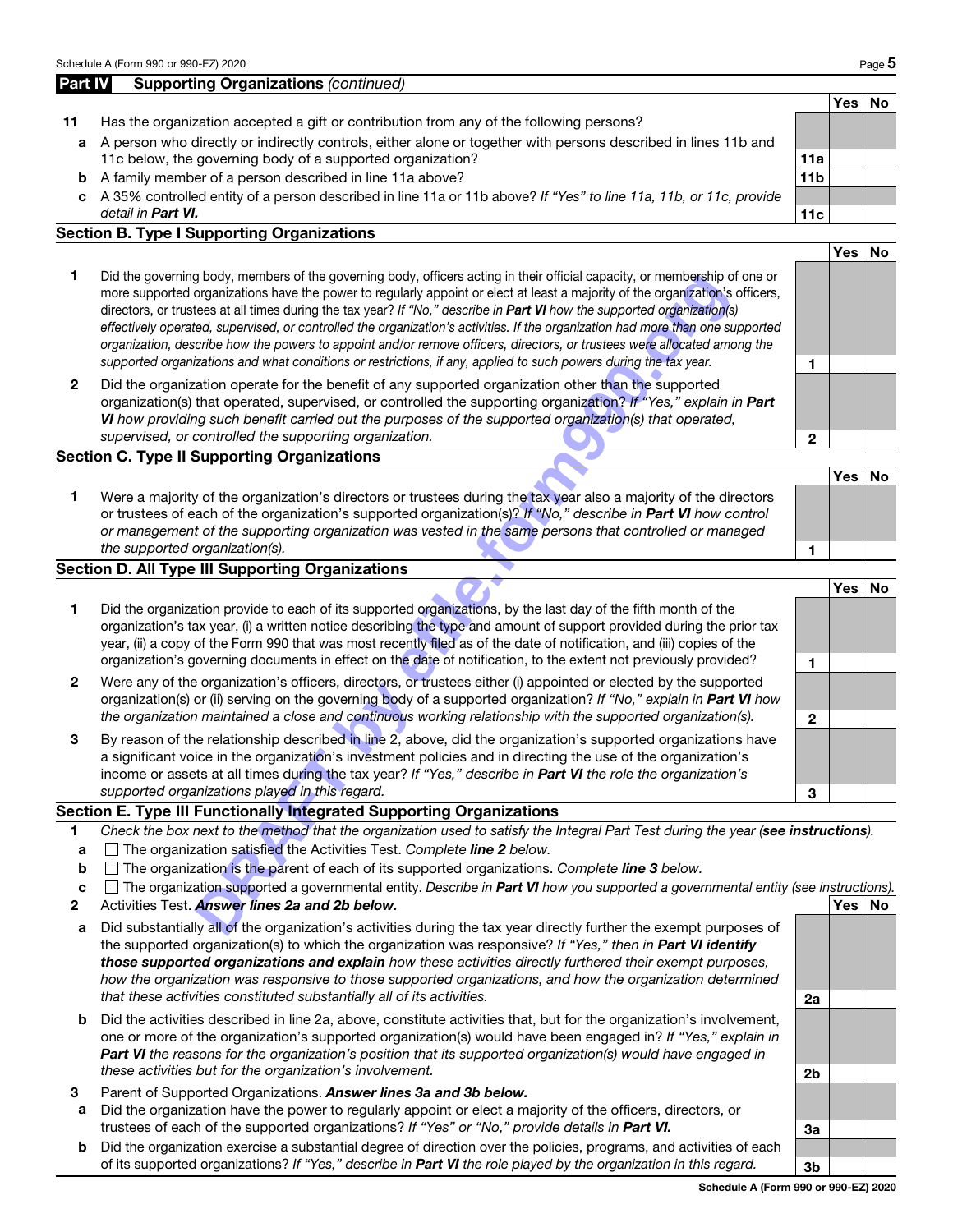#### Part V Type III Non-Functionally Integrated 509(a)(3) Supporting Organizations

1 Check here if the organization satisfied the Integral Part Test as a qualifying trust on Nov. 20, 1970 (*explain in Part VI*). See instructions. All other Type III non-functionally integrated supporting organizations must complete Sections A through E.

|                | Section A-Adjusted Net Income                                                                                                                                                                                  |                         | (A) Prior Year | (B) Current Year<br>(optional)       |
|----------------|----------------------------------------------------------------------------------------------------------------------------------------------------------------------------------------------------------------|-------------------------|----------------|--------------------------------------|
| 1              | Net short-term capital gain                                                                                                                                                                                    | 1                       |                |                                      |
| $\mathbf{2}$   | Recoveries of prior-year distributions                                                                                                                                                                         | $\mathbf 2$             |                |                                      |
| 3              | Other gross income (see instructions)                                                                                                                                                                          | 3                       |                |                                      |
| 4              | Add lines 1 through 3.                                                                                                                                                                                         | 4                       |                |                                      |
| 5              | Depreciation and depletion                                                                                                                                                                                     | 5                       |                |                                      |
| 6              | Portion of operating expenses paid or incurred for production or collection of<br>gross income or for management, conservation, or maintenance of property<br>held for production of income (see instructions) | 6                       |                |                                      |
| 7              | Other expenses (see instructions)                                                                                                                                                                              | $\overline{7}$          |                |                                      |
| 8              | Adjusted Net Income (subtract lines 5, 6, and 7 from line 4)                                                                                                                                                   | 8                       |                |                                      |
|                | <b>Section B-Minimum Asset Amount</b>                                                                                                                                                                          |                         | (A) Prior Year | (B) Current Year<br>(optional)       |
| 1              | Aggregate fair market value of all non-exempt-use assets (see<br>instructions for short tax year or assets held for part of year):                                                                             |                         |                |                                      |
| a              | Average monthly value of securities                                                                                                                                                                            | 1a                      |                |                                      |
| b              | Average monthly cash balances                                                                                                                                                                                  | <sup>1</sup> b          |                |                                      |
| c              | Fair market value of other non-exempt-use assets                                                                                                                                                               | 1c                      |                |                                      |
| d              | Total (add lines 1a, 1b, and 1c)                                                                                                                                                                               | 1 <sub>d</sub>          |                |                                      |
| е              | Discount claimed for blockage or other factors<br>(explain in detail in Part VI):                                                                                                                              | 1e                      |                |                                      |
| 2              | Acquisition indebtedness applicable to non-exempt-use assets                                                                                                                                                   | $\overline{\mathbf{c}}$ |                |                                      |
| 3              | Subtract line 2 from line 1d.                                                                                                                                                                                  | 3                       |                |                                      |
| 4              | Cash deemed held for exempt use. Enter 0.015 of line 3 (for greater amount,<br>see instructions).                                                                                                              | 4                       |                |                                      |
| 5              | Net value of non-exempt-use assets (subtract line 4 from line 3)                                                                                                                                               | 5                       |                |                                      |
| 6              | Multiply line 5 by 0.035.                                                                                                                                                                                      | 6                       |                |                                      |
| 7              | Recoveries of prior-year distributions                                                                                                                                                                         | 7                       |                |                                      |
| 8              | Minimum Asset Amount (add line 7 to line 6)                                                                                                                                                                    | 8                       |                |                                      |
|                | <b>Section C-Distributable Amount</b>                                                                                                                                                                          |                         |                | <b>Current Year</b>                  |
| 1              | Adjusted net income for prior year (from Section A, line 8, column A)                                                                                                                                          | 1                       |                |                                      |
| $\overline{2}$ | Enter 0.85 of line 1.                                                                                                                                                                                          | $\overline{2}$          |                |                                      |
| 3              | Minimum asset amount for prior year (from Section B, line 8, column A)                                                                                                                                         | 3                       |                |                                      |
| 4              | Enter greater of line 2 or line 3.                                                                                                                                                                             | 4                       |                |                                      |
| 5              | Income tax imposed in prior year                                                                                                                                                                               | 5                       |                |                                      |
| 6              | Distributable Amount. Subtract line 5 from line 4, unless subject to                                                                                                                                           |                         |                |                                      |
|                | emergency temporary reduction (see instructions).                                                                                                                                                              | 6                       |                |                                      |
| $\overline{7}$ | Check here if the current year is the organization's first as a non-functionally integrated Type III supporting organization<br>(see instructions).                                                            |                         |                |                                      |
|                |                                                                                                                                                                                                                |                         |                | Schedule A (Form 990 or 990-EZ) 2020 |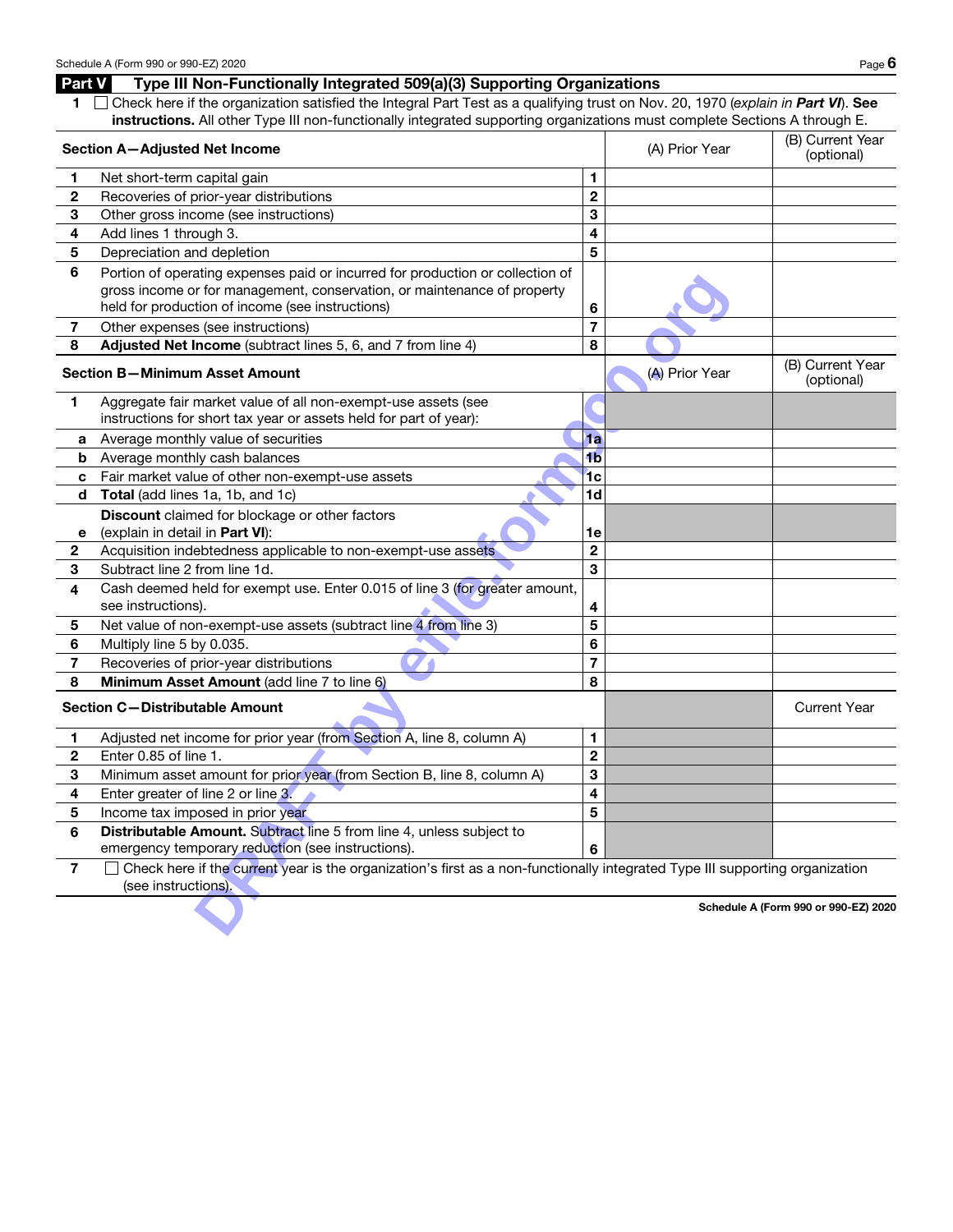| <b>Part V</b>                                         | Type III Non-Functionally Integrated 509(a)(3) Supporting Organizations (continued)                                                                                           |                                    |                                                       |                                                  |  |
|-------------------------------------------------------|-------------------------------------------------------------------------------------------------------------------------------------------------------------------------------|------------------------------------|-------------------------------------------------------|--------------------------------------------------|--|
|                                                       | <b>Section D-Distributions</b>                                                                                                                                                |                                    |                                                       |                                                  |  |
| 1                                                     | Amounts paid to supported organizations to accomplish exempt purposes                                                                                                         | 1                                  |                                                       |                                                  |  |
| $\mathbf{2}$                                          | Amounts paid to perform activity that directly furthers exempt purposes of supported                                                                                          |                                    |                                                       |                                                  |  |
|                                                       | organizations, in excess of income from activity                                                                                                                              | 2                                  |                                                       |                                                  |  |
| 3                                                     | Administrative expenses paid to accomplish exempt purposes of supported organizations                                                                                         | 3                                  |                                                       |                                                  |  |
| 4                                                     | Amounts paid to acquire exempt-use assets                                                                                                                                     |                                    | 4                                                     |                                                  |  |
| 5                                                     | Qualified set-aside amounts (prior IRS approval required-provide details in Part VI)                                                                                          | 5<br>6                             |                                                       |                                                  |  |
| 6                                                     | Other distributions (describe in Part VI). See instructions.                                                                                                                  |                                    |                                                       |                                                  |  |
| 7                                                     | Total annual distributions. Add lines 1 through 6.<br>7                                                                                                                       |                                    |                                                       |                                                  |  |
| 8                                                     | Distributions to attentive supported organizations to which the organization is responsive<br>(provide details in Part VI). See instructions.<br>8                            |                                    |                                                       |                                                  |  |
| 9                                                     | Distributable amount for 2020 from Section C, line 6                                                                                                                          | 9                                  |                                                       |                                                  |  |
| 10                                                    | Line 8 amount divided by line 9 amount                                                                                                                                        |                                    | 10                                                    |                                                  |  |
| Section E-Distribution Allocations (see instructions) |                                                                                                                                                                               | (i)<br><b>Excess Distributions</b> | (iii)<br><b>Underdistributions</b><br><b>Pre-2020</b> | (iii)<br><b>Distributable</b><br>Amount for 2020 |  |
| 1                                                     | Distributable amount for 2020 from Section C, line 6                                                                                                                          |                                    |                                                       |                                                  |  |
| $\mathbf{2}$                                          | Underdistributions, if any, for years prior to 2020<br>(reasonable cause required - explain in Part VI). See<br>instructions.                                                 |                                    |                                                       |                                                  |  |
| 3                                                     | Excess distributions carryover, if any, to 2020                                                                                                                               |                                    |                                                       |                                                  |  |
| a                                                     | <b>From 2015</b><br>$\mathbf{A} = \mathbf{A} + \mathbf{A} + \mathbf{A} + \mathbf{A}$                                                                                          |                                    |                                                       |                                                  |  |
| b                                                     | <b>From 2016</b><br>$\mathbf{a}$ , and $\mathbf{a}$ , and $\mathbf{a}$ , and $\mathbf{a}$                                                                                     |                                    |                                                       |                                                  |  |
| c                                                     | From 2017<br>and a strategic and a                                                                                                                                            |                                    |                                                       |                                                  |  |
| d                                                     | From 2018<br>and a straight and a                                                                                                                                             |                                    |                                                       |                                                  |  |
| е                                                     | From 2019<br>and a straight and                                                                                                                                               |                                    |                                                       |                                                  |  |
| f                                                     | Total of lines 3a through 3e                                                                                                                                                  |                                    |                                                       |                                                  |  |
| g                                                     | Applied to underdistributions of prior years                                                                                                                                  |                                    |                                                       |                                                  |  |
| h.                                                    | Applied to 2020 distributable amount                                                                                                                                          |                                    |                                                       |                                                  |  |
| i.                                                    | Carryover from 2015 not applied (see instructions)                                                                                                                            |                                    |                                                       |                                                  |  |
| j                                                     | Remainder. Subtract lines 3g, 3h, and 3i from line 3f.                                                                                                                        |                                    |                                                       |                                                  |  |
| 4                                                     | Distributions for 2020 from<br>Section D, line 7:<br>\$                                                                                                                       |                                    |                                                       |                                                  |  |
| a                                                     | Applied to underdistributions of prior years                                                                                                                                  |                                    |                                                       |                                                  |  |
| b                                                     | Applied to 2020 distributable amount                                                                                                                                          |                                    |                                                       |                                                  |  |
|                                                       | Remainder. Subtract lines 4a and 4b from line 4                                                                                                                               |                                    |                                                       |                                                  |  |
| 5                                                     | Remaining underdistributions for years prior to 2020, if<br>any. Subtract lines 3g and 4a from line 2. For result<br>greater than zero, explain in Part VI. See instructions. |                                    |                                                       |                                                  |  |
| 6                                                     | Remaining underdistributions for 2020. Subtract lines 3h<br>and 4b from line 1. For result greater than zero, explain in<br><b>Part VI.</b> See instructions.                 |                                    |                                                       |                                                  |  |
| $\overline{7}$                                        | Excess distributions carryover to 2021. Add lines 3j<br>and 4c.                                                                                                               |                                    |                                                       |                                                  |  |
| 8                                                     | Breakdown of line 7:                                                                                                                                                          |                                    |                                                       |                                                  |  |
| a                                                     | Excess from 2016                                                                                                                                                              |                                    |                                                       |                                                  |  |
| b                                                     | Excess from 2017                                                                                                                                                              |                                    |                                                       |                                                  |  |
| c                                                     | Excess from 2018                                                                                                                                                              |                                    |                                                       |                                                  |  |
| d                                                     | Excess from 2019                                                                                                                                                              |                                    |                                                       |                                                  |  |
| е                                                     | Excess from 2020                                                                                                                                                              |                                    |                                                       |                                                  |  |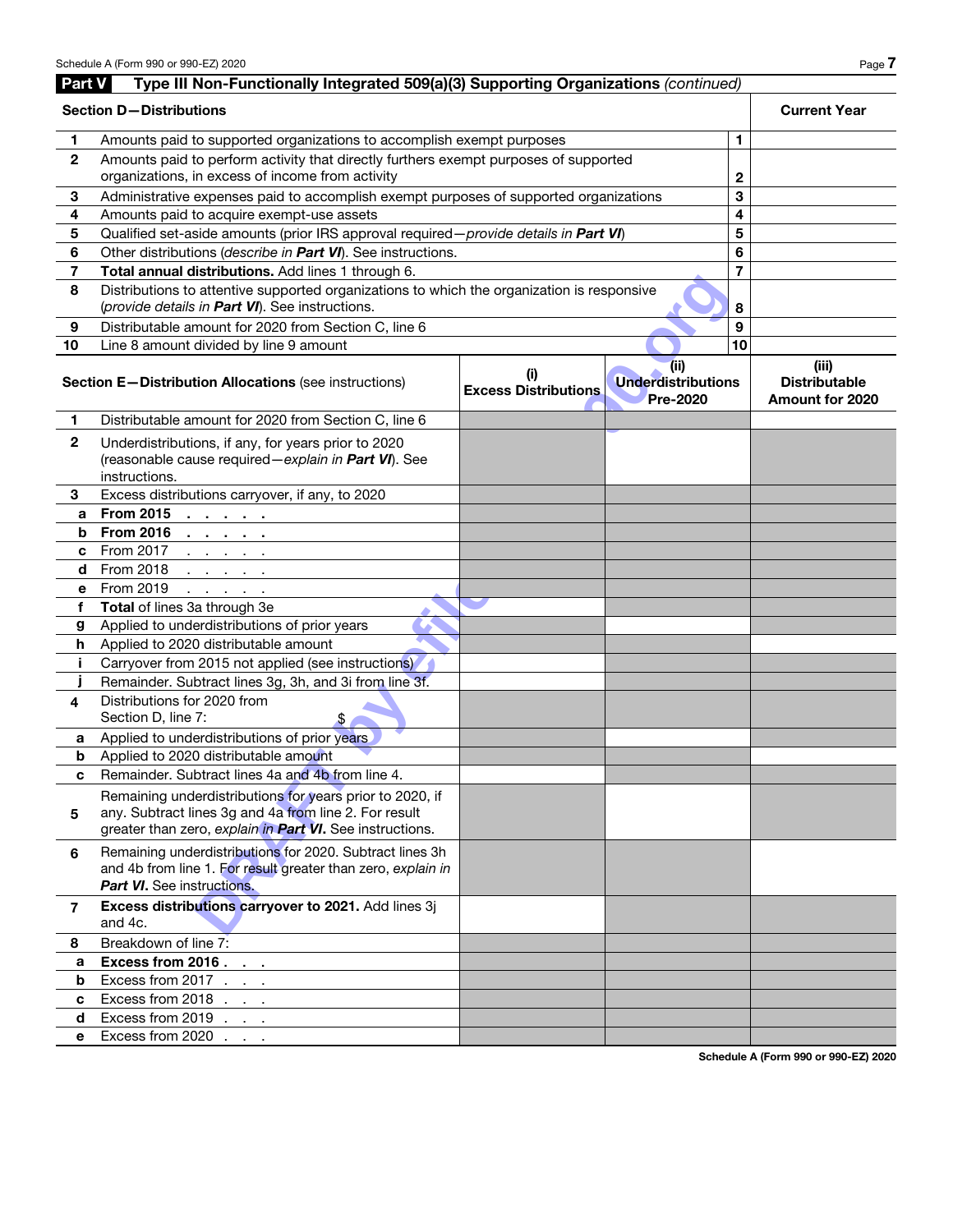**PRAFT BY CONSTRUCTION** III, line 12; Part IV, Section A, lines 1, 2, 3b, 3c, 4b, 4c, 5a, 6, 9a, 9b, 9c, 11a, 11b, and 11c; Part IV, Section B, lines 1 and 2; Part IV, Section C, line 1; Part IV, Section D, lines 2 and 3; Part IV, Section E, lines 1c, 2a, 2b, 3a, and 3b; Part V, line 1; Part V, Section B, line 1e; Part V, Section D, lines 5, 6, and 8; and Part V, Section E, lines 2, 5, and 6. Also complete this part for any additional information. (See instructions.) Schedule A (Form 990 or 990-EZ) 2020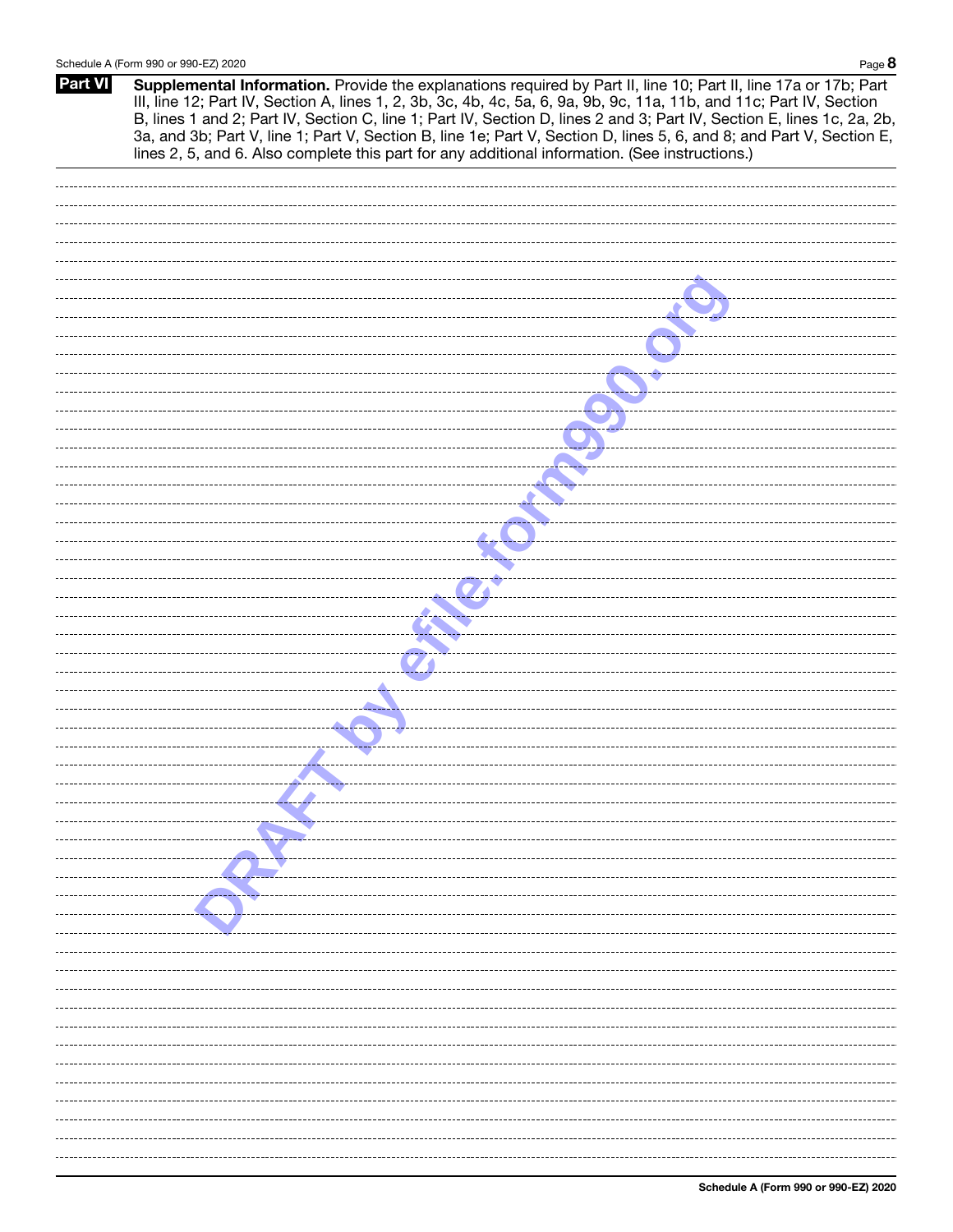| <b>SCHEDULE O</b> |  |  |                      |  |  |  |  |  |
|-------------------|--|--|----------------------|--|--|--|--|--|
|                   |  |  | (Form 990 or 990-EZ) |  |  |  |  |  |

# Supplemental Information to Form 990 or 990-EZ

Complete to provide information for responses to specific questions on Form 990 or 990-EZ or to provide any additional information.

▶ Attach to Form 990 or 990-EZ.

▶ Go to *www.irs.gov/Form990* for the latest information*.*



Internal Revenue Service Name of the organization **Employer identification number**  $\blacksquare$ 

Department of the Treasury

**DRAFT by the CONSTRANT CONSTRANT CONSTRANT CONSTRANT CONSTRANT CONSTRANT CONSTRANT CONSTRANT CONSTRANT CONSTRANT CONSTRANT CONSTRANT CONSTRANT CONSTRANT CONSTRANT CONSTRANT CONSTRANT CONSTRANT CONSTRANT CONSTRANT CONSTRAN** es actuales as is customy for organizations of customer for the Funds generated through memberships account for exponential (1% our exponential to the formula per coordinating and the formula per coordinating and the formu HELMOUSING AND SUPERCIPATE LEFTURE SCORED DAMINAL INTO THE SUPERCIBILITY (1991) The means of the mean of the mean of the mean of the mean of the mean of the mean of the mean of the mean of the mean of the mean of the mean

**understand, and agree to abide by the policy. At each subsequent Board meeting (6 per year), Board members are offered the opportunity**

For Paperwork Reduction Act Notice, see the Instructions for Form 990 or 990-EZ. Cat. No. 51056K Schedule O (Form 990 or 990-EZ) 2020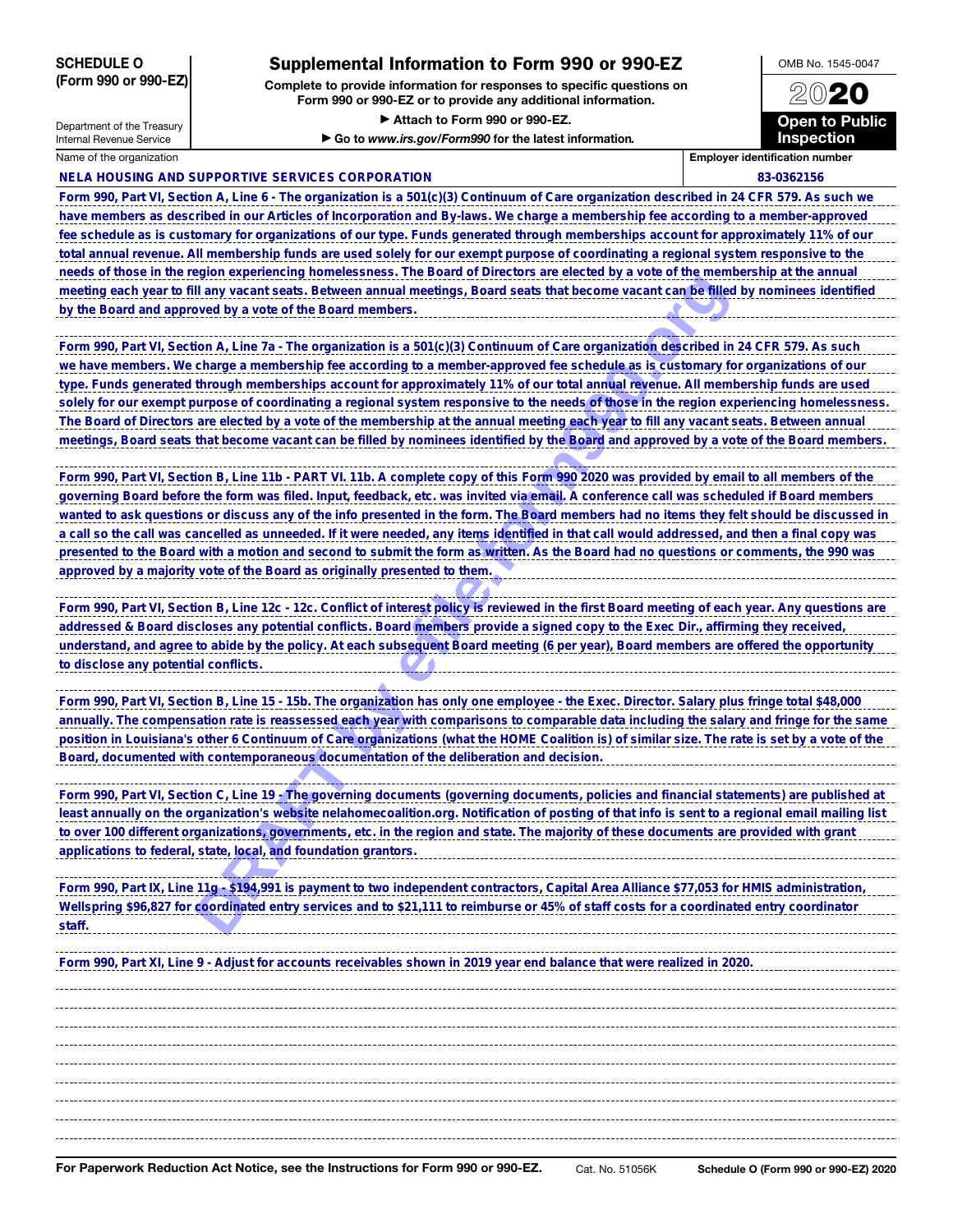Form: **Form 990 (2020)** EIN: **83-0362156**

\_

\_

\_

#### **Schedule O, Statement 1 NELA HOUSING AND SUPPORTIVE SERVICES CORPORATION**

Page: **1 Header Section**

#### **Reasonable Cause Explanations**

#### **Explanation**

A form 8868 request for automatic extension was filed timely May 15, 2021. Confirmation that the automatic extension was granted was received. Return was due Nov. 15, 2021. Return is being filed Nov. 17, 2021, due to staff was unavailable due to completing required CoC Program annual application and unavailable to do e-file entry until today, 11-17.

**DRAFT BY EFFECT PROPOSITION**